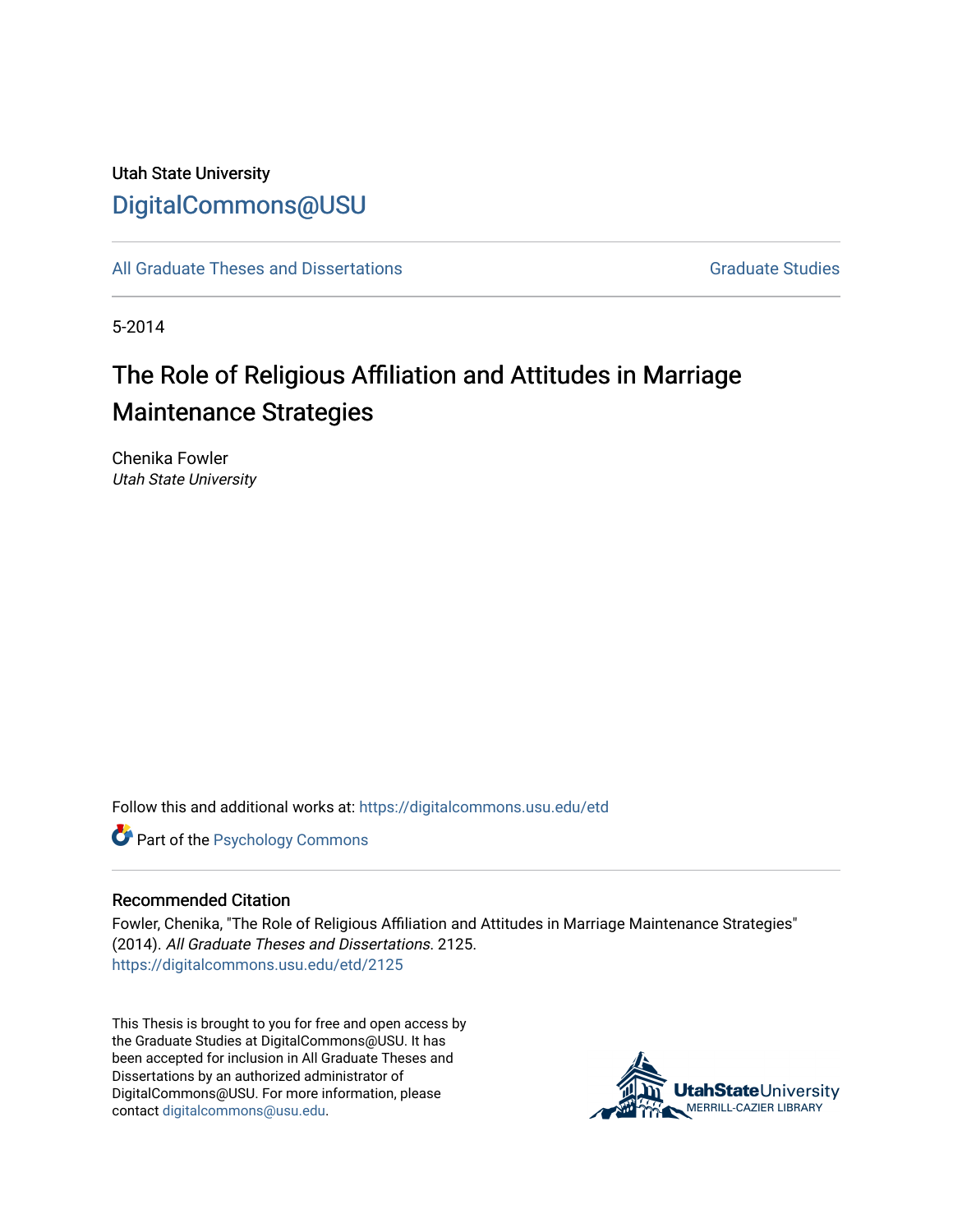# THE ROLE OF RELIGIOUS AFFILIATION AND ATTITUDES IN MARRIAGE

### MAINTENANCE STRATEGIES

by

Chenika Fowler

# A thesis submitted in partial fulfillment of the requirements for the degree

of

# MASTER OF SCIENCE

in

Psychology

Approved:

 $\overline{a}$ 

Renee V. Galliher, Ph.D.

Renee V. Galliher, Ph.D.<br>
Melanie M. Domenech Rodríguez, Ph.D.<br>
Committee Member Committee Member

Carolyn Barcus, Ed.D. Mark R. McLellan, Ph.D. Committee Member Vice President for Research and Dean of the School of Graduate Studies

> UTAH STATE UNIVERSITY Logan, Utah

> > 2014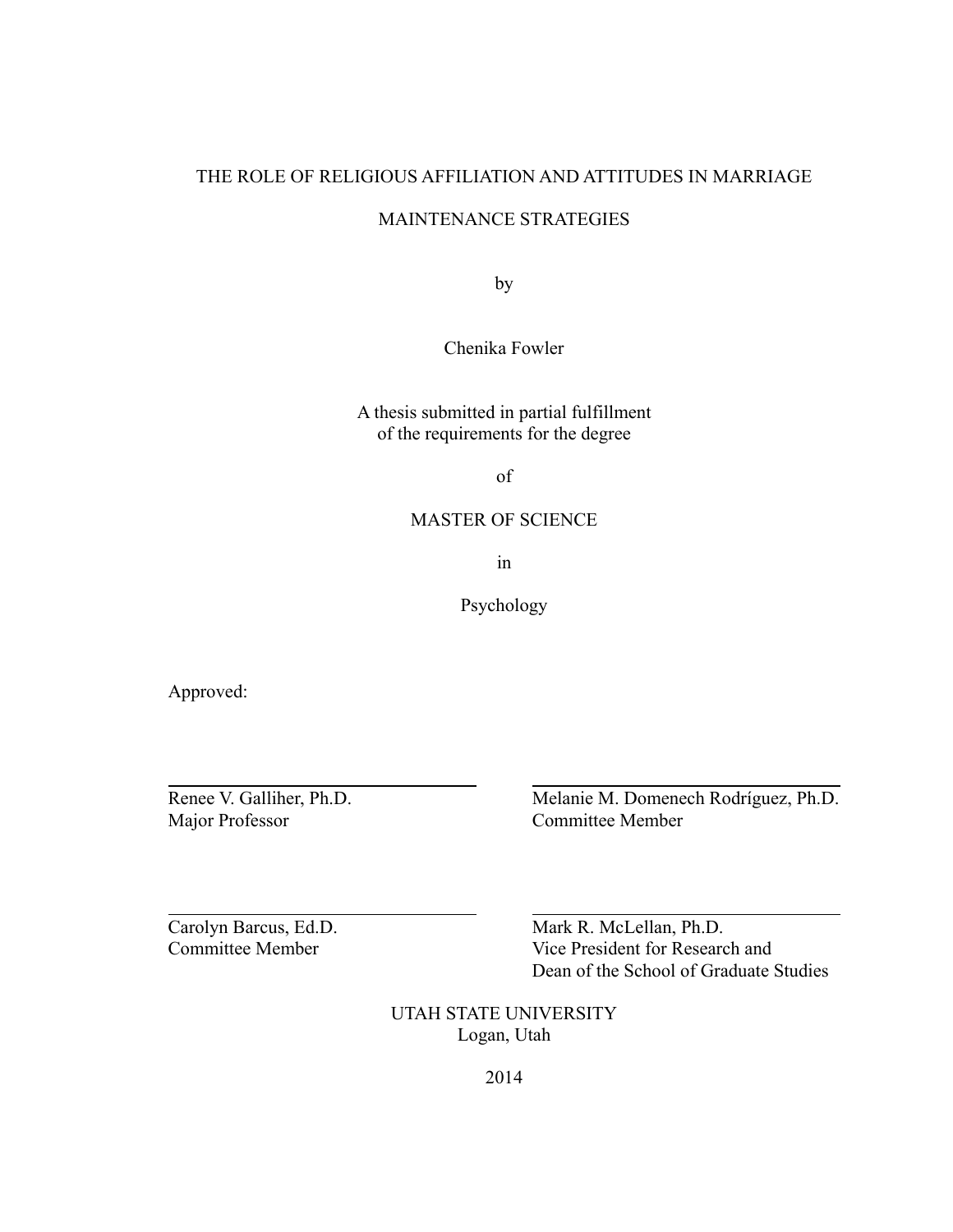Copyright © 2014 Chenika Fowler

All rights reserved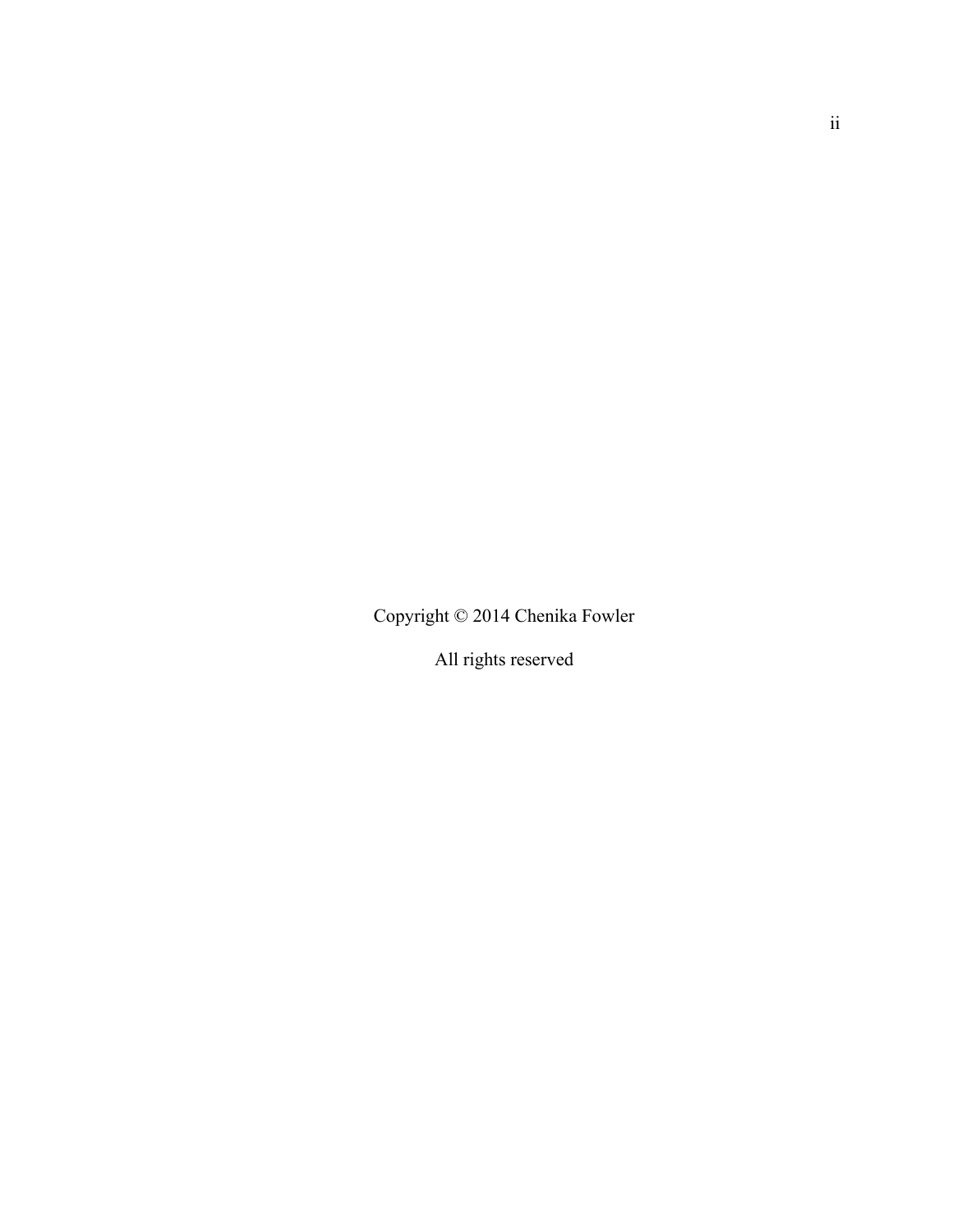#### **ABSTRACT**

The Role of Religious Affiliation and Attitudes in Marriage Maintenance Strategies

by

Chenika Fowler, Master of Science

Utah State University, 2014

Major Professor: Dr. Renee V. Galliher Department: Psychology

 This study was designed to explore maintenance strategies used by religiously affiliated married couples, links between religion and marital quality, and whether maintenance strategies serve a mediating pathway between religion and marital quality. The study included 80 married participants recruited from university courses. Most participants were Caucasian and identified as members of The Church of Jesus Christ of Latter-day Saints (LDS). Fetzer's religiosity survey assessed various dimensions of religious activity and belief. Marital quality was assessed via measures of commitment and conflict, and marital maintenance strategies included both cognitive and behavioral efforts to remain connected and positive with the spouse. Overall, the sample was highly religious and reported high levels of commitment to their marriages. Strong relationships were observed between religious variables and marital quality, and both religious variables and marital quality demonstrated some relationships with marital maintenance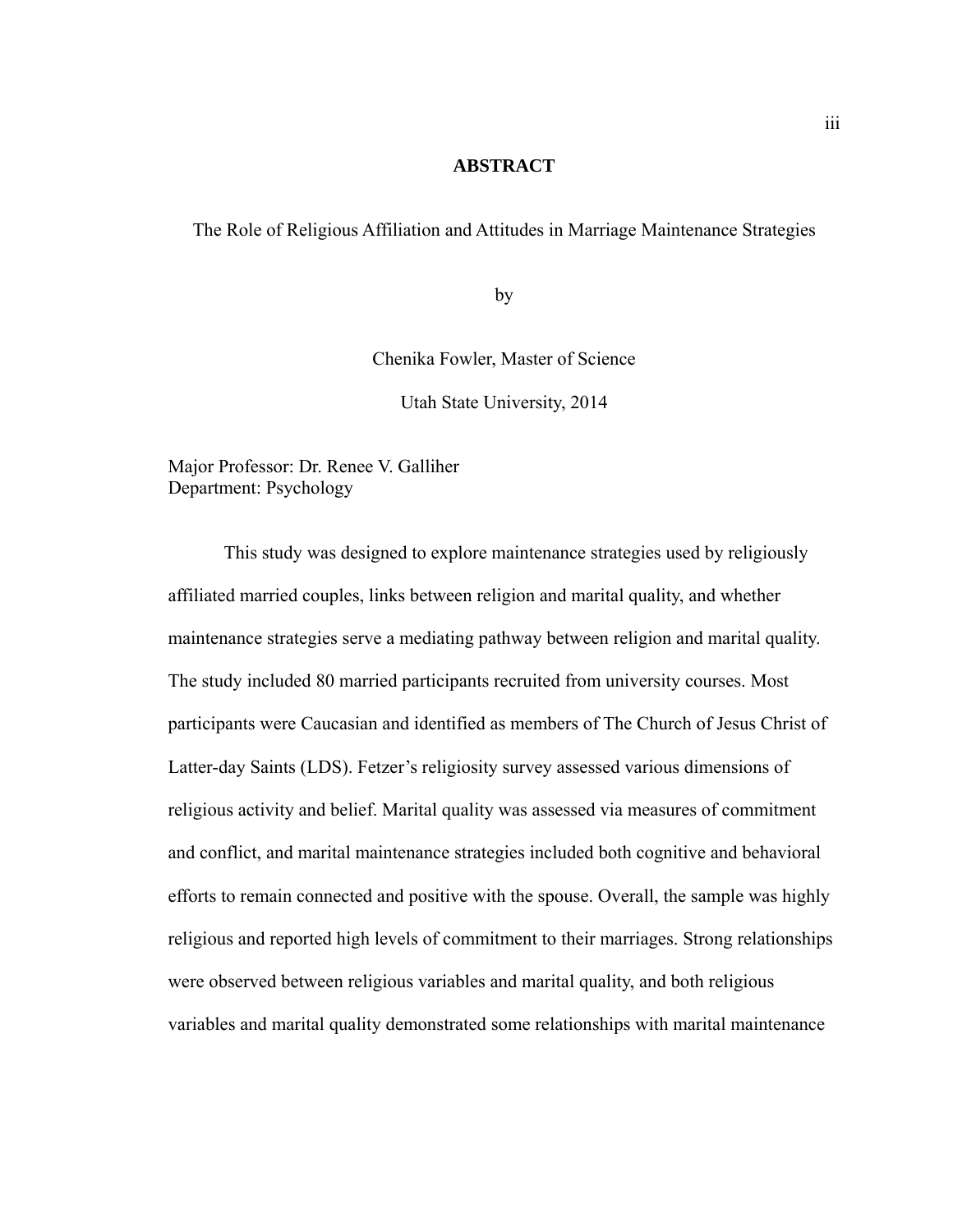strategies. However, links between religiosity and martial quality were not mediated by the use of specific marital maintenance strategies.

(83 pages)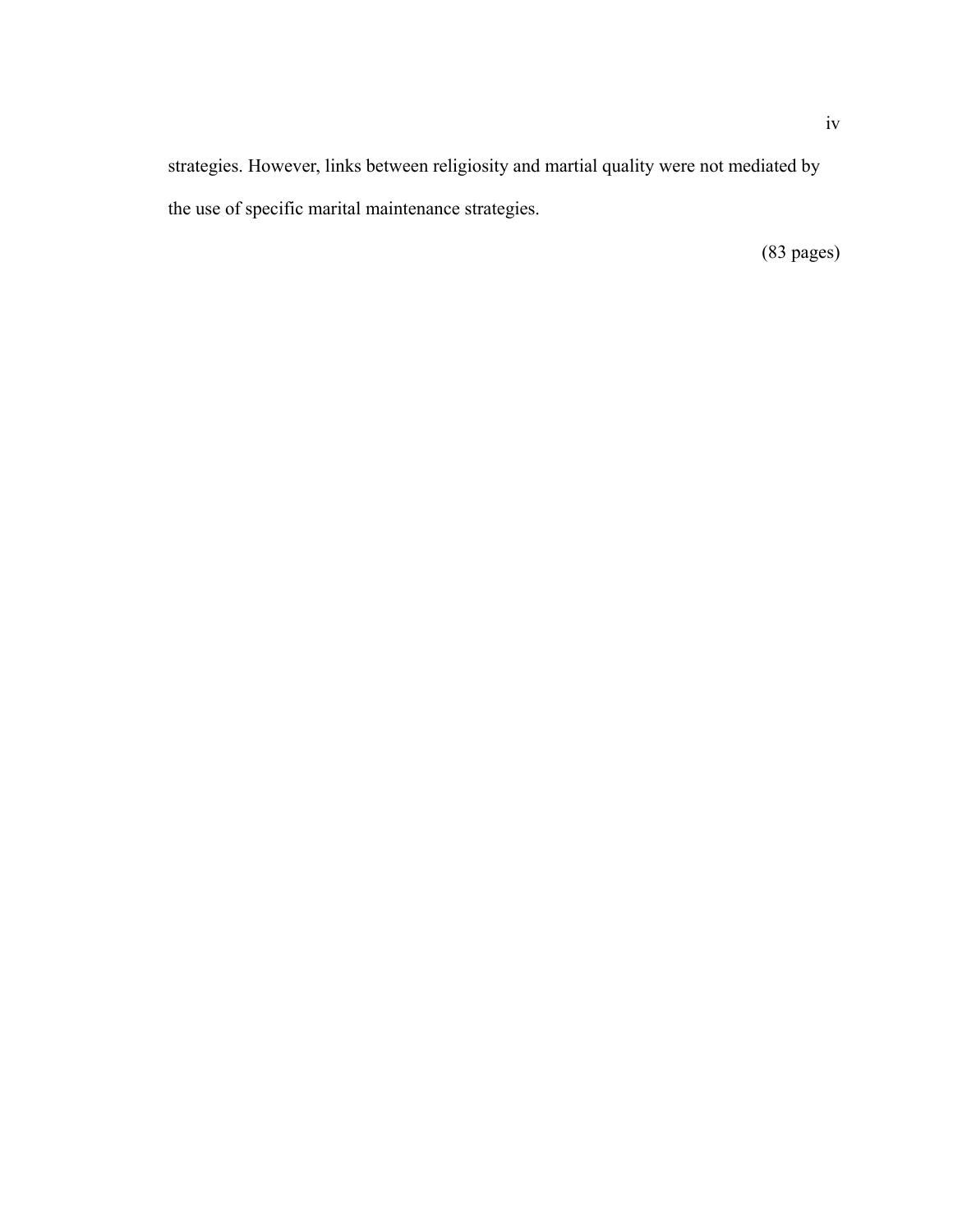#### **PUBLIC ABSTRACT**

The Role of Religious Affiliation and Attitudes in Marriage Maintenance Strategies

by

Chenika Fowler, Master of Science

Utah State University, 2014

This study was conducted to explore associations among marital maintenance strategies, religious experiences, and marital quality in a sample of 80 married college students. Maintenance strategies are tactics used by couple members to sustain healthy relationships/marriages, and include both cognitive (e.g., choosing to focus on the positive aspects of the partner) and behavioral (e.g., engaging in shared activites) strategies. Specific patterns of association among religious practices and beliefs, particular maintenance strategies, and marital-quality outcomes were assessed in order to better understand pathways to optimal marital functioning for religiously affiliated individuals.

Most participants were affiliated with The Church of Jesus Christ of Latter-day Saints (LDS), and indicated very high levels of felt importance of their religious beliefs and participation in religious practices. Within this highly religious sample, greater investment in religion was related to less conflict and more commitment to marriage. Maintenance strategies, such as enhancing positivity in the relationship and providing assurance to the partner, were related to commitment also, but their relation was not as pronounced as religious involvement. The results of this study have clincial and developmental implications for understanding marital functioning among highly religious individuals. Exploring specific doctrinal beliefs and religious values that link to marital commitment can inform interventions with religious couples.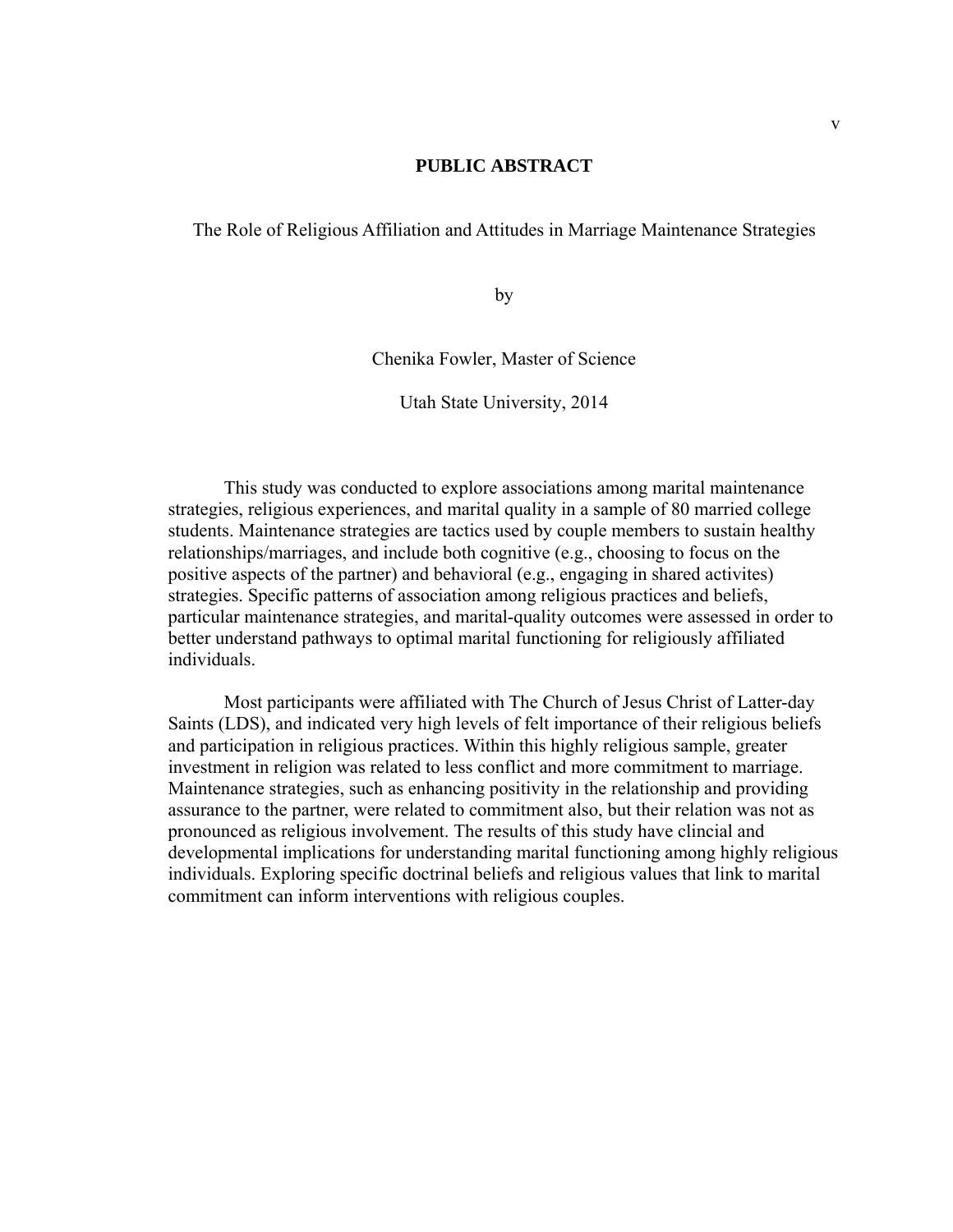# **CONTENTS**

|                |                                                                    | 111            |  |  |
|----------------|--------------------------------------------------------------------|----------------|--|--|
|                |                                                                    | V              |  |  |
| V111           |                                                                    |                |  |  |
| <b>CHAPTER</b> |                                                                    |                |  |  |
| I.             |                                                                    | 1              |  |  |
| II.            |                                                                    | $\overline{3}$ |  |  |
|                |                                                                    | $\overline{3}$ |  |  |
|                | Links Between Relationship Maintenance Strategies and Relationship | 10             |  |  |
|                |                                                                    | 14             |  |  |
|                |                                                                    | 19             |  |  |
|                |                                                                    | 20             |  |  |
|                |                                                                    | 27             |  |  |
| III.           |                                                                    | 29             |  |  |
|                |                                                                    | 29             |  |  |
|                |                                                                    | 30             |  |  |
|                |                                                                    | 31             |  |  |
| IV.            |                                                                    | 35             |  |  |
|                |                                                                    | 35             |  |  |
|                |                                                                    | 35             |  |  |
|                | Mediation Test: Maintenance Strategies as a Passageway Between     | 38             |  |  |
| V.             |                                                                    | 42             |  |  |
|                |                                                                    | 42             |  |  |
|                |                                                                    | 44             |  |  |
|                |                                                                    | 44             |  |  |
|                |                                                                    | 46             |  |  |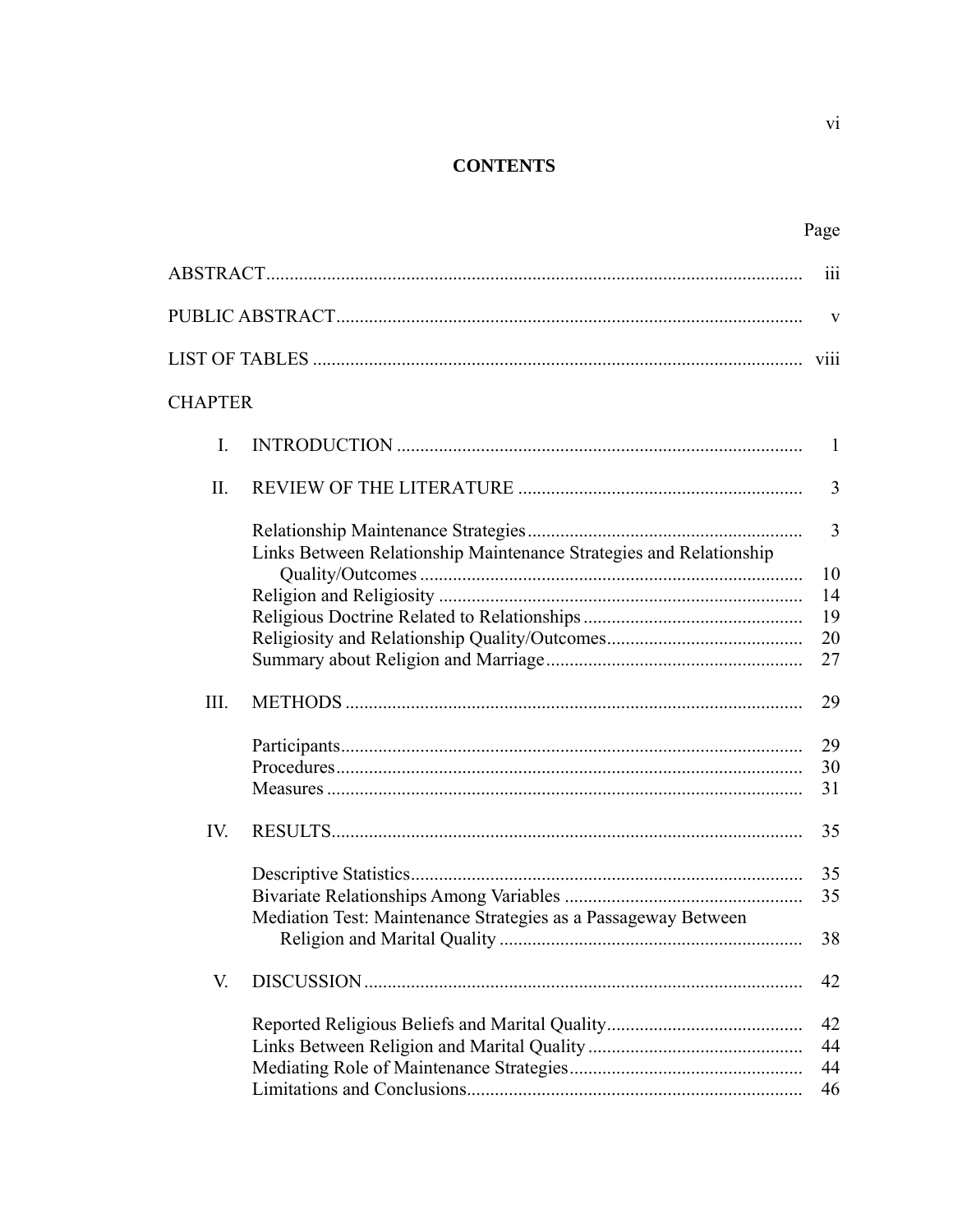vii

|  | -54 |
|--|-----|
|  | -58 |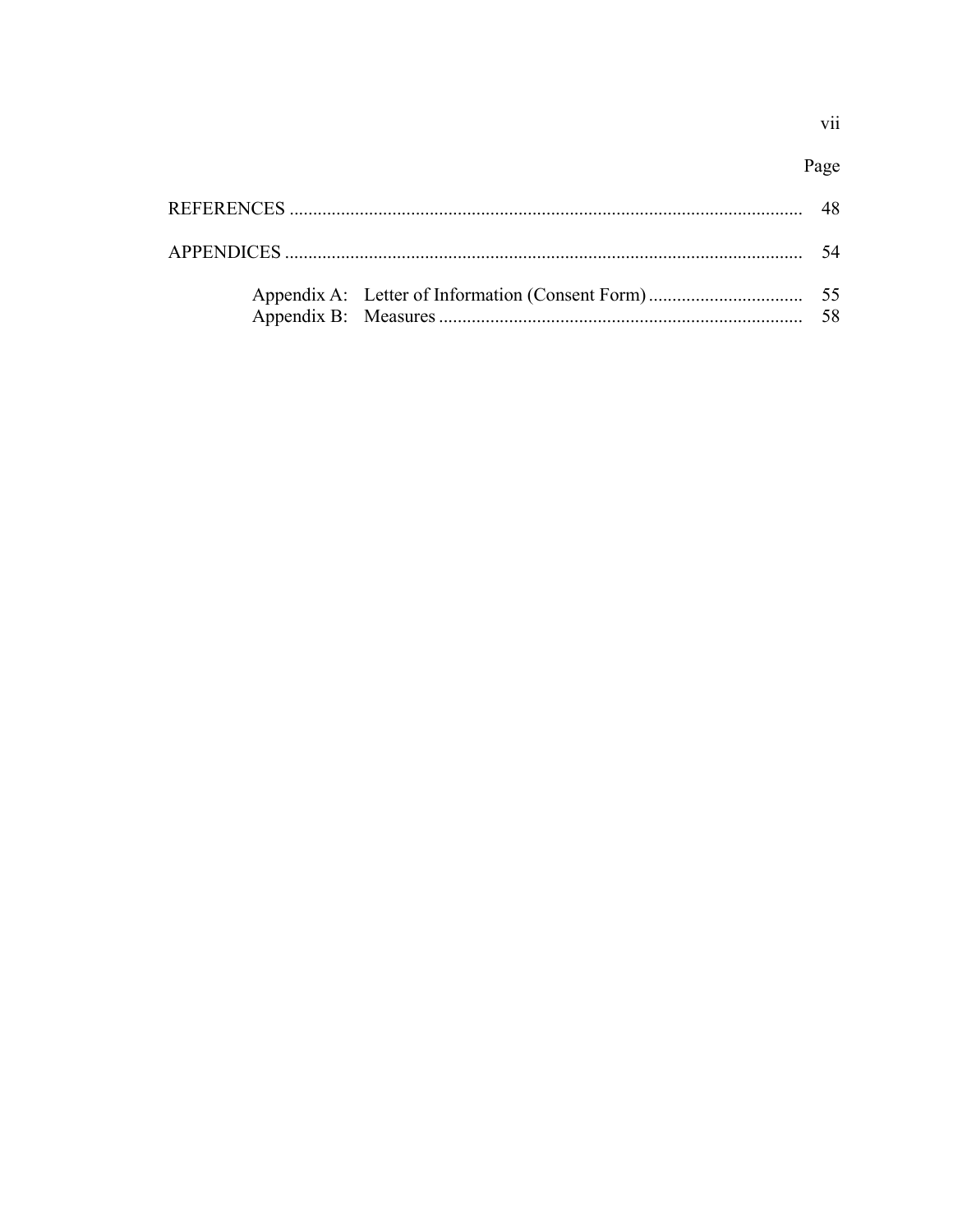# **LIST OF TABLES**

| Table |                                                                     | Page |
|-------|---------------------------------------------------------------------|------|
|       |                                                                     |      |
| 2.    |                                                                     | 30   |
| 3.    |                                                                     |      |
| 4.    |                                                                     | 37   |
| 5.    |                                                                     | 38   |
| 6.    |                                                                     |      |
| 7.    | Hierarchical Regressions Assessing Mediating Effects of Maintenance | 41   |

viii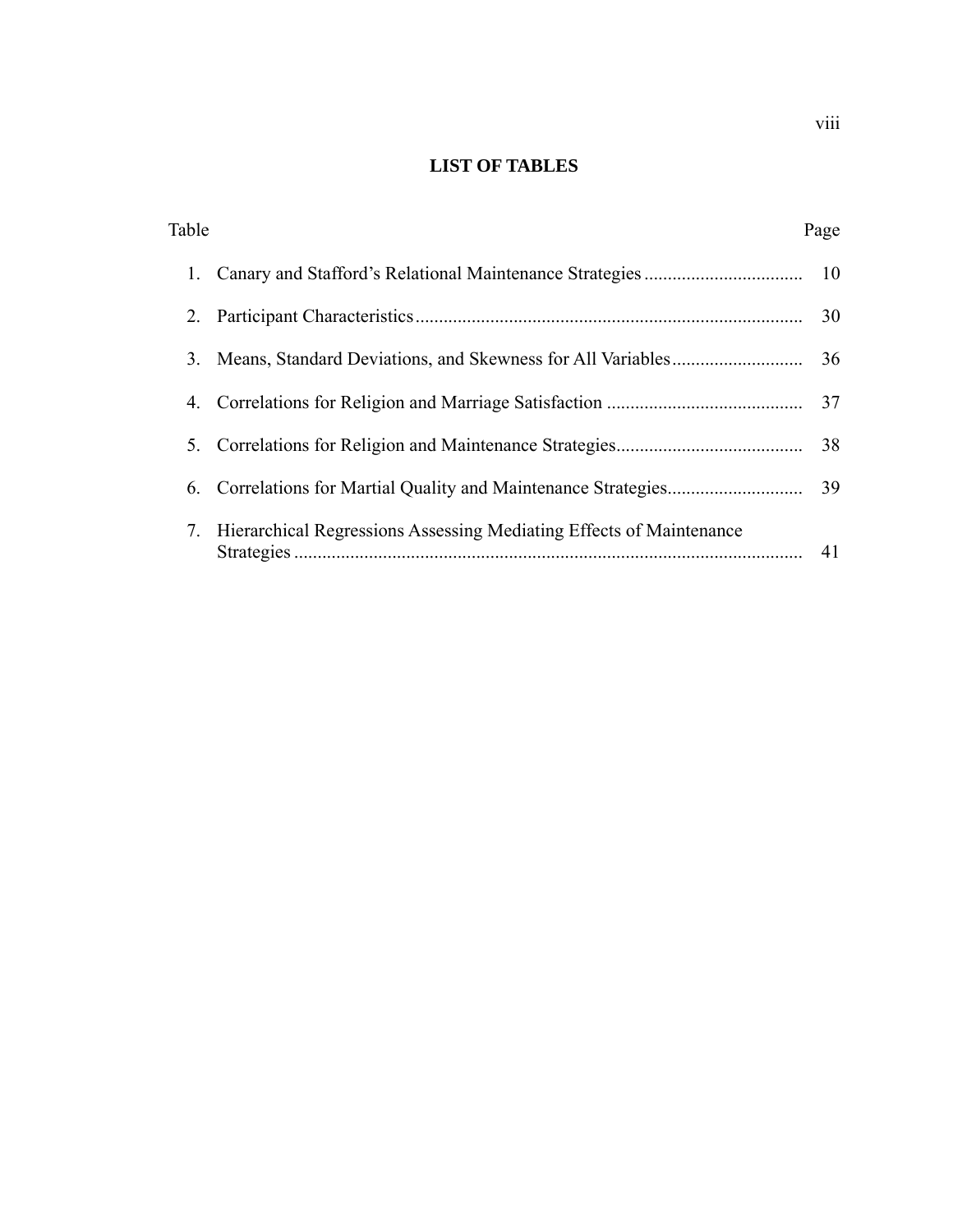# **CHAPTER I**

#### **INTRODUCTION**

Marriage, faith, commitment, religion, and happiness. These simple words have proven complex in our society. What do these words have in common? Often society has questioned the correlation between committed marriages and religion. Many believe that religion is a powerful, positive force behind a healthy relationship and marriage. Studies do show that people believe that religion and religious beliefs are very important in American life today (Gallup & Lindsay, 1999; Sherkat & Ellison, 1999; Sigalow, Shain, & Bergey, 2012). Several researchers have observed positive relationships between religious participation and marital longevity, suggesting that religious values may support marriage maintenance (e.g., Allgood, Harris, Skogrand, & Lee, 2009; Espinosa, 2008).

Another element that is believed to support marriage/relationship maintenance is relationship maintenance strategies. Relationship maintenance strategies, which are also known as successful characteristics in a relationship, are techniques that people use in order to uphold a healthy relationship (Miller & Perlman, 2009). People who use these different strategies (e.g., positivity, assurances, sharing tasks) want their committed relationships to be long term (Weigel & Ballard-Reisch, 1999), since maintenance strategies have been known to help people sustain their relationships with their partners through different viewpoints (Miller & Perlman, 2009).

The present research sought to directly examine the potential link between religious affiliation and marriage maintenance. Studying religious factors in maintaining relationships could be important to understand the complexity of relationship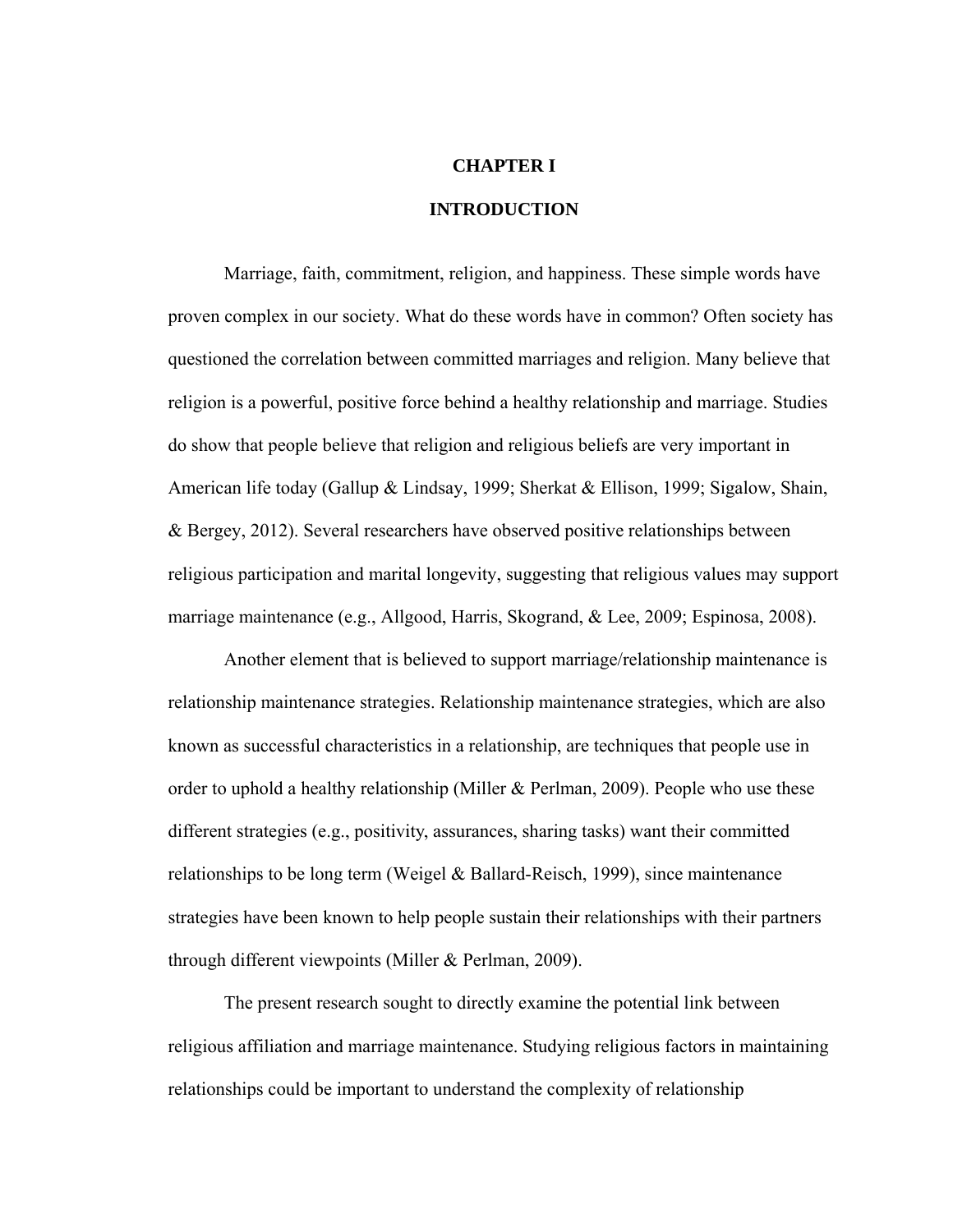development in the U.S. Having a better understanding on how religious factors are related to relationship outcomes could provide a fuller picture of risk and resilience in romantic relationships and suggest some potential areas for intervention.

This study explored whether a person's religious affiliation and religious attitudes correlated with the beliefs of how important different relationship maintenance strategies are in the context of marital relationships. Further, links between marital quality and both religious values and maintenance strategies were assessed in order to determine possible pathways of association between religious participation and marital quality. Specifically the following questions were addressed.

1. What maintenance strategies are used by religiously affiliated married couples, and how are maintenance strategies related to specific religiosity variables (e.g., religious affiliation, religious practices)?

2. What are the associations between religious experiences and general marital quality (e.g., commitment, satisfaction), and are those relationships mediated through maintenance strategies?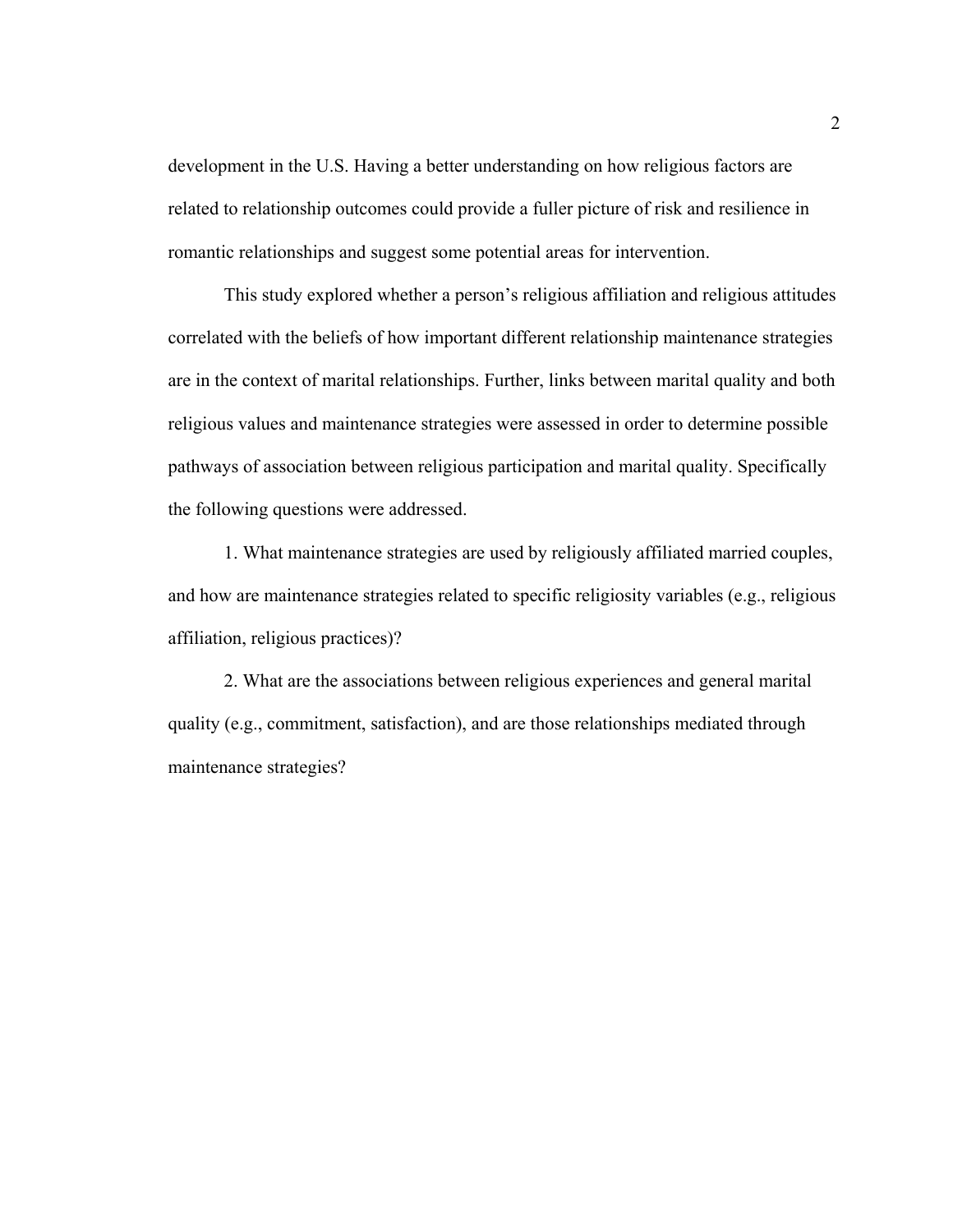# **CHAPTER II**

# **REVIEW OF THE LITERATURE**

 Although studies have shown that religion affects negotiations in intimate relationships (Ellison, Burdette, & Wilcox, 2010), limited research has explored how religious variables are related to marital relationship outcomes. In addition, the current literature has limited information on how religious people take into account relationship maintenance strategies when they are trying to maintain a successful relationship. The purpose of this literature review is to critique and synthesize the previous research on religiosity and maintenance strategies in marriages. The objectives for this review were as follows.

1. To explain and define what maintenance strategies are and their correlation with successful relationship outcomes.

2. To review definition and measurement of relevant aspects of religion.

3. To define links between religious experiences and attitudes and beliefs about marriage.

4. To draw conclusions that identify the research objectives and questions in order to formulate a study design.

#### **Relationship Maintenance Strategies**

Relationship maintenance strategies, which are also known as relationship maintenance mechanisms, are behaviors that people use in order to maintain a healthy relationship (Miller & Perlman, 2009). They are known to help people stay committed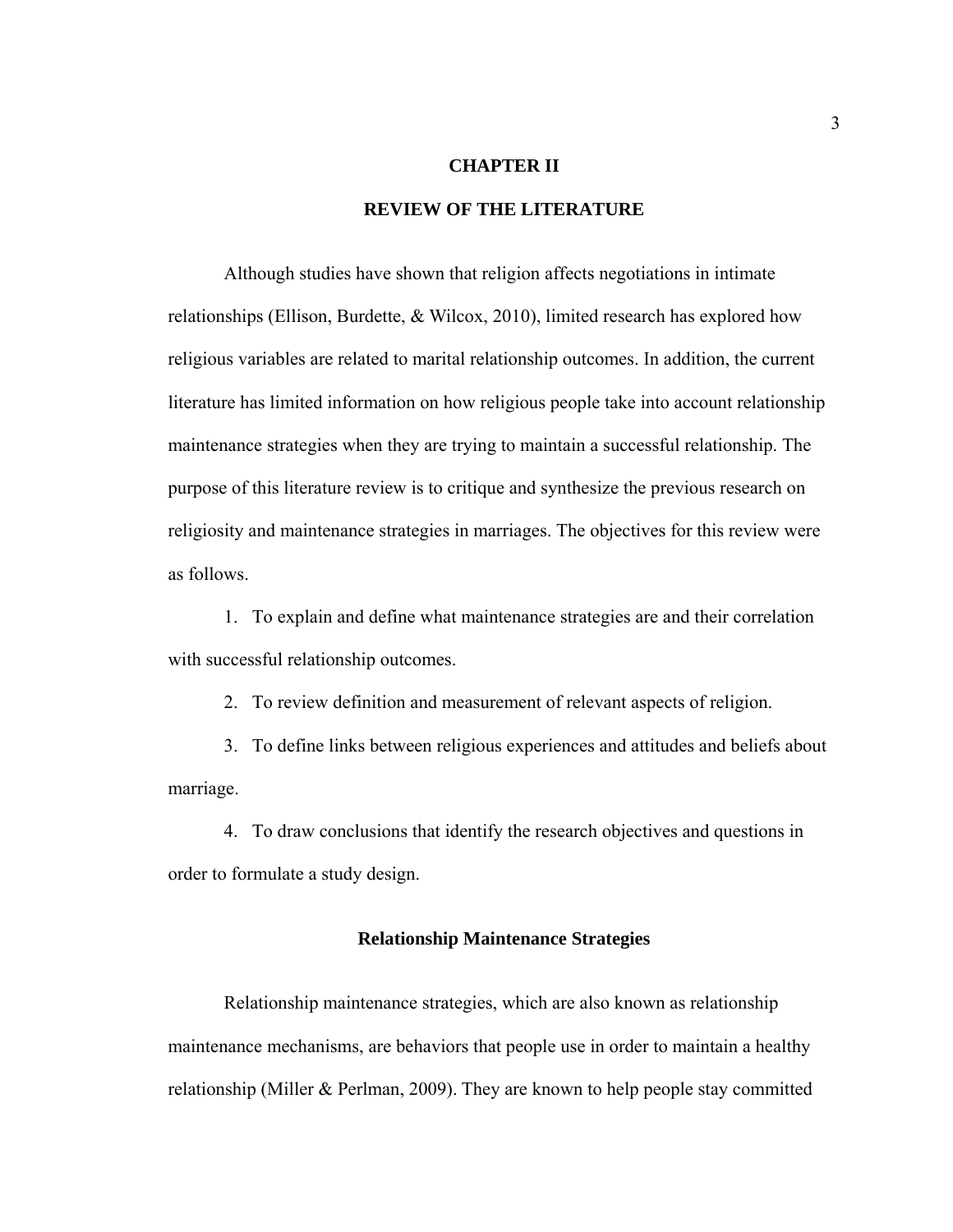and content in their relationships. Miller and Perlman stated that people who want their committed relationships to last tend to use maintenance strategies because it helps them to "perceive themselves, their partners, and their relationship in ways that helps them to sustain their partnership" (p. 423). Miller and Perlman also stated that the people that use maintenance strategies in their relationships have a tendency "to act in ways that avoid or defuse conflict and that enrich the relationship" (p. 423).

Because most people tend to experience change in the way they think and feel about their relationships along with experiencing change in how they react in their relationships, there tends to be two types of maintenance mechanisms. The first type of mechanism is the cognitive maintenance mechanisms, which has to do with the way a person either judges or thinks about the relationship (Miller & Perlman, 2009). The second type of mechanism is the behavioral maintenance mechanisms, which have to do with how a person is willing to either act in the relationship or react to certain things.

#### **Cognitive Maintenance Mechanisms**

Cognitive maintenance mechanisms are when a person's perceptions start to change in a relationship and they start to think about themselves and their partners as one and not as separate individuals. There were four cognitive mechanisms that were identified by Miller and Perlman (2009): cognitive interdependence, positive illusions, inattention to alternatives, and derogation of tempting alternatives. The common characteristic of the cognitive mechanisms is that they work to maintain positive thoughts about their relationships and their partners.

A perfect example of a type of cognitive maintenance strategy would be cognitive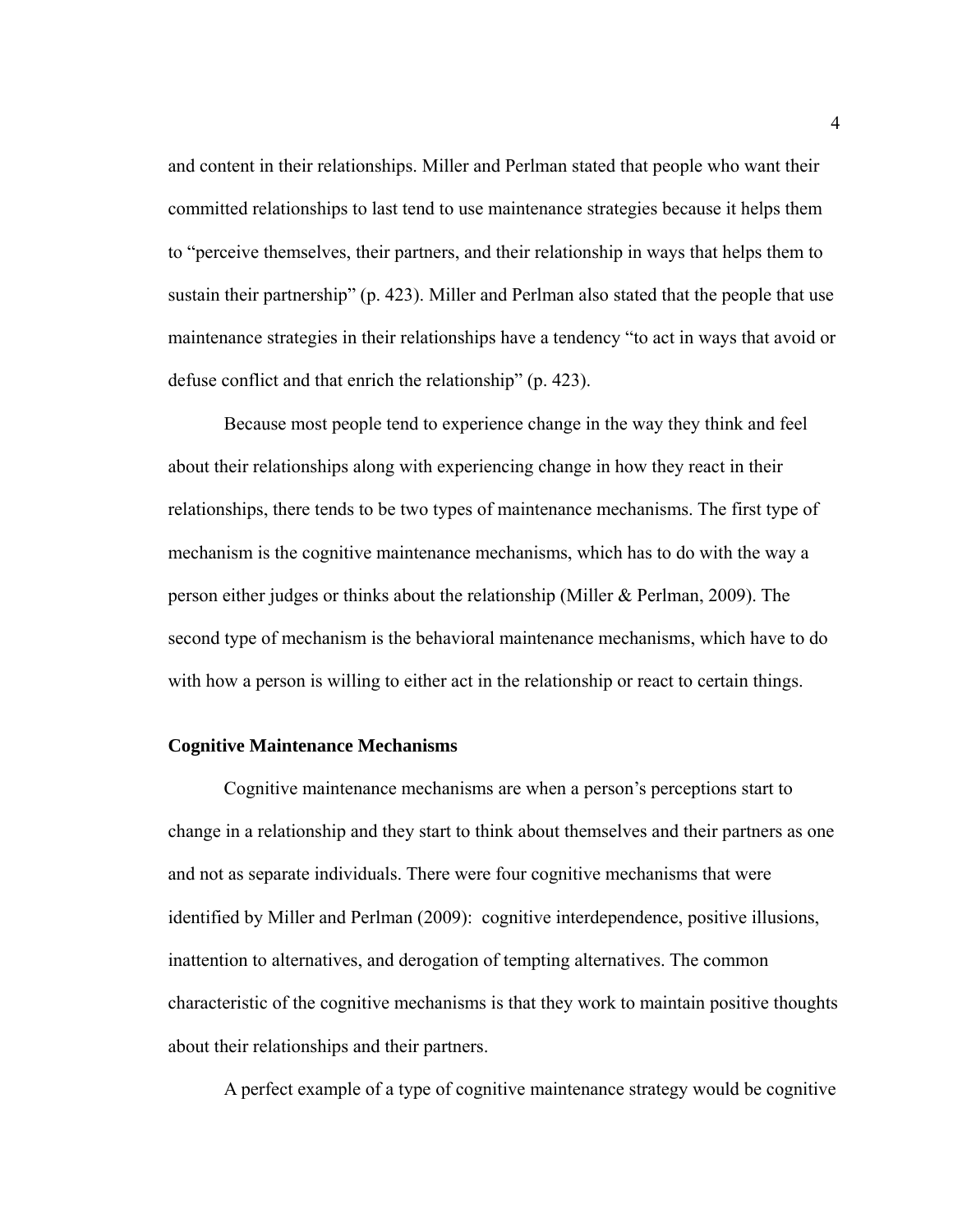interdependence. Cognitive interdependence is when people experience "greater overlap between their partners lives and their own, and they use more plural pronouns, with we, us and ours, replacing I, me, and mine" (Miller & Perlman, 2009, p. 423).

Another good example of a cognitive maintenance mechanism would be when couple members view each other in positive illusions. Positive illusions are when people think of themselves in a highly favorable way and try to imagine a great future for their relationships. Neff and Karney (2003) said that positive illusion is where "a partner's faults are judged to be relatively trivial, the relationship's deficiencies are considered to be relatively unimportant, and a partner's misbehavior is dismissed as an unintentional or temporary aberration" (Miller & Perlman, 2009, p. 423). Positive illusions are known to help people solve their "problems of survival" in a relationship and help them to down play some of the most frustrating aspects that take place in relationships (Davies, 2010). Rusbult, Van Lange, Wildschut, Yovetich, and Verette (2000) stated that positive illusions really tend to help relationships last because people tend to think very highly of their relationships and visualize that they are better off than others.

Another cognitive maintenance mechanism that is known to keep couples committed to one another is inattention to alternatives (Miller & Perlman, 2009). Inattention to alternatives is a mechanism that some individuals use in relationships that helps them to not think about how much better they could be doing in another relationship with someone else. Committed people do not take notice of the fact that there are other people in the world from which they can choose and they maintain that the person they are with is the best for them. This particular mechanism goes hand in hand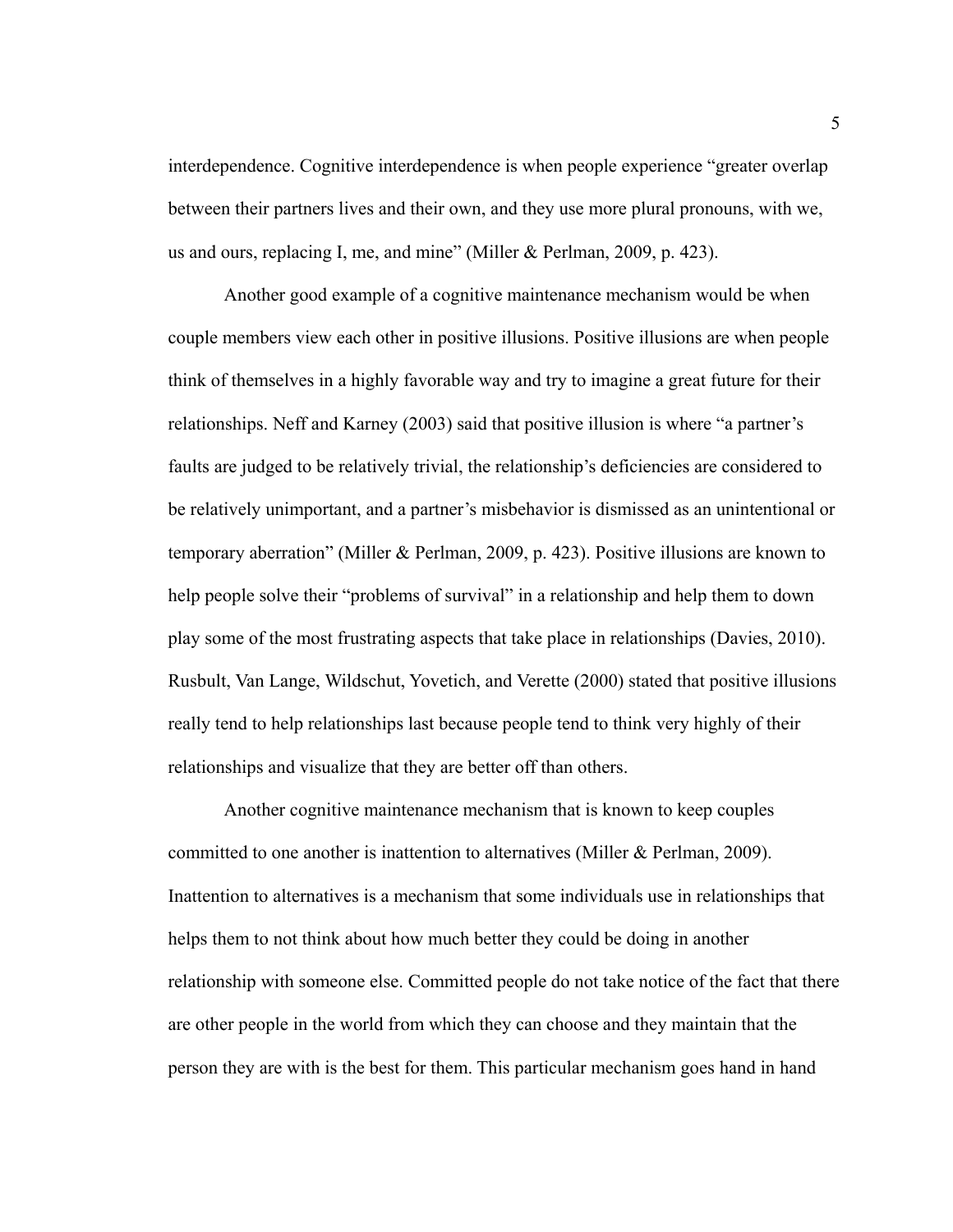with the last cognitive maintenance mechanism that will be discussed, which is derogation of tempting alternatives.

Derogation of tempting alternatives is when individuals reduce the value of a very attractive person. It is where people in committed relationships tend to believe that a person who is extremely attractive to others is not as attractive as their significant other. This mechanism helps couples to stay committed because it helps the committed partners in the relationship to not see other people that are considered to be attractive as a threat to their relationship and it helps each partner in the relationship to appreciate their lover more. As Lydon, Fitzsimons, and Naidoo (2003) stated, this mechanism helps those that are in committed relationships to belittle people that could tempt them to leave their current relationship. These mechanisms might seem unrealistic but Miller and Perlman (2009) argued that in order for people to maintain their relationships, they have to disparage how a relationship could be better with someone else. While these cognitive maintenance mechanisms deal with how a couple sees their relationship relative to others, behavioral maintenance mechanisms deal with how couple-members interact with one another.

#### **Behavioral Maintenance Mechanisms**

Behavioral maintenance mechanisms are changes that occur in what people do in order to sustain a relationship instead of changing how they observe and evaluate others (Miller & Perlman, 2009). Five behavioral mechanisms have been identified: willingness to sacrifice, Michelangelo phenomenon, accommodation, playing, and forgiveness. Behavioral mechanisms all entail intentional acts intended to sustain and increase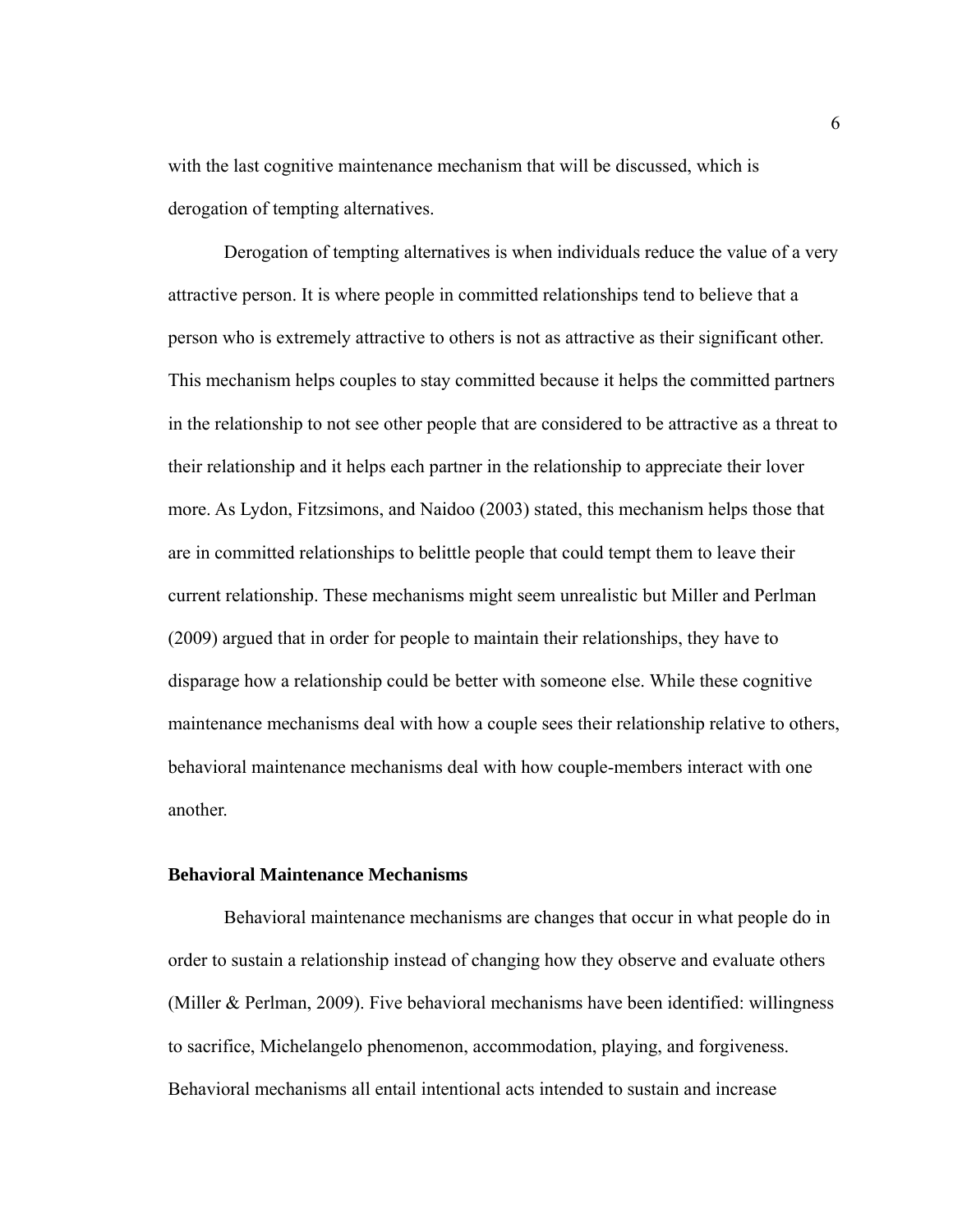connection and positivity in the relationship.

One of the most common behavioral maintenance mechanisms is the willingness to sacrifice. Willingness to sacrifice, as Van Lange and colleagues (1997) and Whitton, Stanley, and Markman (2007) defined it, is having the capability to do things that one does not want to do or to not do things that one wants to do on behalf of preserving their relationship and preventing termination.

Another behavioral maintenance mechanism is the Michelangelo phenomenon, which is a situation in which each partner helps the other to become the best that he or she can be. Drigotas (2002) and Miller and Perlman (2009) noted that partners can encourage their significant others to be the best they can be, or the person that they imagine themselves to be, by supporting them, endorsing acceptance of their new role, and by promoting the fact that they are enjoying the person their significant other is becoming. When partners support one another in this way, it tends to strengthen the committed relationship that they share.

Some additional behavioral maintenance mechanisms used in maintaining a relationship are accommodation, playing, and forgiveness (Miller & Perlman, 2009). Accommodation is when people are willing to ignore how their significant other mistreats them during certain situations. For instance, when one partner is lashing out and criticizing the other because they are having a bad day, accommodation would be for the partner getting criticized to not react to how the other person is acting in a negative way and try to help calm down the upset person, or get to the bottom of the problem. Rusbult , Olsen, Davis, and Hannon (2001) stated that partners who know how to accommodate, or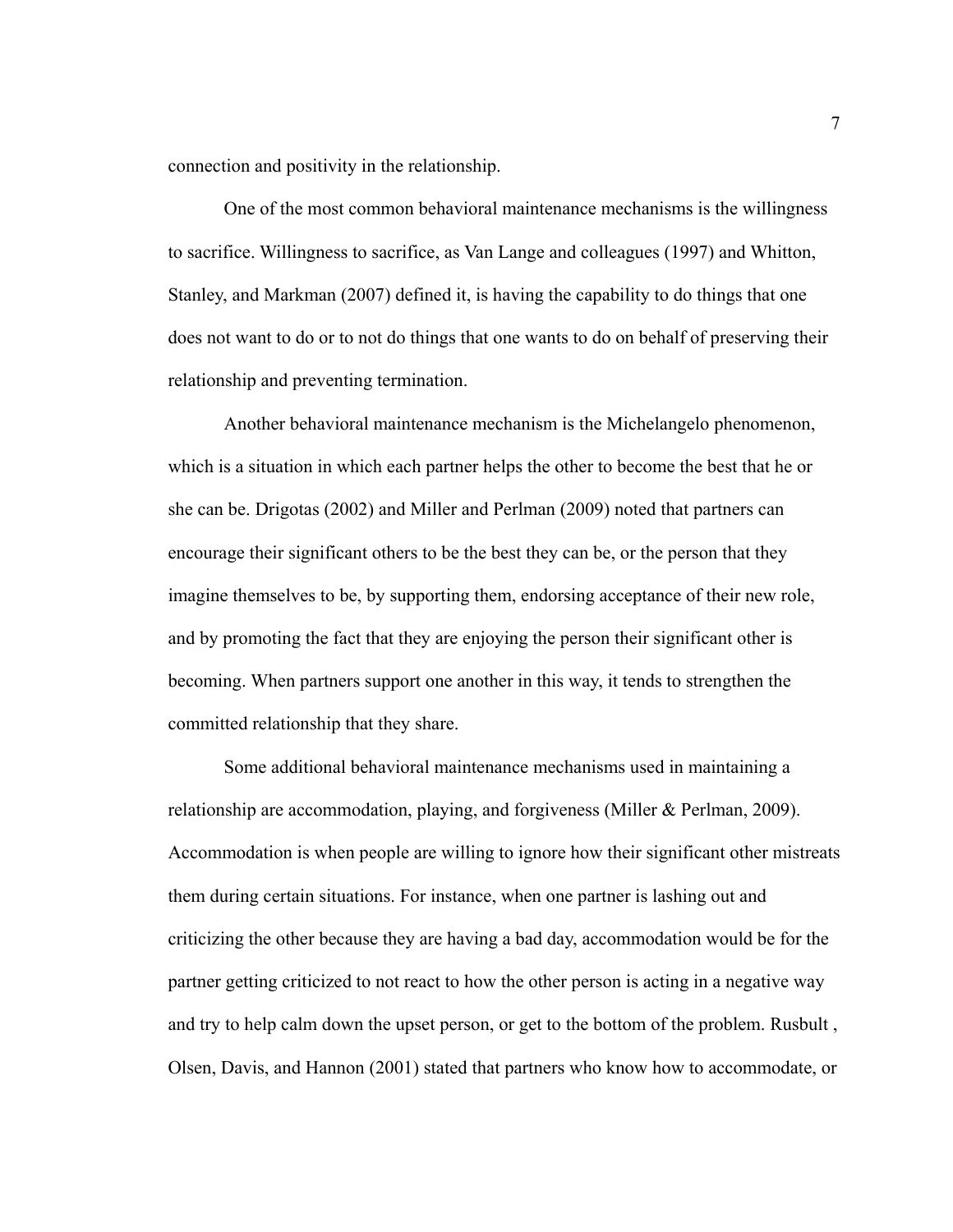handle things under these circumstances, tend to have happier, long lasting relationships. Due to the fact that accommodation can take a lot of hard work, some people try to follow up this technique with playing because it is a simpler maintenance mechanism and it can ease the tension being experienced between the couple (Miller & Perlman, 2009).

Playing is one of the behavioral maintenance mechanisms that each couple should use because when couples engage in stimulating activities that they both enjoy with one another, it helps them to appreciate their relationship more so that they want to remain together (Strong & Aron, 2006). Couples who find time to have fun together in productive and inspiring ways have a propensity to benefit a lot from it because it retains the stimulation and the contentment in the relationship (Miller & Perlman, 2009; Strong & Aaron, 2006).

Forgiveness is considered to be a behavioral maintenance mechanism because in order to succeed in relationship, one has to realize that no one is perfect and that everyone makes mistakes. Couples that learn to forgive when one of them makes a mistake tend to last longer than other couples because they learn how to deal with situations in a more positive way. Forgiveness also has the ability to quicken the healing of not only the individuals but the relationship because it helps people to learn how to handle situations that are not always pleasant in a responsible way and as those situations are being resolved the process will create a stronger bond between the couple (Miller & Perlman, 2009).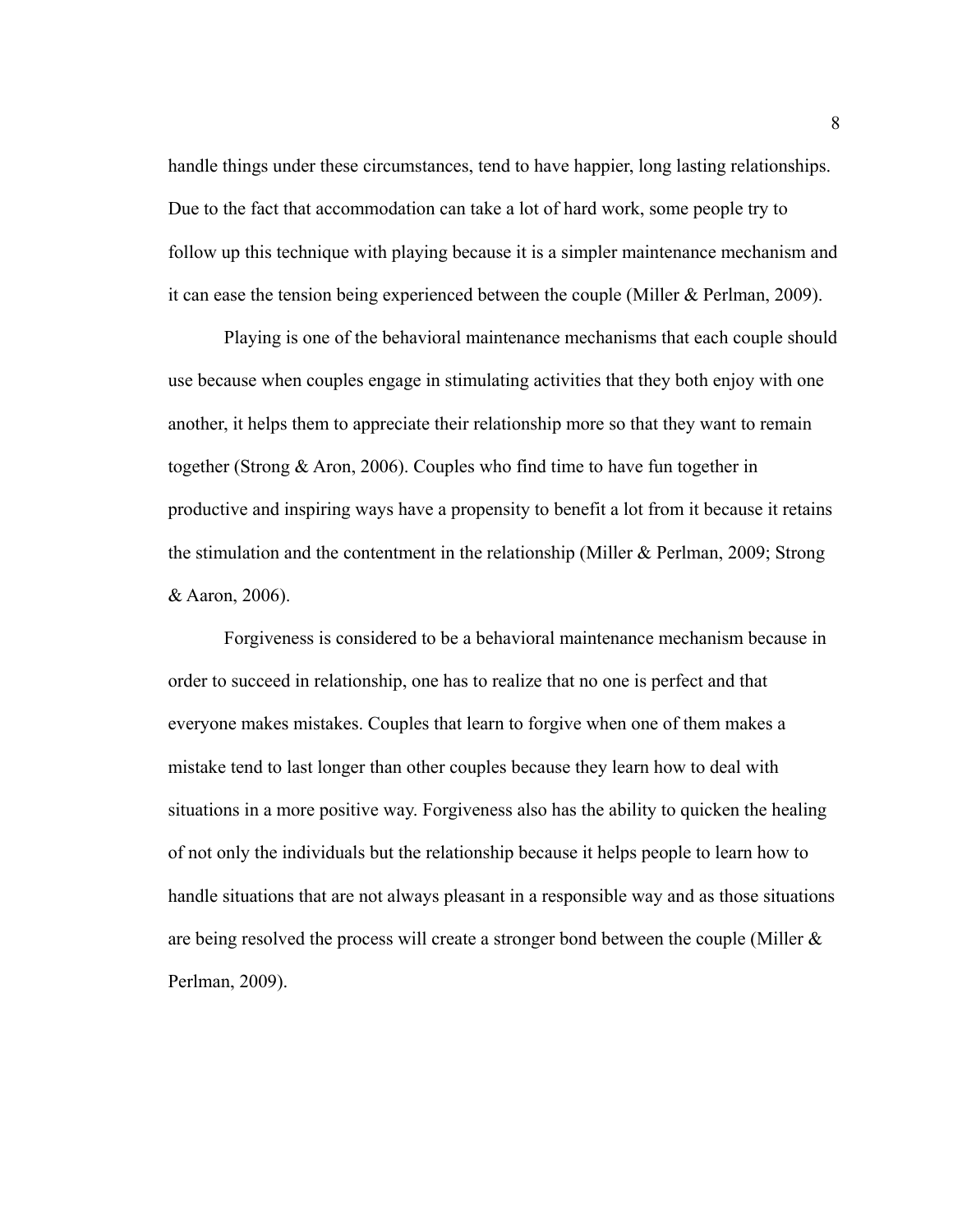# **Specific Techniques of Relationship Maintenance**

Canary and Stafford (2001) and Stafford (2003) completed multiple studies in order to figure out what people did to not only maintain their relationships, but to keep them successful and happy. Ten major maintenance strategies emerged that individuals use in their relationships with their significant others in order to maintain them. The ten major strategies were to have positivity in the relationship, be open with their significant other, give assurances to one another, share a social network, share tasks, share interest in different activities, support one another, share conflict management in the relationship, have avoidance in their relationship, and share humor (see Table 1).

Both Canary and Stafford (2001) and Stafford (2003) concluded that being positive in a relationship (i.e., trying to be cheerful, act nice, or attempt to increase their interactions with one another) relates to maintaining it. In addition, if one partner encourages the other to disclose thoughts and feelings, along with trying to see the quality of their relationship, it could create a strong bond between the two individuals. It has been stated that if couple members provide assurances in their relationship, that the individuals in it will "announce their love, commitment, and regard for each other," share a social network by "having friends in common and spending time with their partner's family," and "share tasks around the home" to where they share a "fair share of household responsibilities" (Miller & Perlman, 2009, p. 427) it can help preserve the relationship.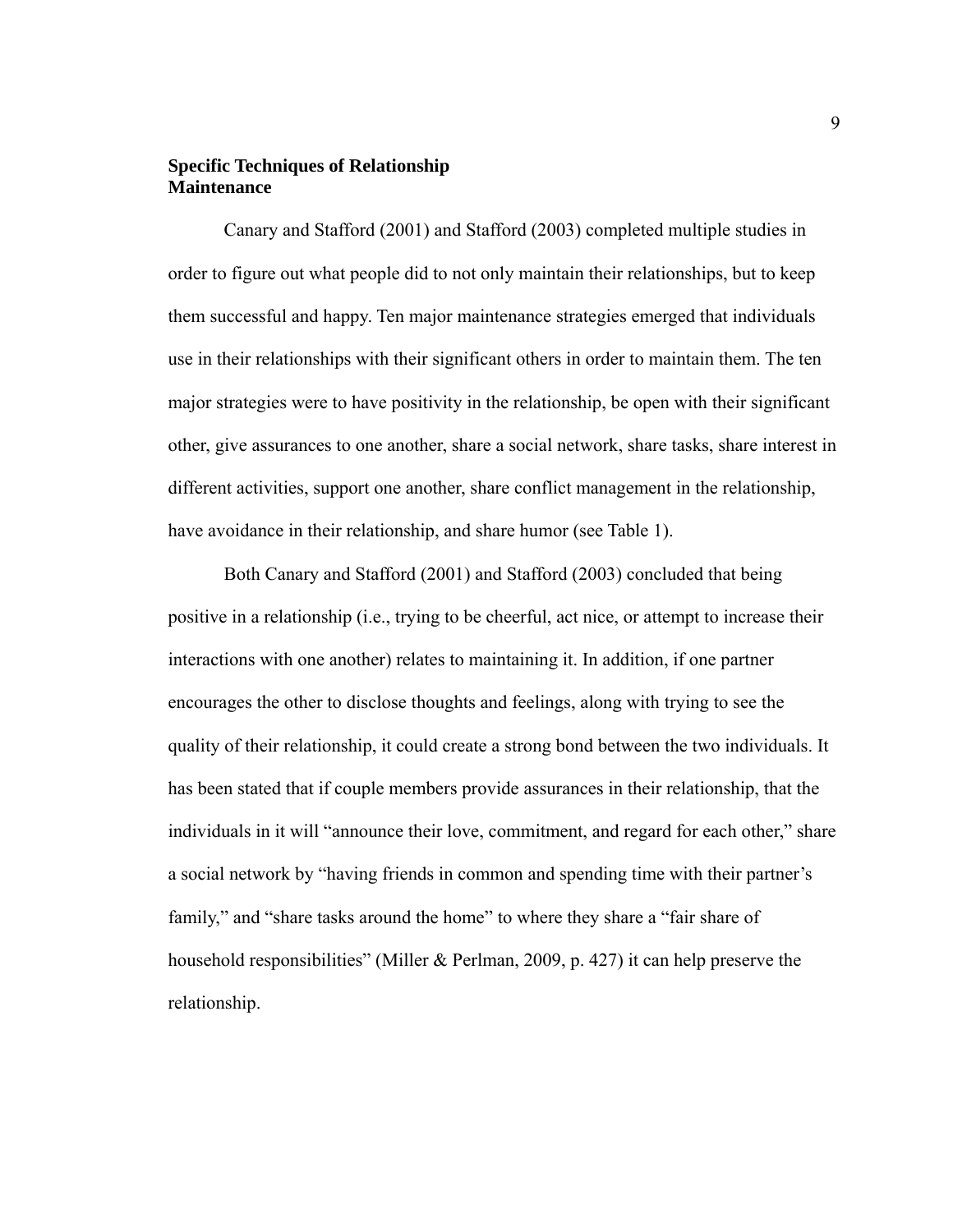## Table 1

*Canary and Stafford's Relational Maintenance Strategies* 

| Strategy                 | Examples                                                                                                                  |
|--------------------------|---------------------------------------------------------------------------------------------------------------------------|
| Positivity               | Appear pleasant and try to be optimistic<br>Make an attempt to make interactions entertaining                             |
| Openness                 | Encourage their partner to divulge their thoughts and feelings<br>Discuss the importance/significance of the relationship |
| Assurances               | Stress commitment to each other<br>Entail that the relationship has a future                                              |
| Sharing a social network | Emphasize on shared affiliations and friends<br>Be willing to spend time with each other's family members and friends     |
| Sharing tasks            | Help regularly with task that need to be completed<br>Do your fair share of the work that has to be done                  |
| Sharing activities       | Share time with each other<br>Share special routines with each other                                                      |
| Support                  | Pursue advice<br>Comfort each other in time of need                                                                       |
| Conflict management      | Apologize when one is offended<br>Be merciful and patient with your partner                                               |
| Avoidance                | Prevent conversing about certain topics<br>Respect each other's space and privacy when they need to be alone              |
| Humor                    | Call each other funny nicknames<br>Joke around with each other                                                            |

*Source*. Miller & Perlman, 2009, p. 427; and Stafford, 2003.

#### **Links Between Relationship Maintenance Strategies and Relationship**

# **Quality/Outcomes**

In previous studies it has been suggested that maintenance strategies tend to correlate with the quality and longevity of a relationship. For example, a longitudinal study with 108 individuals (76 women and 32 men) in dating relationships (Guerrero, Eloy, & Wabnik, 1993) "indicated that maintenance behaviors affect relational outcomes" (Noller & Feeney, 2006, p. 311) because couple members who had reported that their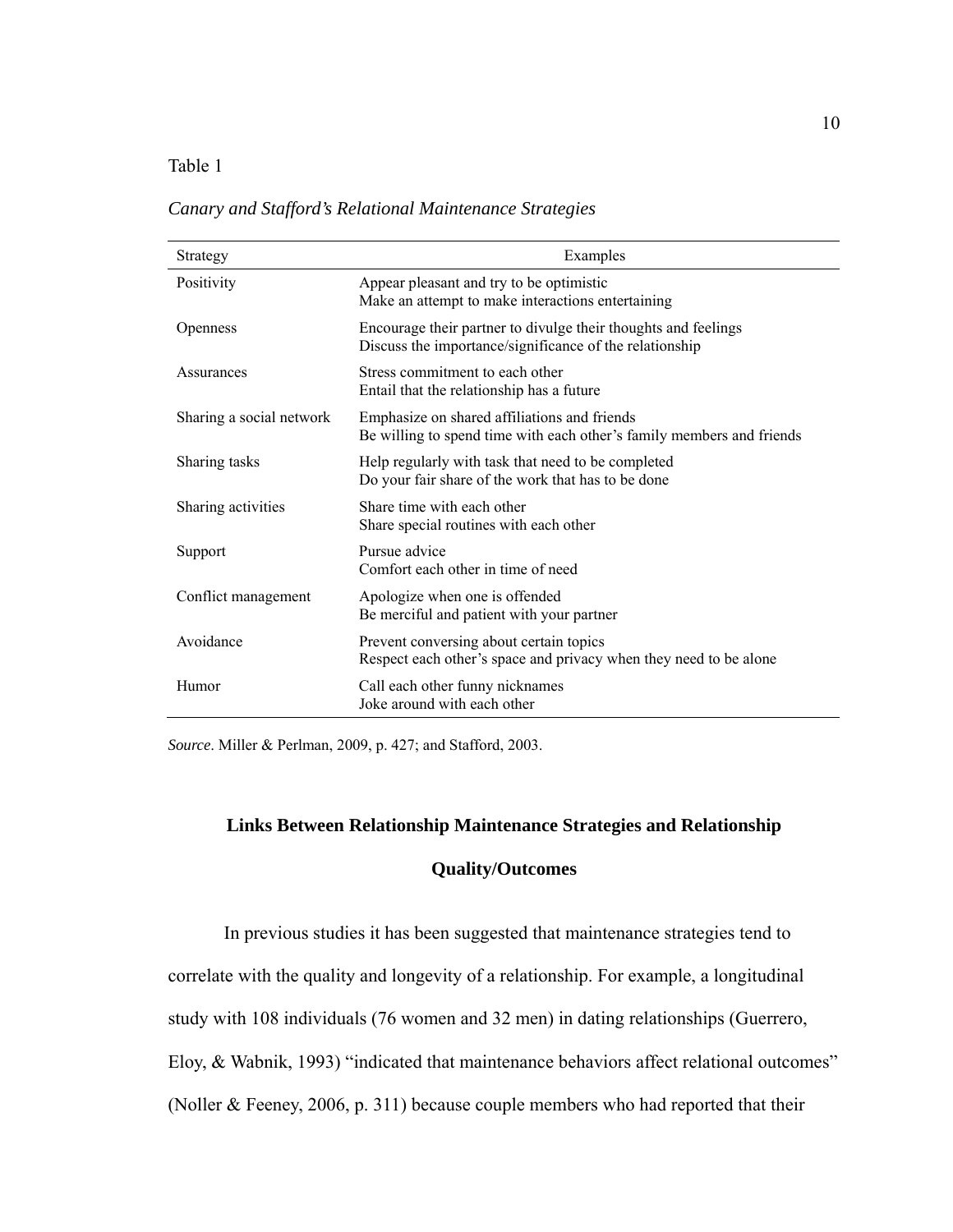relationships were stable and happy were the ones who practiced positivity, sharing tasks, and assurance in their relationships. The relationships of those who didn't practice those strategies in their relationships were either starting to fall apart or ended a few weeks later.

Weigel and Ballard-Reisch (1999) surveyed 129 married couples and discovered that wives' use of maintenance strategies were guided by their husbands' reaction/desires while husbands were guided more by their internal decision-making. For instance, Weigel and Ballard-Reisch pointed out that men do not react to maintenance strategies the way women do in a relationship/marriage. Women tend to be more positive, remain open, reaffirm the importance of their marriage, try to do things together with their partner, and perform tasks that both the individuals agree on, while men lean towards just using the "being positive" technique in their marriages (Weigel & Ballard-Reisch, 1999). The reason that this is believed to be true is because previous research (Acitelli, 1992; Ragsdale, 1996) supported that women have a tendency to be more "relationship oriented" than men by attending to issues/relationship problems that are taking place in the relationship or marriage because they are more sensitive to them.

It has been stated that "couples use maintenance behaviors to ensure the continuation of valued relationships" (Weigel & Ballard-Reisch, 1999, p. 263). Maintenance mechanisms tend to promote and encourage intimacy between friends and lovers. It has also been mentioned that knowledge, caring, interdependence, mutuality, trust, and commitment are all likely to be enhanced by maintenance strategies that involve openness, assurances of one's love and commitment, reliable support, and plenty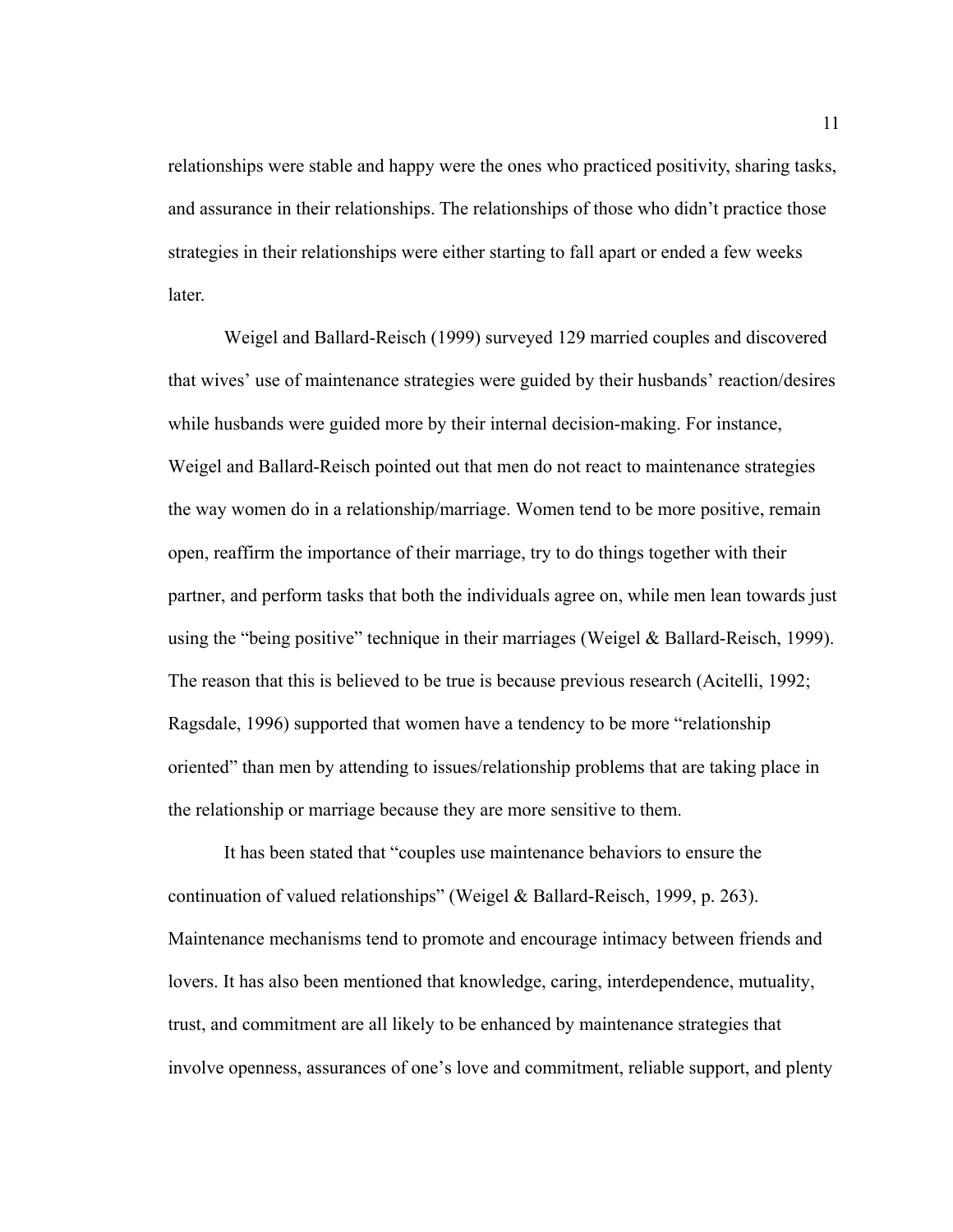of shared friends and activities.

Guerrero and colleagues (1993) explored whether maintenance behaviors linked to relational outcomes of stability, termination, escalation, or de-escalation. Guerrero and colleagues surveyed 76 females and 32 male undergraduates about the relationship maintenance behaviors they used in their relationships. Frequent use of maintenance strategies were connected with a more stable and progressive relationship, whereas infrequent use was associated with decreased stability in a relationship. It was observed that assurances and openness in relationships enlarged in escalating relationships, while sharing tasks, positivity, and assurance diminished in de-escalating relationships. These discoveries reinforced that maintenance strategies function to either change relationships or stabilize them.

Bell, Daly, and Gonzalez (1987) designed a study that defined different maintenance strategies that couples used to preserve the bonds that they shared. They established a typology of maintenance strategies and evaluated 109 married women ages 22-55 regarding satisfaction in their marriages when they use maintenance activities. Each woman completed a marital relationship inventory that asked how frequently she and her spouse used each strategy and how important it was to her that both individuals used the strategy in their marriage. Specifically, women were questioned on how important it was that they used the strategy and how important they thought it was to their spouses that they used the strategy in their marriages. There was a relationship between strategy valuation and marital satisfaction, which illustrated that satisfaction, was correlated with how frequently the strategies (spirituality, honesty, sensitivity, physical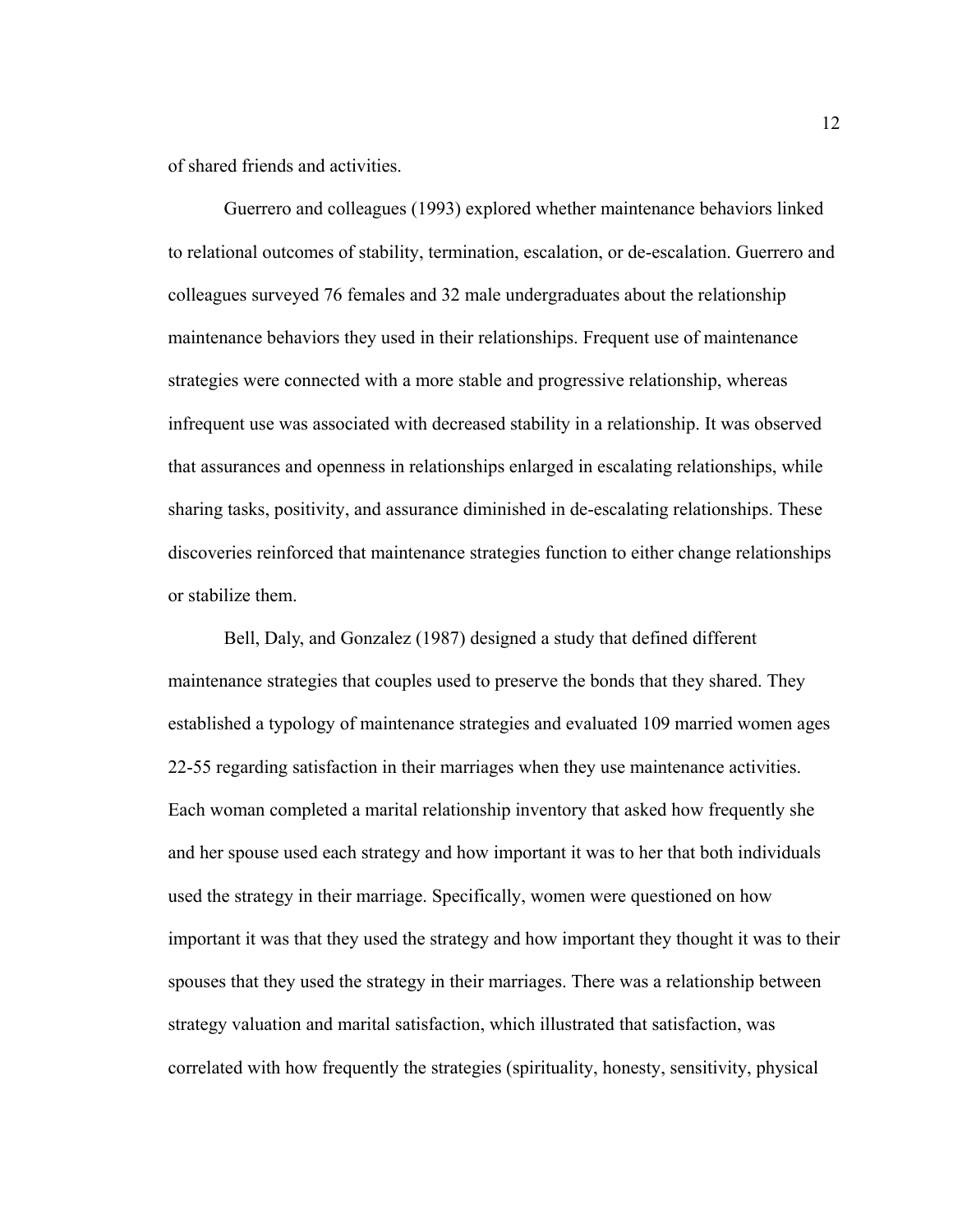affection, and self-inclusion) were used.

While Bell and colleagues (1987) used wives' perceptions/views in order to see how maintenance strategies were viewed in a marriage, Baxter and Dindia (1990) examined marital partners' perceptions by assessing similarities among marital maintenance strategies' from both men and women. Their study consisted of 91 married participants who were evaluated on how they sorted the importance of maintenance strategies used throughout their marriage. The results revealed that both men and women felt similar about maintenance strategies and ranked them alongside three alternative dimensions, which were "Constructive vs. Destructive Communication style, Ambivalence-based vs. Satiation-based Conditional Use, and Proactivity vs. Passivity" (Baxter & Dindia, 1990, p. 204).

Those who work harder in order to maintain their partnership by practicing maintenance strategy techniques have a bigger commitment and a stronger attachment than those who work less hard (Stafford, 2003). Based on the different perceptions that people have towards satisfaction and commitment to a relationship and a marriage, men and women tend to communicate to maintain their present relationship dynamics, as boyfriend and girlfriend or husband and wife (Weigel & Ballard-Reisch, 1999). Since the

perspectives individuals have about their relationships influence how hard they work at maintaining their relationships with their partners, married individuals are likely to be more positive, remain open, reaffirm the importance of their relationship, do things together, and perform agreed upon tasks when they feel positive about their relationships. (pp. 263-264)

Weigel and Ballard-Reisch (1999) addressed that the way one focuses on his or her relationship stimulates how and when maintenance strategies are used in the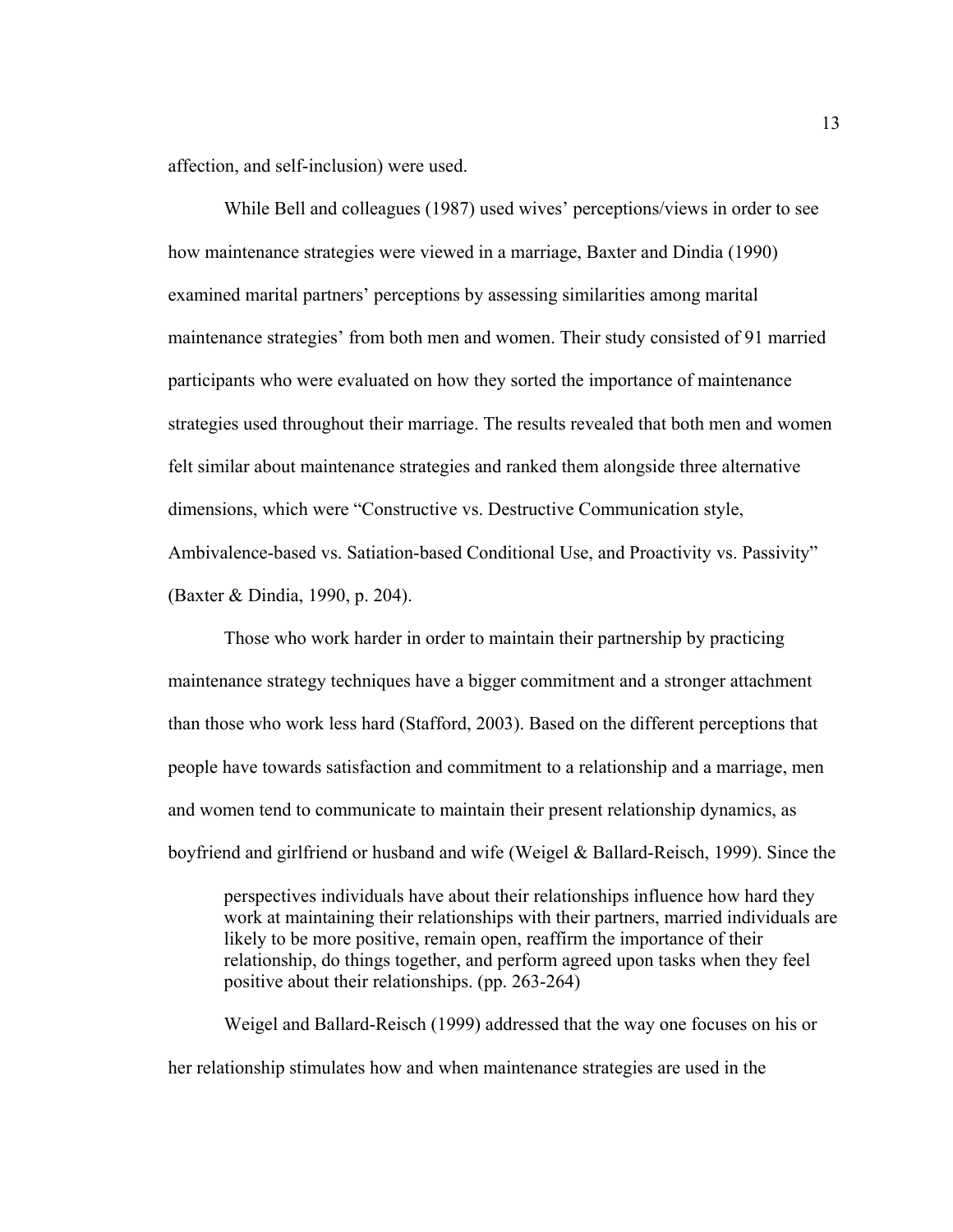relationship. For instance, wives, more so than husbands, girlfriends, and boyfriends, tend to be more likely to use maintenance behaviors as a way to sustain their marriages and make them successful. The gender differences in the use of maintenance strategies may be related to gender roles in society. For example, wives might use them in their marriages because they are influenced by the dynamics in their marriages, but a husband might use maintenance strategies based on his aspects outside of a relationship since a husband may use maintenance strategies as a way to show he is fulfilling the social and cultural expectations of him when it comes to his marriage (Weigel & Ballard-Reisch, 1999). However, Weigel and Ballard-Reisch declared that maintenance strategies such as positivity, openness, assurances, networking, and sharing tasks tend to correlate with successful marriages when they are used by either spouse.

#### **Religion and Religiosity**

Religiosity has been identified as a "complex construct, both in terms of its composition and its psychological impact" (Ekas, Whitman, & Shivers 2009, p. 714). Religiosity has been known to shape one's identity in a more conceptual way progressively (Norrander & Wilcox, 2008). In addition, religiosity has been acknowledged as a factor that has positive influence on adolescence development (King & Boyatzis, 2004). King and Boyatzis' study found that a youth's involvement in religious activities increases their awareness of themselves, their world and universe around them. King and Boyatzis also stated that religious involvement as a youth sets a foundation of what qualities one looks for in a partner, which illustrates the maintenance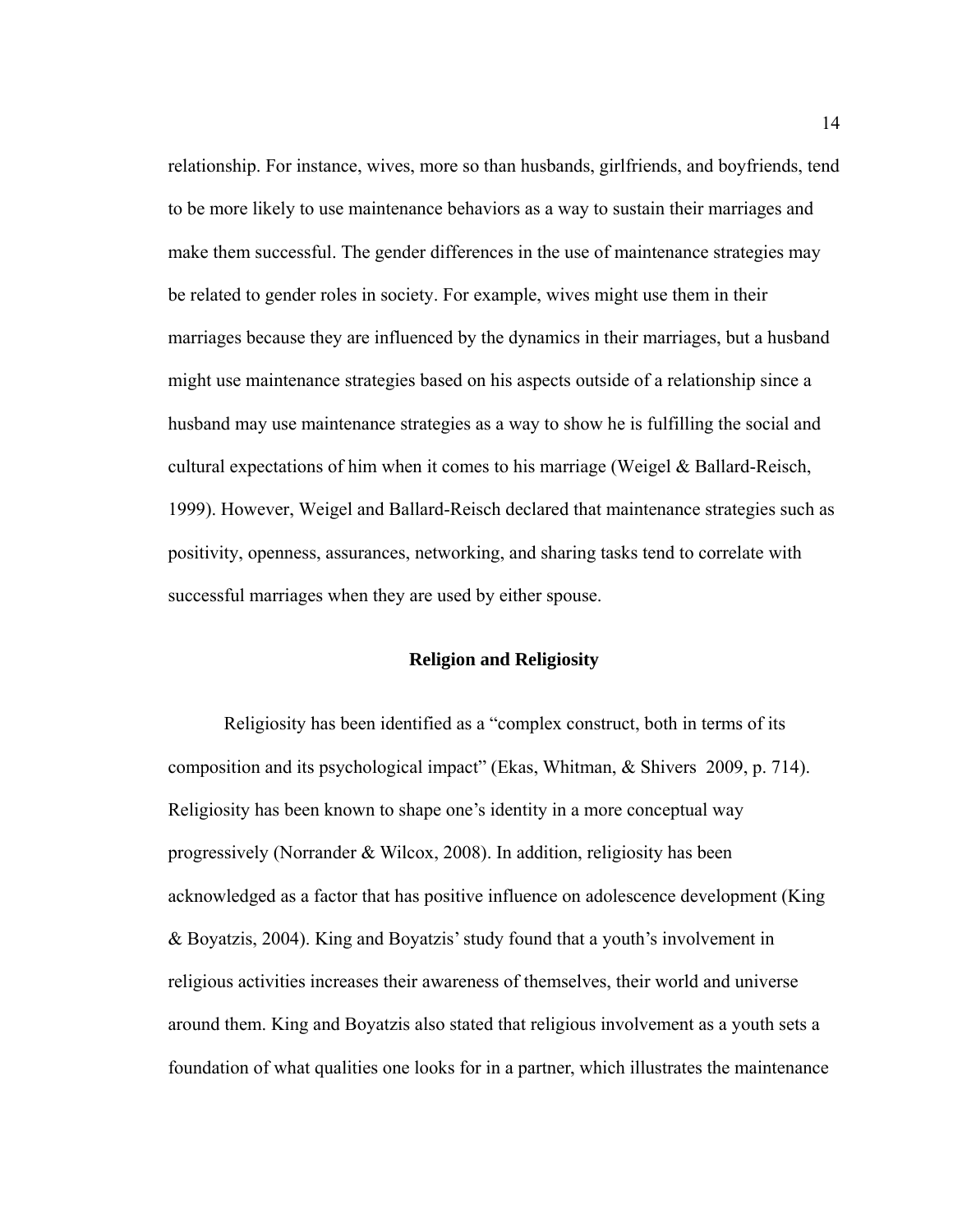strategy "sharing social networks" because it correlates with sharing religious affiliations.

It has also been stated that aspects of religiosity have been found to relate closely to physical health, mental health, relationship outcomes, and behavioral outcomes. It was revealed in Musgrave, Allen, and Allen's (2002) article that religiosity associates with better health conditions such as, a decrease in depression symptoms, an improvement in one's immune system and having lower blood pressure. Religiosity has been revealed to make a difference in women of color's health experiences by promoting a healthier outcome for them. Religiosity has also been acknowledged as a provider of framework to cope with life and make sense of the world as well (Musgrave et al., 2002).

# **Defining Religion**

Religion has been defined by previous authors as a term that refers to an association with "definable practices" (Ellor & McGregor, 2011). As stated by Dowling and Scarlett (2006) religion is the manner in which one identifies oneself with a particular religious tradition and its practices and beliefs.

Zinnbauer and colleagues (1997) conducted an empirical study in which they tried to assess how the public measured and defined religiousness and spirituality. The authors drew three main conclusions. First, religiousness and spirituality do indeed describe different terms, hence the notion of being spiritual but not religious or both religious and spiritual. Secondly, while religiousness and spirituality were defined as two different terms, they are not mutually exclusive. For example, people who found religion to be sacred defined themselves as religious because they were spiritual. Third, religiousness was commonly defined as participating in religious activities. Over the course of the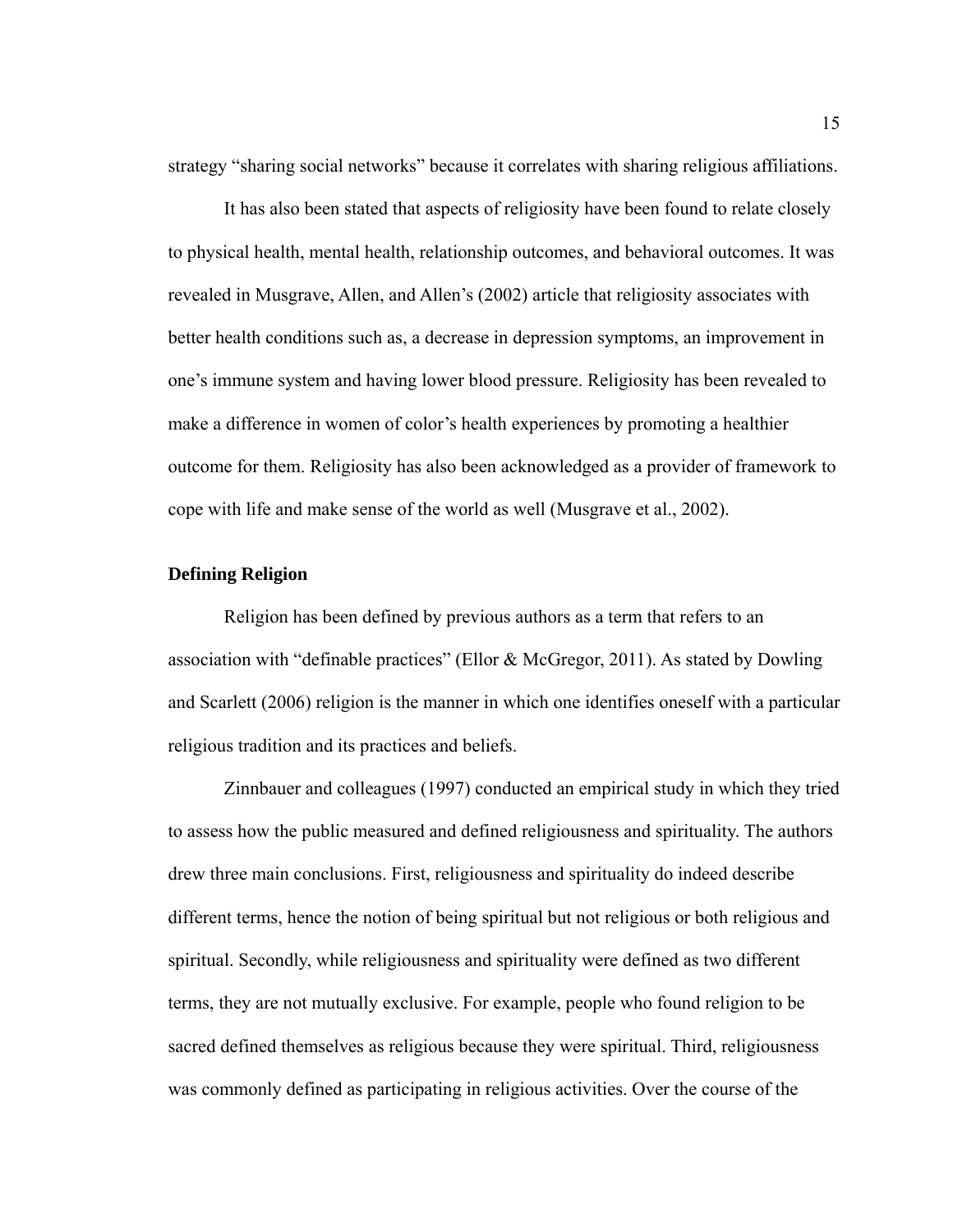study, Zinnbauer and colleagues found that most of the 346 participants defined religion as having "personal beliefs/faiths in God or a higher power" (p. 13). Derezotes' (1995) participants were asked to acknowledge the concepts of religion and they believed, along with Hodge and McGrew's (2006) participants, that religion was where one has systems of shared beliefs/doctrines, shared rituals, and an institutionalized form of worship.

However, Hodge and McGrew (2006) did note that defining religion was a very complex task. Even though some of their participants defined religion as "a way for humankind to believe in God, a belief in a higher power, and a method people use to come together to share commonality of views," overall religion is an organized set of beliefs/doctrine that is used as a "method to practice" one's spirituality (2006, p. 646).

#### **How to Assess Religiosity**

In some articles religiosity has been assessed by using questionnaires that obtain information about a person's religious beliefs, the activities that they participate in that are religious, and how spiritual a person is (Ekas et al., 2009). One of the main questionnaires used in previous studies is the questionnaire that was established by the Fetzer Institute in 1999. Ekas and colleagues, for example, used the Fetzer Institute questionnaire to assess the religiosity level of participants for their study.

In order to measure different unique aspects of religiosity, Ekas and colleagues (2009) used three different subscales, including the religious beliefs, religious activities, and spirituality subscales. The religious beliefs subscale was formed to measure the degree of the participants' connection with religious affiliated societies and God, by asking questions about whether the participant worked with God as a team, and if they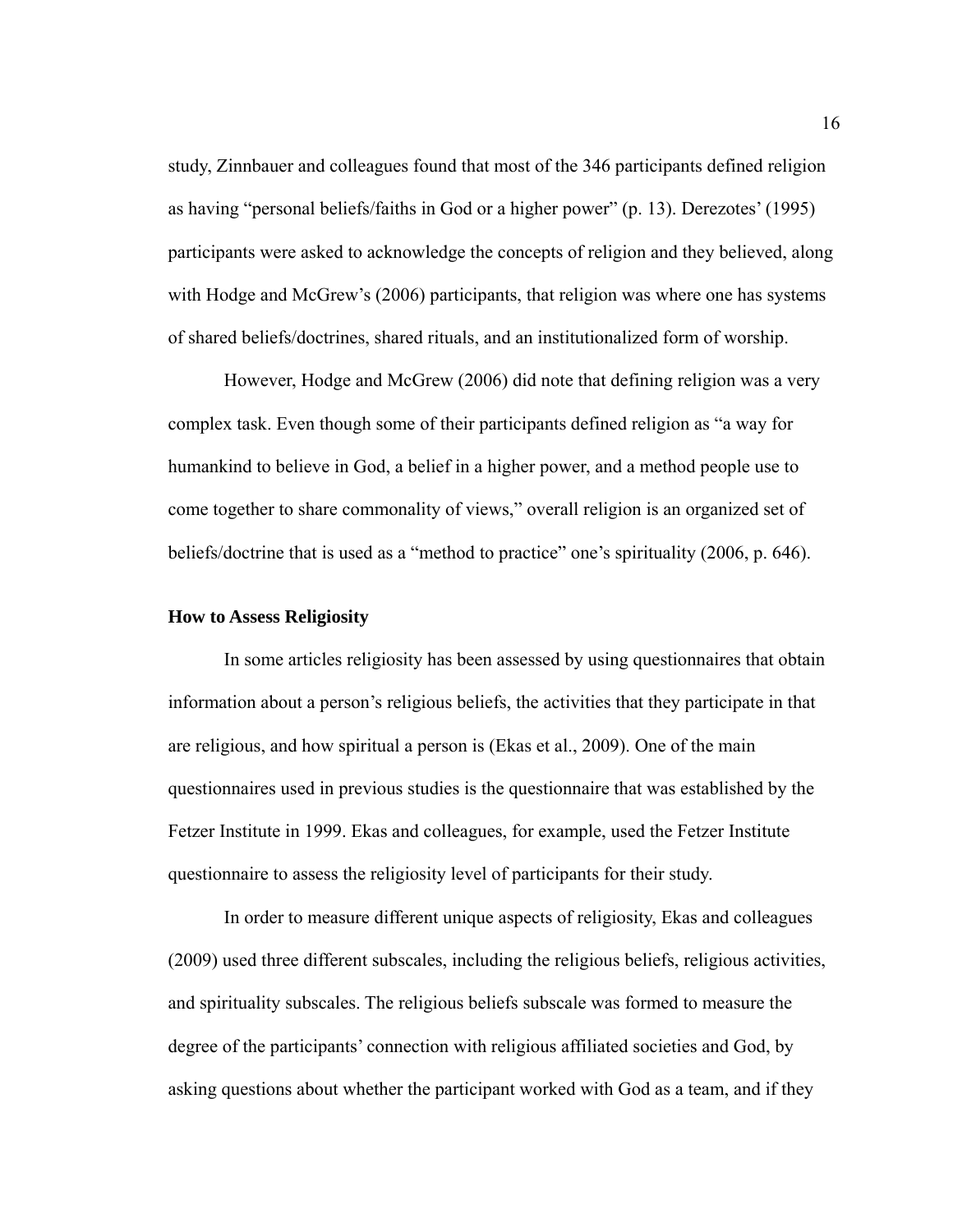carried their religious beliefs over into dealing with things occurring in everyday life (Ekas et al., 2009). This is significant because it allowed Ekas and colleagues to measure the practical application of religion in their participants' lives. Religious activities were measured by how frequent the participants would engage in different religious practices; by asking how often a participant prayed in private places other than church, how often did they attend their religious services, and how often they read their doctrine or their religious literature (Ekas et al., 2009). The last subscale, which was the spirituality subscale, evaluated general feelings of closeness and harmony with ''God'' and his creation. This was done by examining whether participants felt God's presence on a regular basis, if they felt they were touched by the beauty of his creation spiritually, and if they felt a deeper inner peace with him (Ekas et al., 2009).

Dyslin and Thomsen (2005) used the Religious Life Inventory (RLI; Batson & Schoenrade, 1991) to assess different aspects of religiosity. The RLI was created to evaluate religious doubts in an optimistic way, to accept that religious orientation can change, and to acknowledge that one's religious beliefs can shape from a personal crisis that one experiences in life. The RLI was fundamentally designed to measure the intrinsic, extrinsic, and quest orientations of religiosity (Hills, Francis, Argyle, & Jackson, 2004). Due to an evaluation that was created based on the performance of the scale, seeking more of an intellectual approach to assessing religion instead of an authoritarian one, suspicions had been expressed about its psychometric traits/properties (Hills et al., 2004). Dyslin and Thomsen used the RLI to allow participants to rate how often they participated in religious activities such as prayer, how often they attended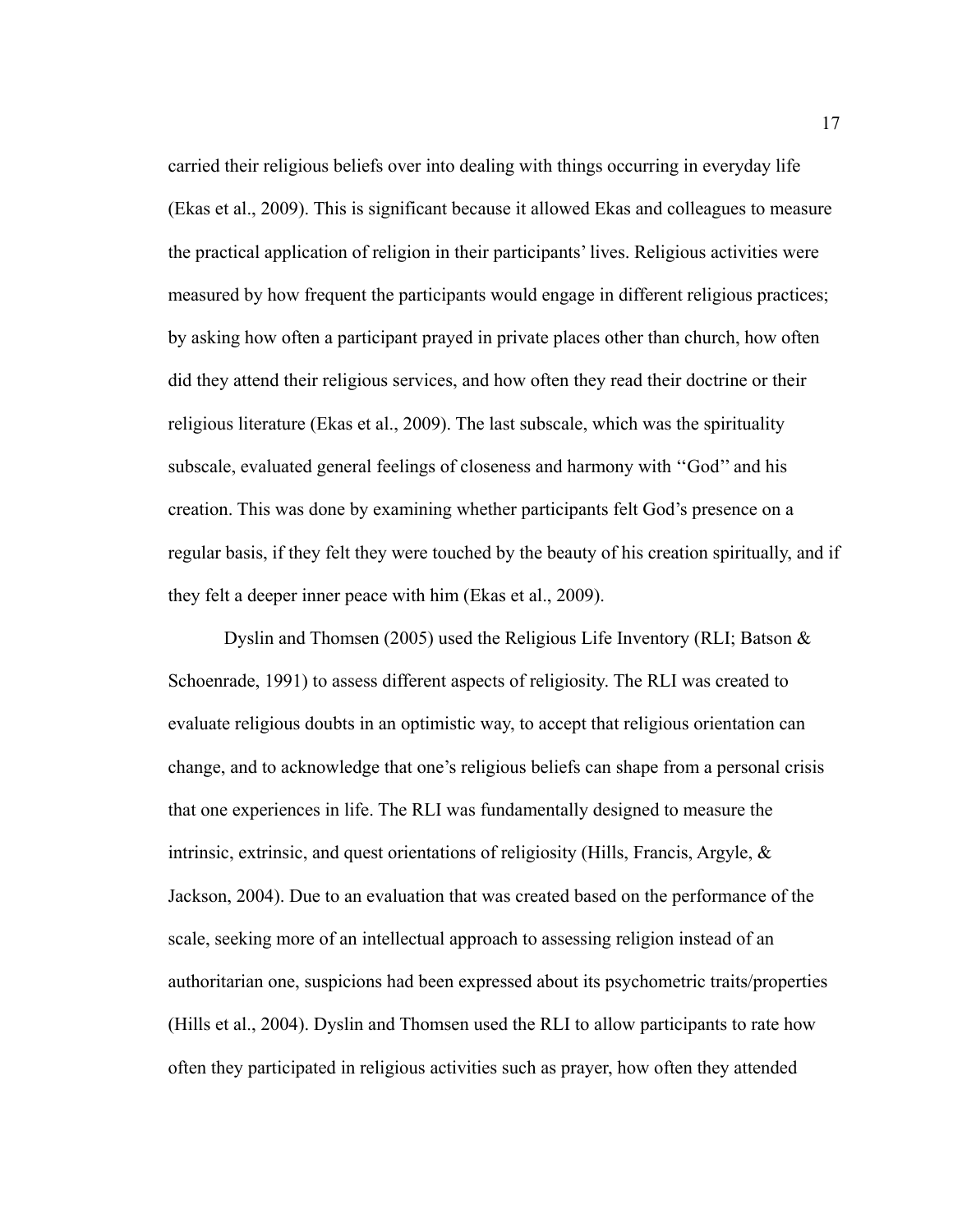church, and other religious behaviors on a 6-point scale for never, once a year, once a month, once a week, once a day, and more than once a day (Dyslin  $&$  Thomsen, 2005). The RLI included scales that assessed extrinsic and intrinsic religiosity, along with Christian Orthodoxy, by using a 9-point Likert scale to allow participants to rate their agreements with the scale, where 1 is expressing that they strongly disagree with a statement and 9 is expressing that they strongly agree with a statement (Dyslin  $\&$ Thomsen, 2005).

While in most articles, religiosity has been measured by church attendance, prayer, and beliefs, some religiosity researchers have argued that these are not the only ways to measure religious variables relevant to marriage. For example, Mackey and O'Brien (2005) interviewed participants by asking if they were affiliated with a religion, if they considered themselves to be religious, if religion played a role in their marriage, and how religion played a role in their marriage. Mackey and O'Brien used open-ended questions so that participants could clarify what they felt was being religious and what was not. In contrast, Chinitz and Brown (2001) used questionnaires that asked questions such as whether people attended their religious community home regularly or just on major holidays, whether they attended schools based on their religion or a secular school, whether they volunteered for charities that supported their religion, and other behavioral indicators. In sum, most contemporary research has assessed religiosity using multidimensional measurement of religious affiliation, behaviors, and subjective experiences of religious connections. This multidimensional strategy will be utilized in the current study.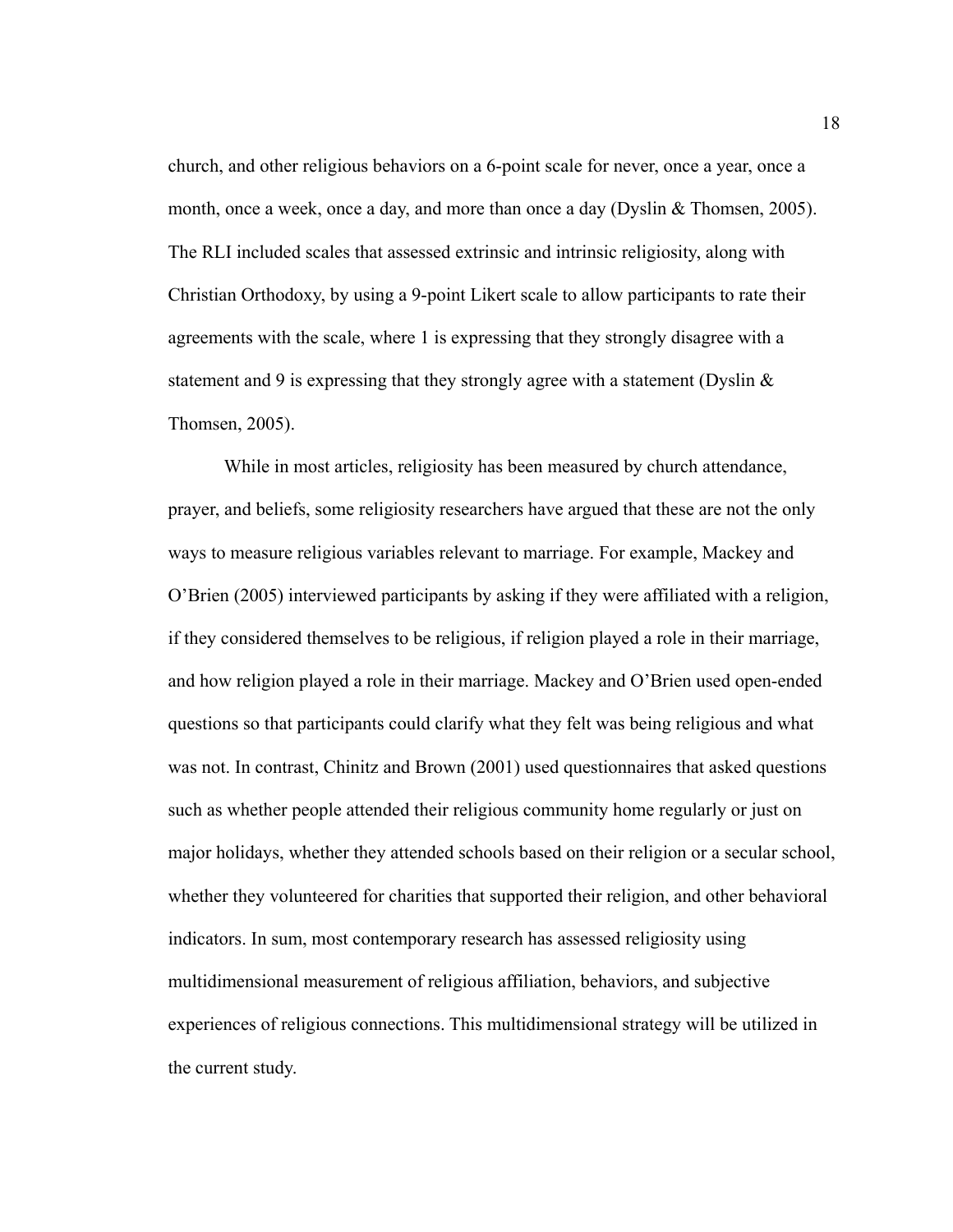#### **Religious Doctrine Related to Relationships**

#### **Christian Doctrine**

Hertel and Hughes (1987) reported that conservative Christians were "the most homogenous in their values, and beliefs about social relations, personal honesty and virtue, sexuality morality, sanctity of family life, and conformity to conventional social norms" because they have a greater level of intensity when it comes to religious participation (Medoff & Skov, 1992). They revealed that conservative Christians tend to attend church on a regular basis because it fulfills there "sense of purpose" and because their doctrine dominates their lives (Ammerman, 1987; Medoff & Skov, 1992). It has been stated that many religions, including the conservative Christians, tend to see the *Bible* as a direct command from God and respect its assertions as instructions on how to live one's life (Medoff & Skov, 1992). It has been revealed that fundamentalists tend to believe in moral principles and follow strict ethical rules and that they are willing to accept all rules/regulations that are identified because they believe that salvation will be rewarded to those who live a righteous life while those who don't will be destined to Hell for an eternity (Medoff & Skov, 1992).

Because conservative Christians live according to the *Bible,* they have a tendency to have solid standards when it comes to divorce because the *Bible* expresses that husbands and wives must remain together until death do they part (Medoff & Skov, 1992). Medoff and Skov noted that Christian fundamentalists believe if they do not follow this rule they will be likely to suffer from hostile consequences both spiritually and emotionally.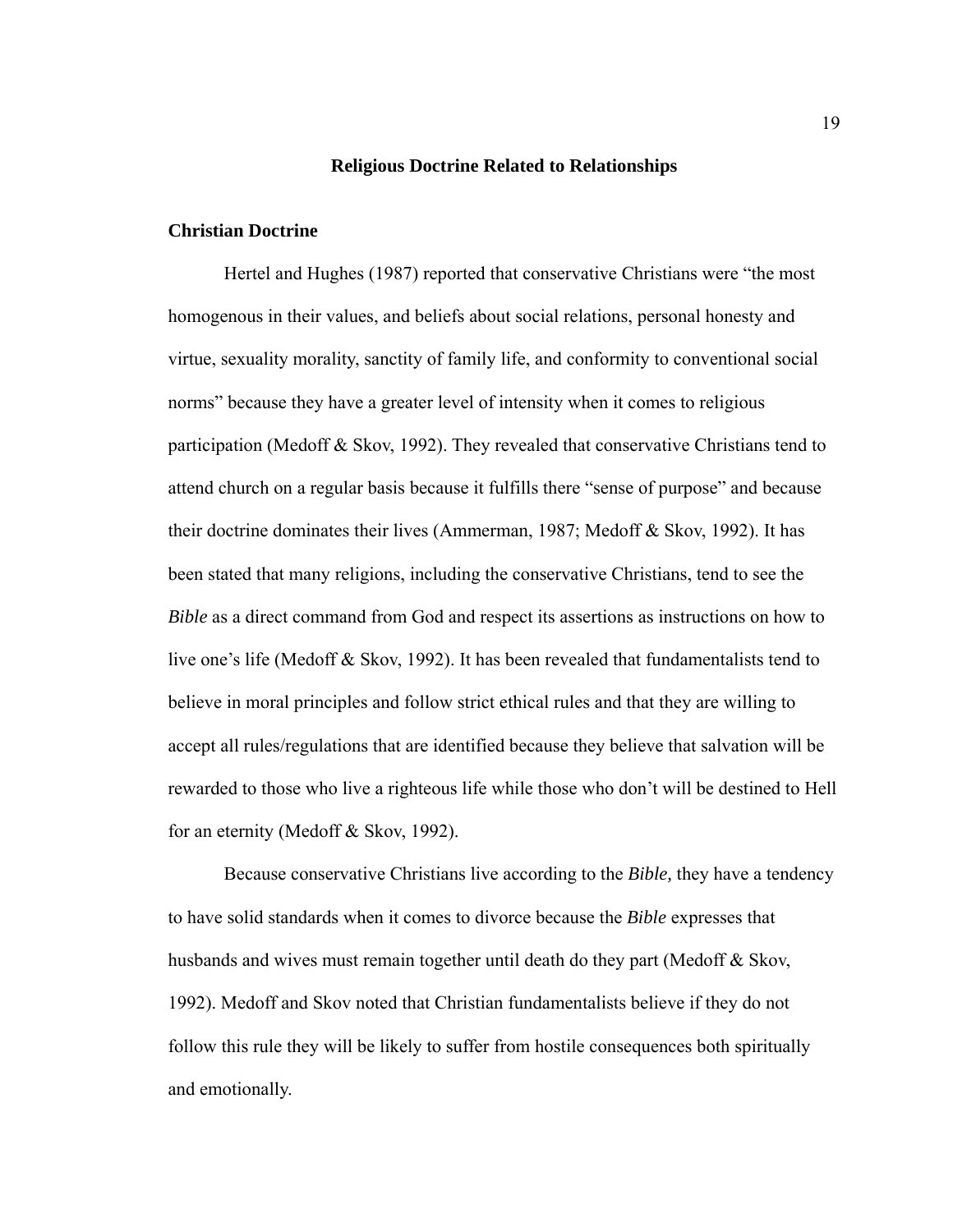#### **The Church of Jesus Christ of Latter-day Saints**

The Church of Jesus Christ of Latter-day Saints (or LDS church) is a U.S.-based Christian denomination founded in 1830, claiming over 15 million members worldwide (LDS, 2014). One core LDS church teaching is that marriage between a man and a woman is "…ordained of God, and that the family is central to the Creator's plan for the eternal destiny of His children" (LDS, 1995). Another core LDS belief is that marriages cannot only persist throughout a couple's mortal lifetime, but can also persist into the afterlife as well (Nelson, 2008). These LDS marriages are often referred to within LDS culture as "eternal marriages," "celestial marriages," or "sealings," and such marriages can only be performed in an LDS temple by an LDS church leader who has been given the proper authority (i.e., the "priesthood") by the LDS church (LDS, n.d.). After an LDS couple obtains a celestial marriage, the couple is expected to spend the rest of their lives following church teachings in earnest. Some of these teachings include faith, prayer, repentance, forgiveness, respect, love, compassion, work, and wholesome recreational activities (LDS, 1995). If the couple remains "faithful" to each other, and to the church, they are promised that their marriage and family will endure for eternity (Nelson, 2008).

#### **Religiosity and Relationship Quality/Outcomes**

#### **Importance of Religion and Relationship Outcomes**

Although religion is not the most important factor in many American marriages, religion is known to be "the single most important influence" in life for a considerable number of Americans (Miller & Thoresen, 2003, p. 25; see also Marks, 2005). The Pew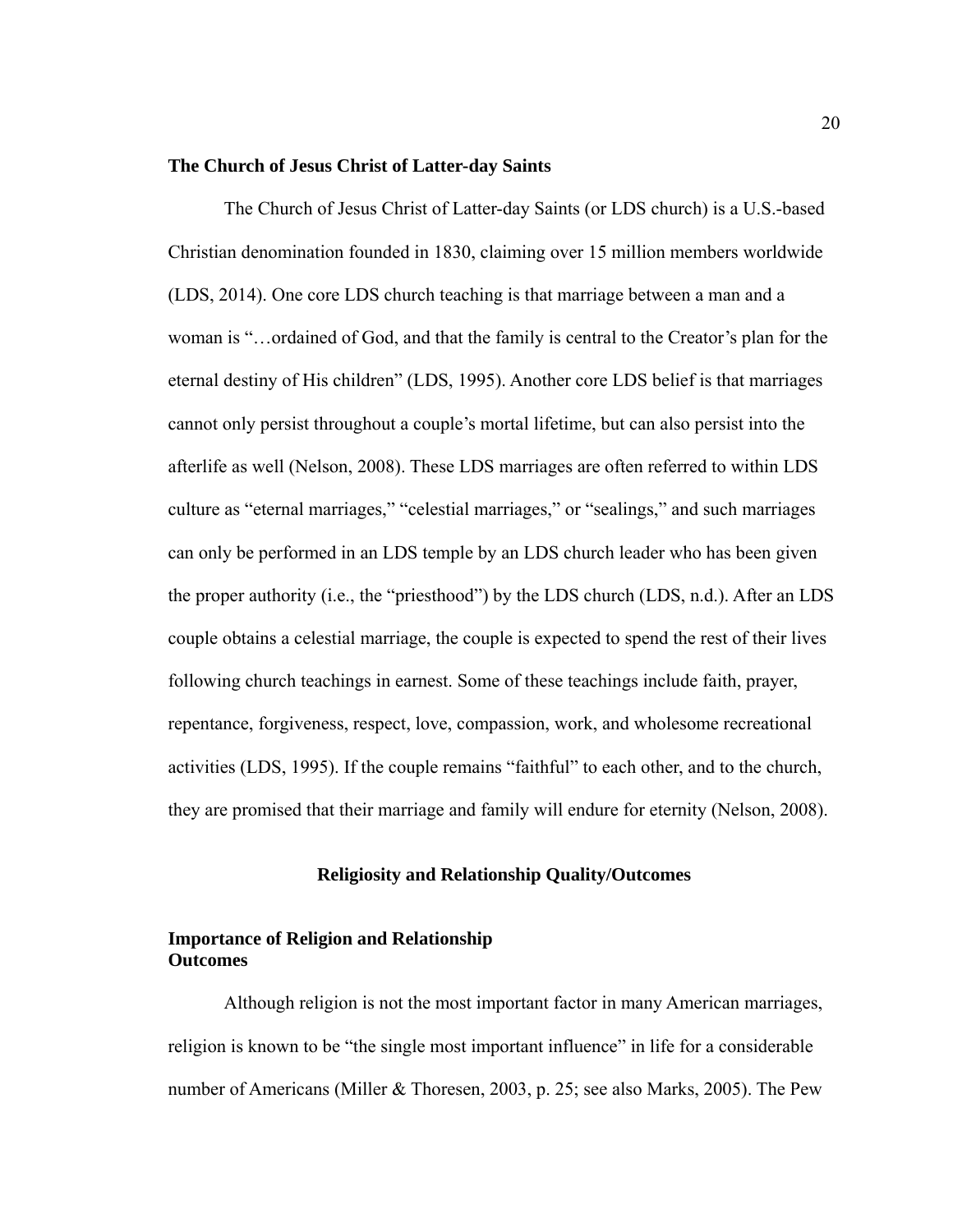Forum on Religion and Public Life (2008) stated that 83% of Americans believe in God, or a higher power. In addition, 60% of Americans say religion is so "important" or "very important" to them that it should be included into their everyday life (Marks, 2005; McCullough, Hoyt, Larson, Koenig, & Thoresen, 2000). Religion is so important to some Americans that they feel it should determine/effect the context of their marriages (Marks, 2005).

The Marks (2005) study consisted of 76 male and female participants who were interviewed on how religion influences marriages. They responded to questions about the challenging and beneficial aspects of their religious practices, spiritual beliefs, and faith communities that have had effect on their marriages. Through qualitative analyses, Marks was able to identify eight surfacing themes that conjoined marriage and religion, which were "(1) the influence of clergy, (2) the mixed blessing of faith community service and involvement, (3) the importance of prayer, (4) the connecting influence of family ritual, (5) practicing marital fidelity, (6) pro-marriage/anti-divorce beliefs, (7) homogamy of religious beliefs, and (8) faith in God as a marital support" (Marks, 2005, p. 85). It was presented that "their religious communities, practices, and beliefs were of central importance in maintaining, supporting, and stabilizing their marriages in the face of time, stress, and other challenges" (Marks, 2005, p.108). Marks findings stated that a couple's involvement within a religion may provide a purpose to serve a higher power in the relationship. A shared religious identity may also allow the couple to find a sense of belonging among their peers and subsequently an increased and invested interest in working on their relationship. In essence, a couple's religious faith extends beyond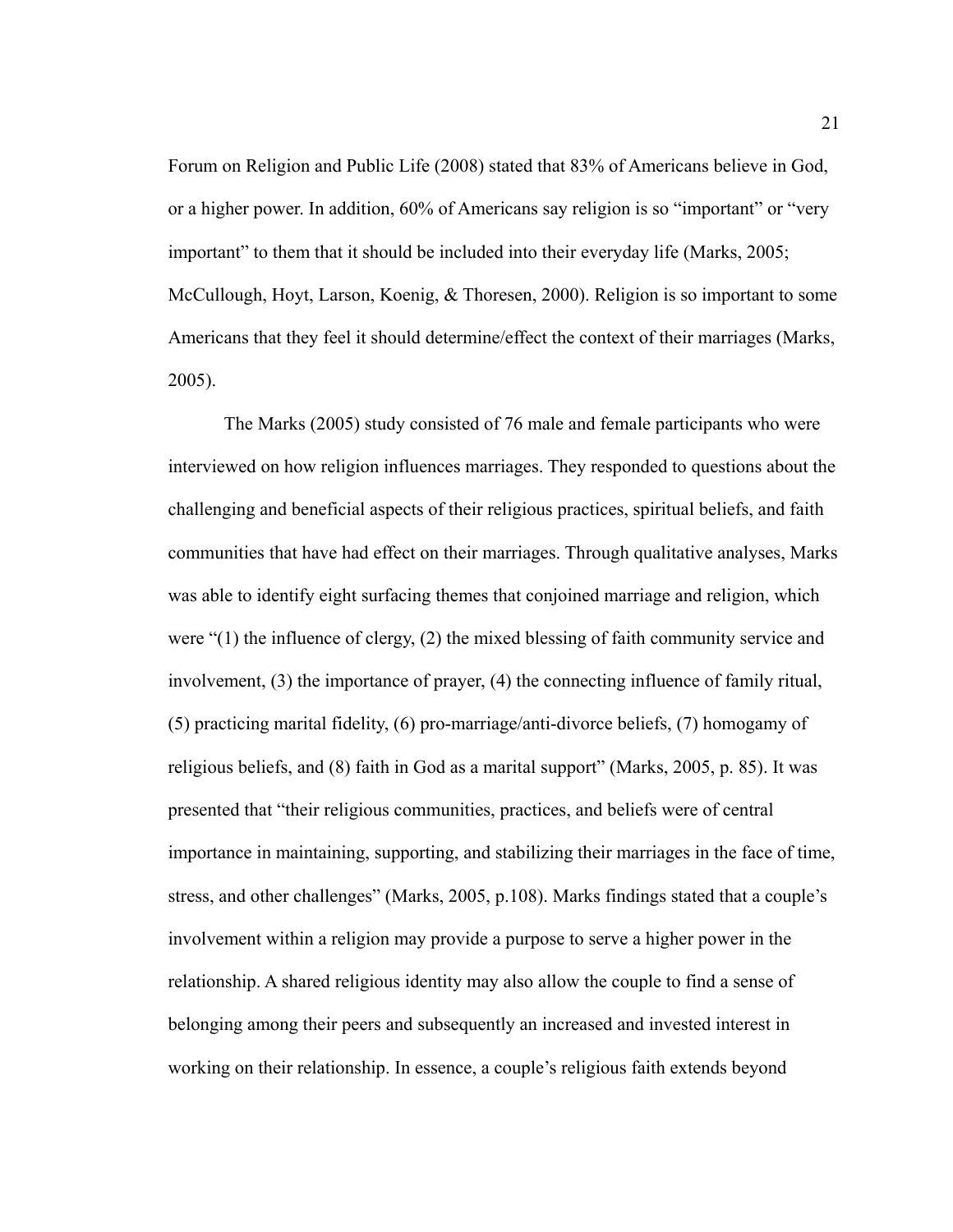religion and into their relationship.

Larson and Goltz (1989) analyzed the relationship between religion and marriage by obtaining a random sample of 179 married couples. The study was structured to grasp the links among being affiliated with a religion, attending church, having a religious marriage, and marital commitment (Larson & Goltz, 1989, p.387). Religious homogamy had no relationship to marital commitment, nor did religious affiliation relate to marital commitment. As for religious participation, such as church attendance, a relationship was seen with marital commitment, which illustrated that any active participation in the church seemed "to be an apparent source of increasing the level of martial commitment, whatever its form" (Larson & Goltz, 1989, p. 392). In sum, Larson and Goltz demonstrated that involvement in the spiritual/religious range can correlate with greater commitment in their marriage.

Bahr and Chadwick (1985), along with Larson and Goltz (1989), also perceived active involvement in the religious range to be correlated with family life and marital life. In their report they deliberated the connection between religiosity and numerous forms of family behavior by comparing values of religious practices and family life in Muncie, Indiana (Middletown). Their study consisted of data derived from multiple surveys done by the residents in Middletown during the year 1977 and 1980. Seventy percent of the people that attended church services monthly, at least, were still in their first marriage, compared with the 60% of those who attended church less often. It was demonstrated that "having a religious preference and attending church are related to the disposition to marry and to stay married; or perhaps being divorced and/or separated is associated with low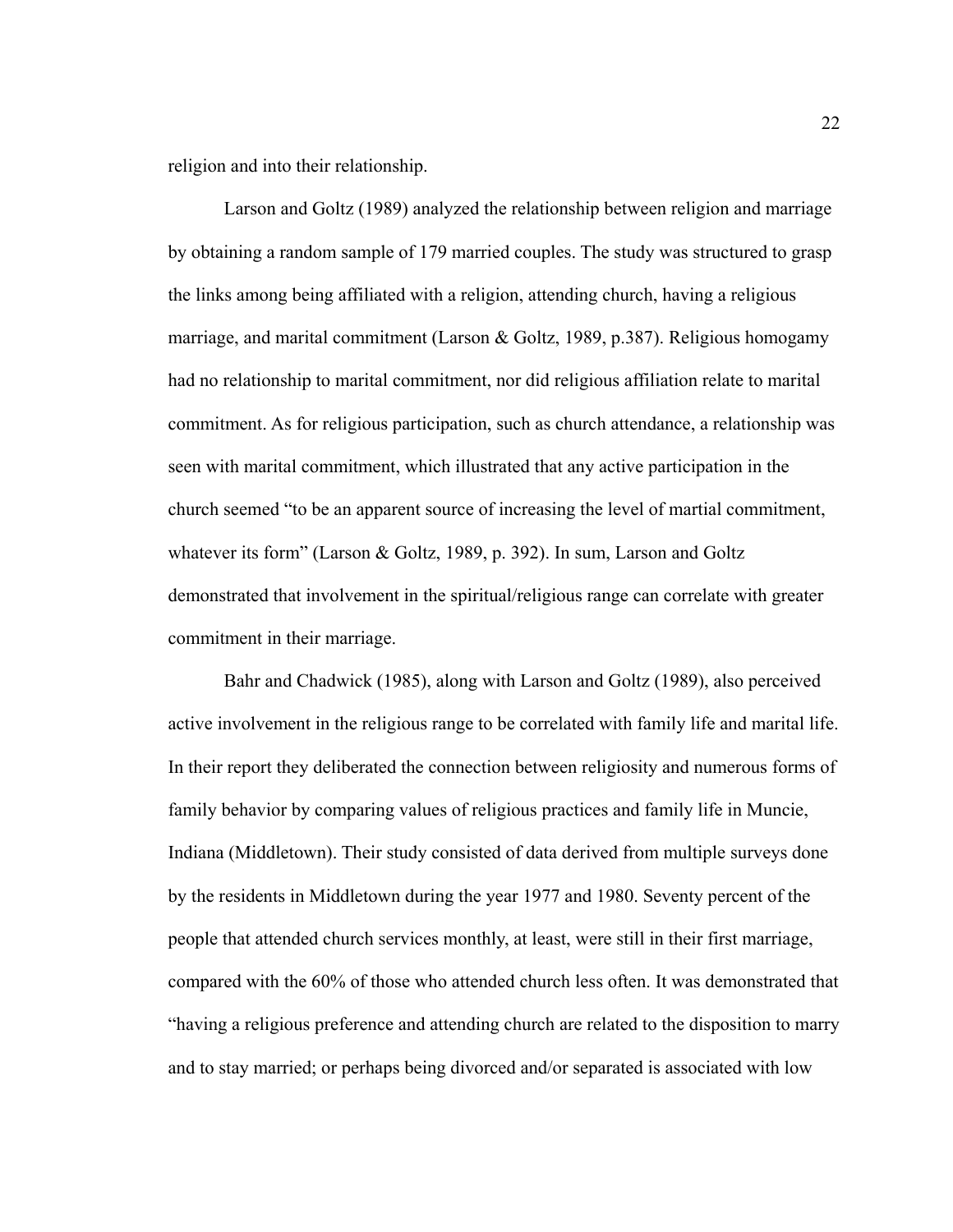church attendance" (Bahr & Chadwick, 1985, p. 59). Bahr and Chadwick revealed that religiosity tends to give a greater value to family and marriage values, which reduces divorce, while those who go through a divorce might find less excitement in attending church. Additional findings, indicated that being affiliated in any religion, and attending church, is positively correlated with marital satisfaction, since two thirds to three fourths of the people that were "satisfied" and "very satisfied" in their marriage were religiously affiliated, whereas the non-religious affiliated participates were more prone to saying they were "dissatisfied" or "very dissatisfied." Although there is more to Bahr and Chadwick's findings, overall the message that they disclosed is clear: "more religious residents of Middletown were more likely to be married, to remain married, to be highly satisfied with their marriages, and to have more children" (Bahr & Chadwick, 1985, p. 63).

Kaslow and Robison (1996) surveyed 57 White American couples married for 25- 46 years in an effort to understand factors associated with longevity and long-term relationship quality. While the primary focus of the study was demographic and communication variables that link to greater satisfaction in long-term relationships, Kaslow and Robison did note that 95% of couples reported a shared religious affiliation, 65% endorsed corresponding religious beliefs as essential for marital satisfaction, and roughly one third of couples described religious convictions about the sacredness of marriage as a source of motivation for staying together.

Mackey and O'Brien (2005) interviewed 144 ethnically and religiously diverse husbands and wives in couples who had been married over 20 years, in part to assess for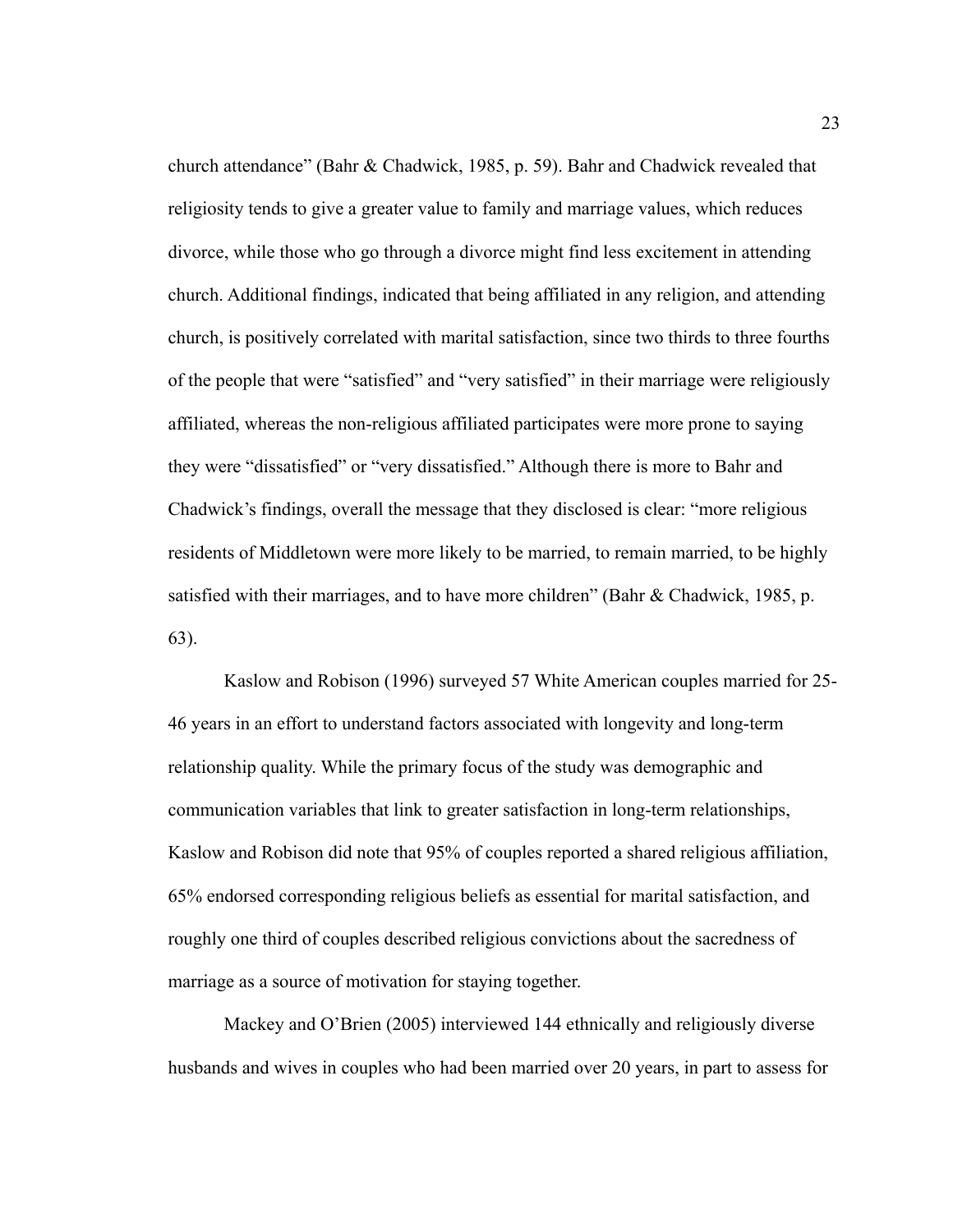partners' subjective sense of the importance of religion in their marriages. Roughly two thirds of participants described the importance of religion as a positive influence on their marriage, 10% or less indicated that the influence of religion over the marriage had been negative, and around 25% noted that religion had no correlation with their marriage over time. One African American Christian interviewee noted that shared religion helped her and her husband to get along and understand each other better. She stated that "religion has played a lot in our marriage" and that due to the fact that she and her husband are able to worship together they have conquered a big step in their marriage. Another interviewee, who was Catholic, revealed that all religious doctrines teach people one basic principle and that is to treat others the way one wants to be treated. Similarly, a Baptist interviewee stated that most of the things in the doctrine that he is very sensitive to are the things that seem morally correct. He revealed that, although he is Baptist, he had the opportunity to experience other religions, such as Protestant and Methodist, and he believes they all teach similar principles regarding fair and compassionate treatment of others.

Likewise, Brimhall and Butler (2007) discussed how it has been shown that religion tends to have positive links with a couple's marital satisfaction. Their study analyzed 74 couples, assessing how religiosity correlated to satisfaction within their marriages and the correlation between religious motivation and marital satisfaction. Greater satisfaction for both the husband and the wife was based on how high the husband's intrinsic quality of being religious was. Wives were seen to be more focused on their relationship and may not be influenced by intrinsic religiosity motivating their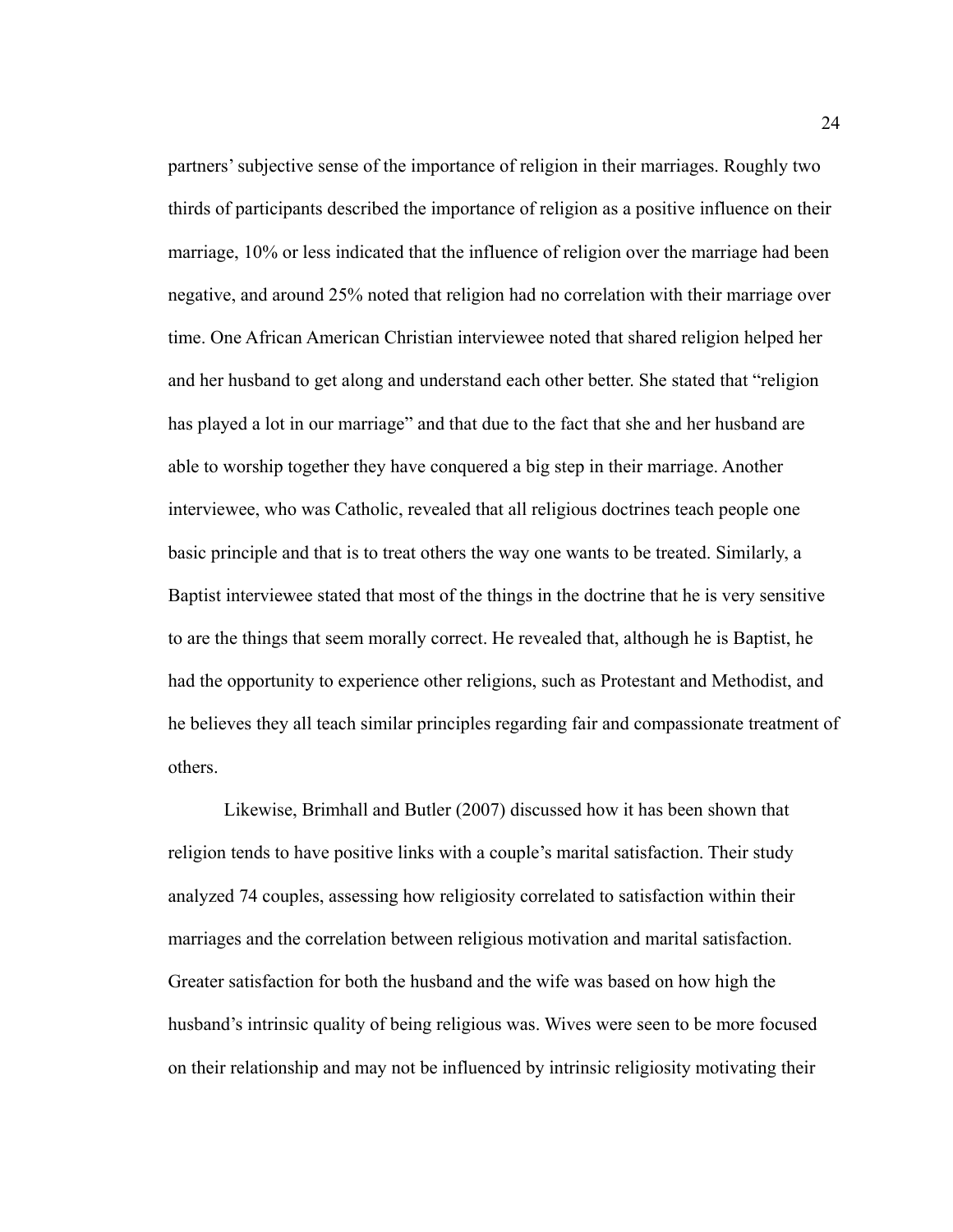maintenance behaviors. However, wives' satisfaction enhanced when they become religiously motivated extrinsically.

Duba and Watts (2009) evaluated couple relationships from a religious perspective and proposed a number of psychotherapy principles for working with religious couples. Within this review, Duba and Watts unveiled how couples rely on their religion to outline/construct their relationship, by evaluating how several beliefs entail specific guidelines that influence how the couple recognizes relational and domestic challenges, such as sexuality, child-rearing, and authority. Although, the relationship between religion and marriage was not the main topic of interest for the article, it alerts others about how religion tends to inform couples about their "expected gender-related roles in their marriages, how and when to forgive a spouse for his or her wrongdoing, and how to deal with parenting," which relates some religious values to specific maintenance strategies (Duba & Watts, 2009, p. 211).

Mahoney, Pargament, Tarakeshwar, and Swank (2001) revealed that in different studies it was shown that the control for demographic factors relates to divorces. Mahoney and his colleagues decided to reevaluate 94 previous studies, which have been published since 1980, on how religion correlates with martial functioning/parental functioning. They decided to reevaluate these studies in order to inform others about the topic and to inspire them to do more research on different theoretical mechanisms that might stimulate religion to relate to family processes. Even though the correlation that religion has with marriages was not the only focus of the study throughout the process, Mahoney and colleagues discovered that higher marital satisfaction, stronger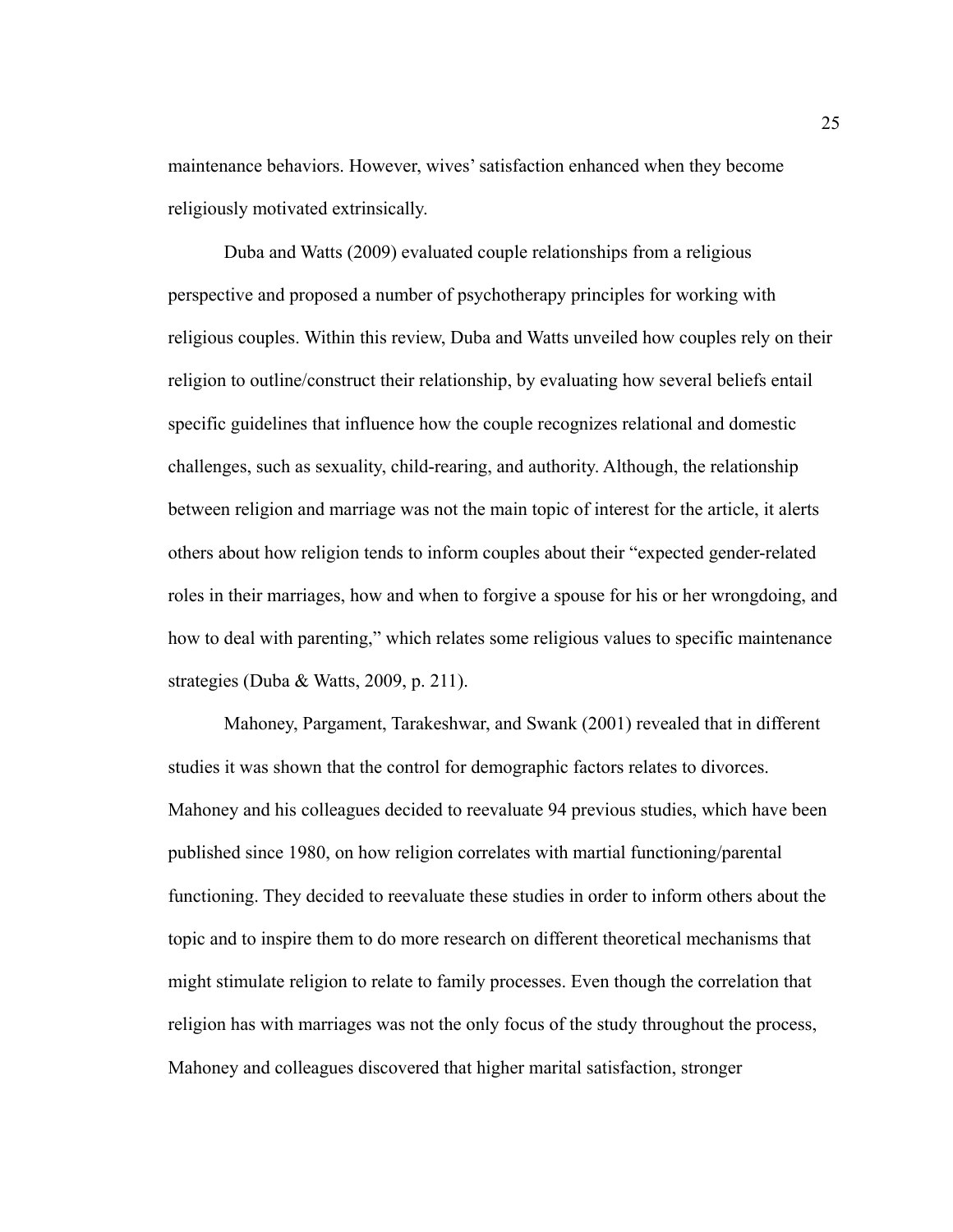commitment to the marriage, and lesser divorce rates have constantly remained associated with individuals /couples who are strongly active in religiosity and religious homogamy.

It has also been stated that "satisfaction with one's marriage was shaped by the significance of religious values in one's personal life" (Mackey & O'Brien, 2005, p. 38). Amato and Rogers (1997) also noted that regular church attendance appeared to lessen the likelihood of divorce, because it displayed the internalization of behavioral norms that reduced martial conflict and because couples did not want to lose support from their religious communities by getting a divorce (Amato & Rogers, 1997). Armato and Rogers used this study to suggest that many of the foundations of psychology and relationships are also ingrained in many religious communities like faith, trust, love, honor, support and forgiveness.

In summary, it has been discussed in multiple studies that religious beliefs correlate with increased commitment and fidelity, which are also maintenance strategies in a relationship, along with a longer satisfied stable marriage (Bahr & Chadwick, 1985; Marks, 2005). It has also been mentioned that some pastors are trying to get people to practice sexual expression within their marriages more so that they do not create affairs/conflicts on the outside of their marriage (Marks, 2005). It was discovered that religious beliefs serve as one form of foundation upon which people commit to practice the maintenance strategy conflict management, since it helps manage anger and conflicts in relationships, which tends to be one of the top reasons for separating (Marsh  $\&$  Dallos, 2001).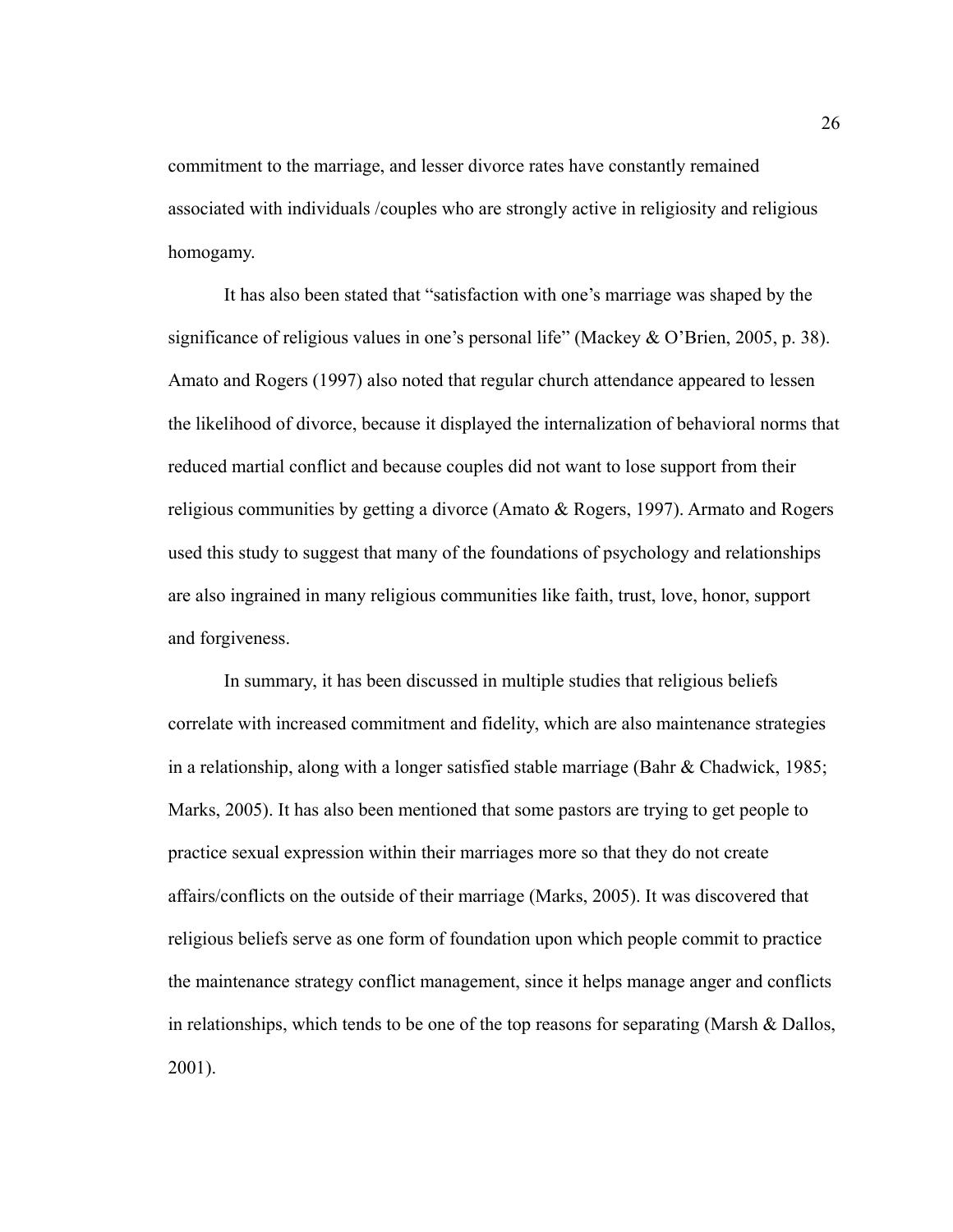# **Cross-Religion Relationships and Relationship Outcomes**

Several researchers have stated that the key factors for a long-term marriage, along with maintenance strategies, which was mentioned above, are similarity in religious orientation, religious faith, and religious beliefs (Kaslow & Robinson, 1996; Marks, 2005; Robinson, 1994; Robinson & Blanton, 1993). Sherkat (2004) stated that religious intermarriages tend to influence spousal conflicts, domestic violence, divorce, and fertility in marriages. This is due to internal pressure to gain a common religious ground and identity and external pressure from family and friends to gain a better understanding of how a religious outsider can enhance their loved one's life. He stated that he discovered "intermarriages to have important effects on people's family life, which lead to lower fertility, higher rates of female employment, lower levels of martial satisfaction, higher rates of divorce, and greater spousal conflict" (p. 607). Sherkat's findings concluded with the notion that interfaith marriages can only thrive if there are basic principles that are present in both religions that each partner values, as well as a common ground and understanding that one, or both parties, will need to surrender some of their religious identify to coexist as a couple.

#### **Summary about Religion and Marriage**

The previous research has identified thought-provoking patterns of association between maintenance strategies, religious variables, and relationship/marriage quality. Several studies reported that specific aspects of religious belief and practice are positively related with forgiveness, conflict management, support, shared networks, assurance, and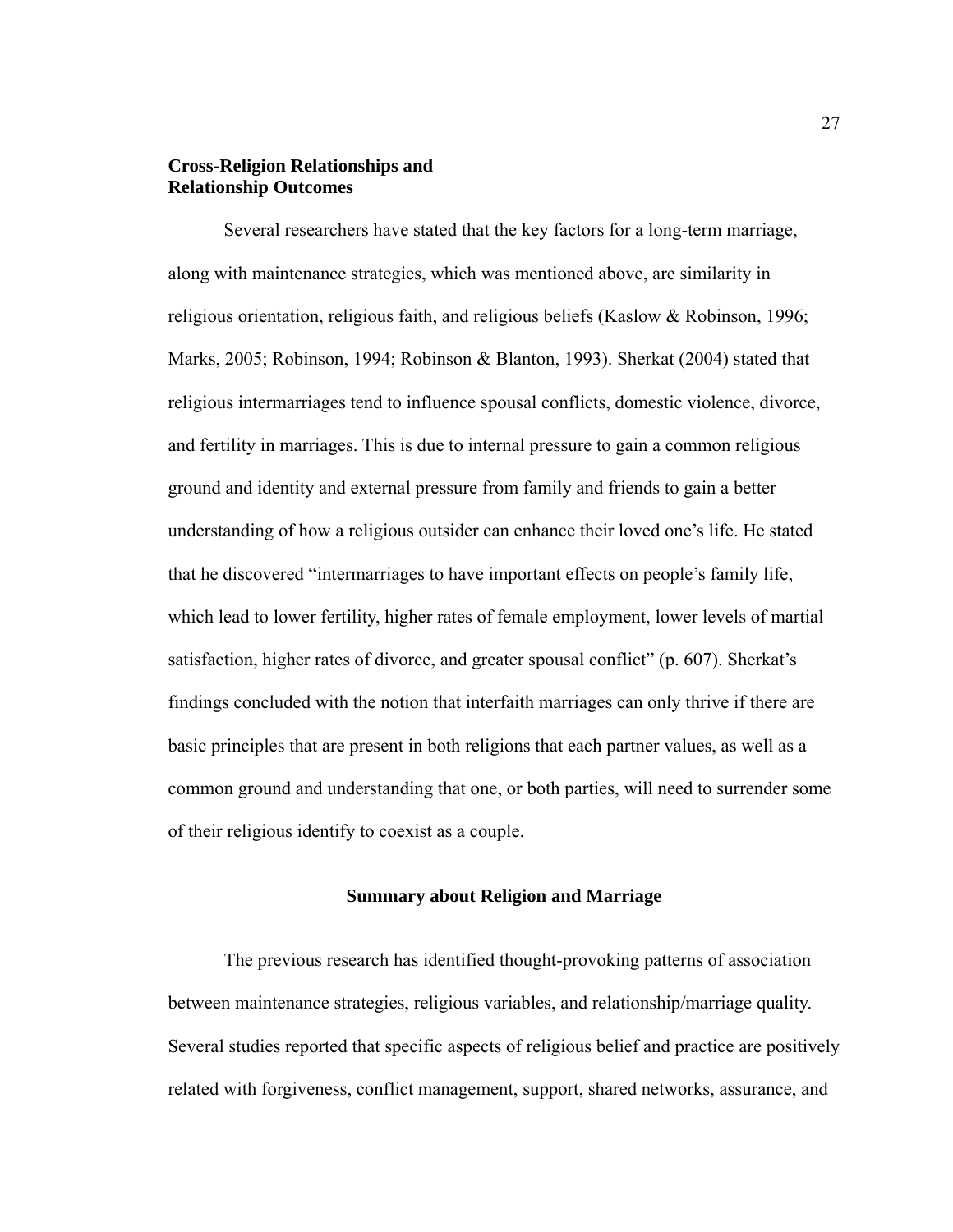openness ,which are all maintenance strategies, in close relationships and in successful marriages (Allgood et al., 2009; Jose & Alfons, 2007; King & Boyatzis, 2004; Levitt & Ware, 2006; Marks, 2005). An additional point that the previous studies presented was that the importance of religion in a person's life, rather than religious affiliation, is a predictor of satisfaction and communication in that person's marriage/relationship (Snow & Compton, 1996). While some psychologists, like Butter and Pargament (2003), feel that religious involvement does not allow an individual to go deeper into their problems, it has been shown in many studies that religion plays an important role in the longevity and satisfaction in one's relationships and life.

Unfortunately, it has also been noticed that the current literature has little research specifically on which maintenance strategies are used by religiously affiliated married couples, which maintenance strategies are related to specific religiosity variables, and what relations occur between religious experiences, general marital quality, and maintenance strategies? Clearly, to understand whether the majority of religions promote practicing maintenance strategies in their marriage and what associations exist between maintenance strategies, religious experiences, and martial quality, more work needs to be done.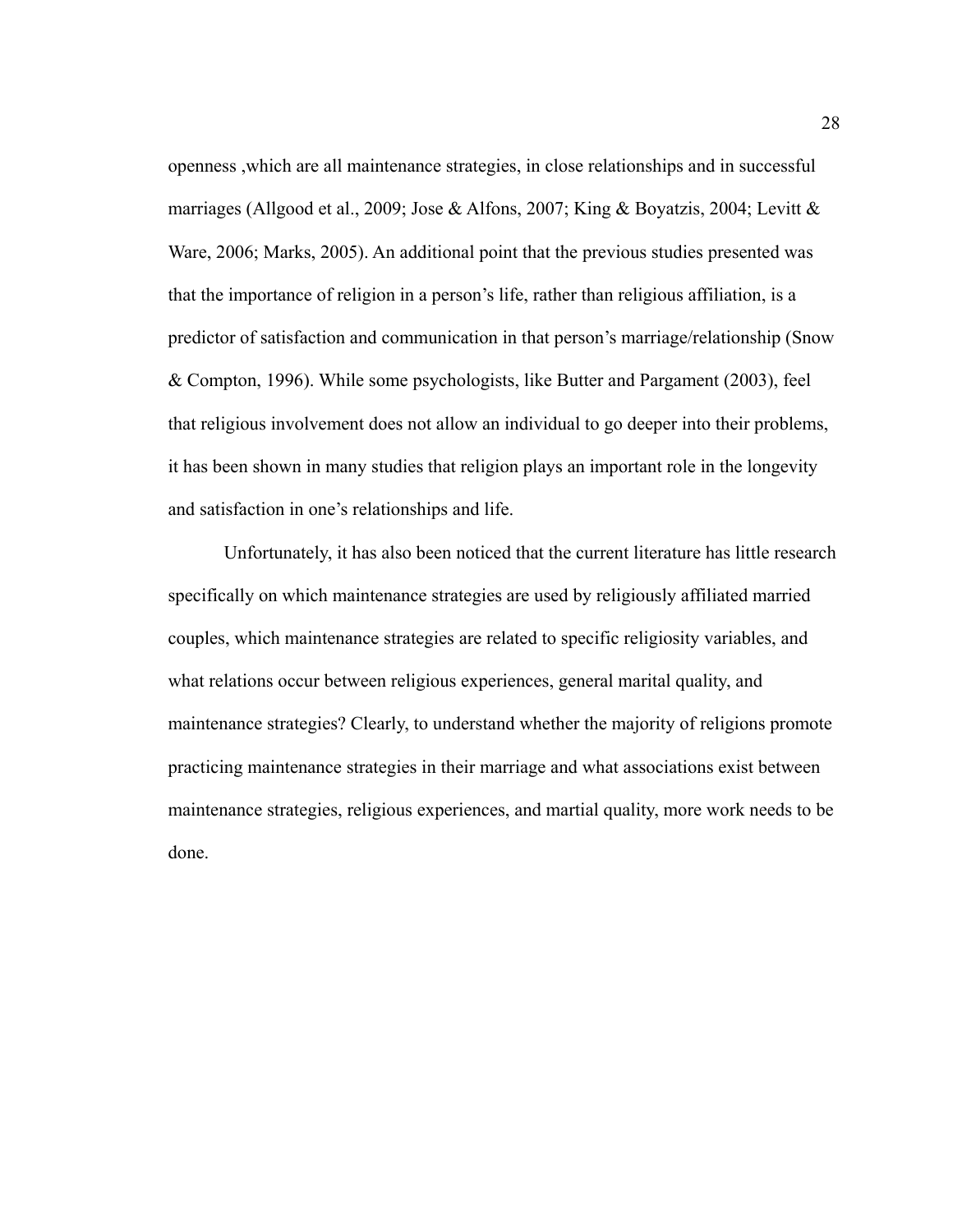# **CHAPTER III**

## **METHODS**

 The current study evaluated the relationship between religious beliefs/attitudes and maintenance strategies related to successful marriages.

#### **Participants**

The study consisted of 80 married participants, 31 men and 49 women from Utah State University. Most participants were White American and identified as members of the LDS religion. The participant's age ranged from 18 to 50, with a mean age of 29. Most of the participants were heterosexual, and had some college education. Participants were eligible to participate only if they were married. The participants' length of marriage ranged from 1 month to 31 years, with a mean of 5.6 years. Table 2 presents a summary of demographic information for participants. This study helped assess different beliefs on marriages based on the different participants' religious beliefs and attitudes. At Utah State University, students in online and distance education courses were specifically targeted to increase variability in age, SES, and relationship status. The participants were recruited from and through the undergraduate courses that were offered during spring, 2013. The student participants received extra credit for their participation and the nonstudent participants were entered in a drawing for a chance to win ten \$15 gift cards from Amazon. If a student wanted to be able to receive extra credit in the course, but did not fit the marriage requirement, the student had to seek out a married couple whom they were closely acquainted with to take the survey on their behalf.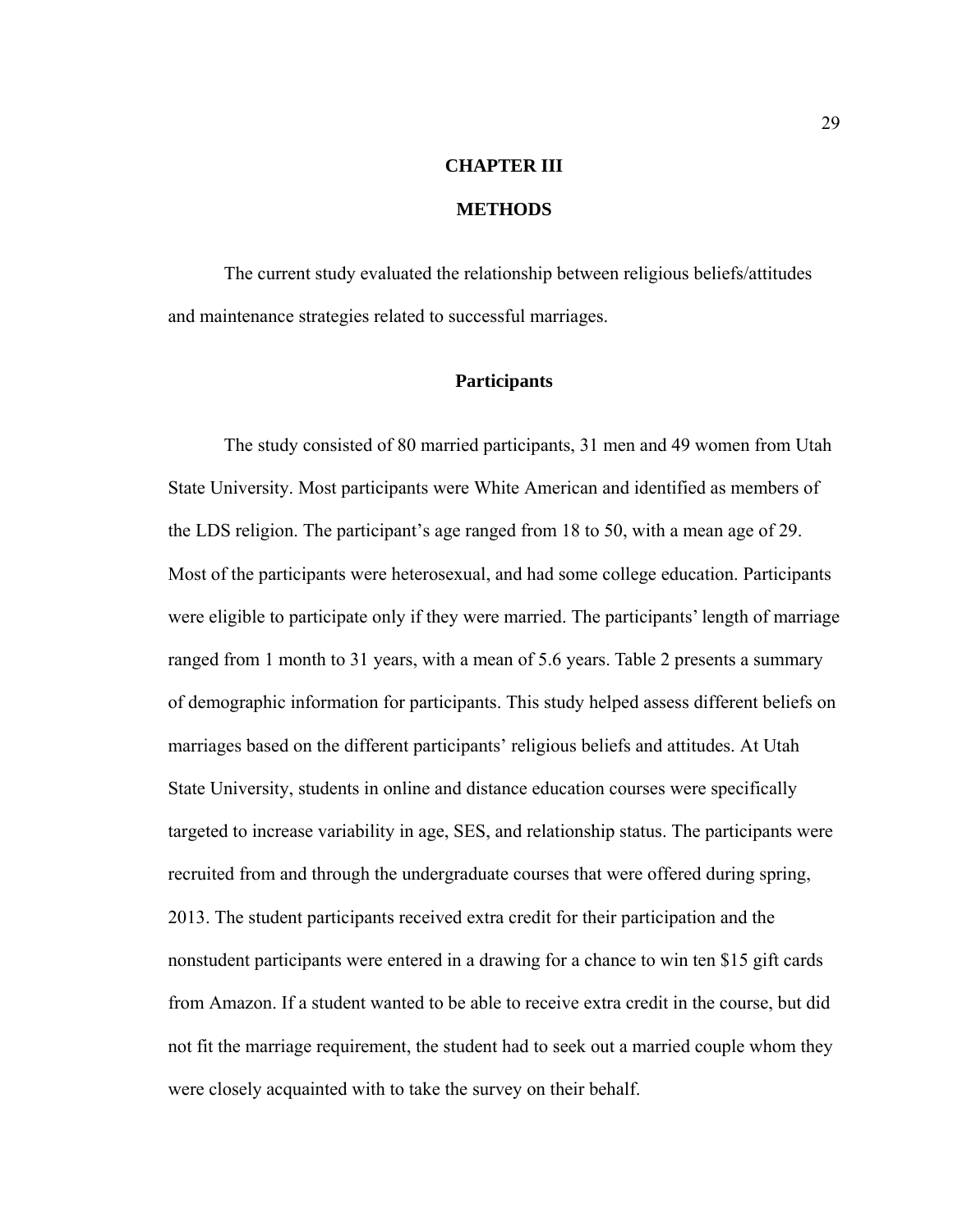| Characteristic               | n              | $\frac{0}{0}$ |
|------------------------------|----------------|---------------|
| <b>Sex</b>                   |                |               |
| Male                         | 31             | 38.8          |
| Female                       | 49             | 61.2          |
| Ethnic background            |                |               |
| Asian, Asian American        | 1              | 1.2           |
| Hispanic or Latino           | 4              | 5             |
| White, Caucasian, European,  | 75             | 93.8          |
| <b>Sexual Orientation</b>    |                |               |
| Heterosexual                 | 79             | 98.8          |
| No answer                    | 1              | 1.2           |
| Religious affiliation        |                |               |
| Catholic                     | 2              | 2.5           |
| Latter Day Saints (LDS)      | 65             | 81.2          |
| <b>Evangelical Christian</b> | $\overline{2}$ | 2.5           |
| Atheist                      | $\overline{2}$ | 2.5           |
| Missing                      | 9              | 11.3          |
| Highest Level of Education   |                |               |
| High school                  | 1              | 1.2           |
| Some College                 | 37             | 46.2          |
| 2 yr. College Degree         | 27             | 33.8          |
| 4 yr. College Degree         | 13             | 16.2          |
| Master's Degree              | 2              | 2.5           |

# *Participant Characteristics*

## **Procedures**

The participants completed an online questionnaire focused on religion, maintenance strategies used in marriage, marital quality, and demographic information. Announcements were sent out to the students, through their teachers and online course management systems, in order to receive a link to the questionnaire. As the participants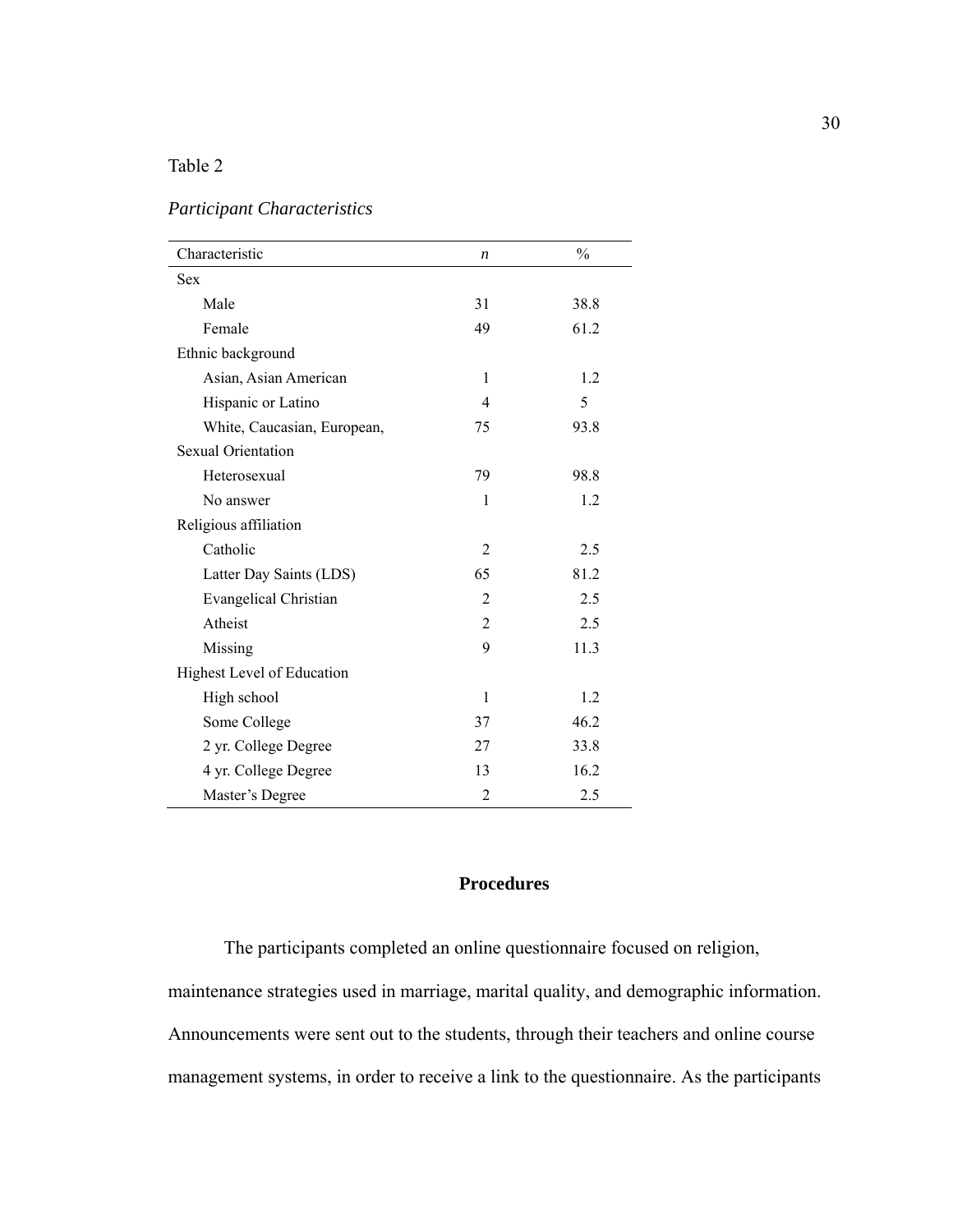begin the survey they were presented with more information about the questionnaire, such as the purpose of the study, the procedures, and more information on the experimenters, along with an informed consent stating their rights (see Appendix A). If the participant chose not to participate after reviewing the information it was possible for the participant to discontinue the questionnaire at that moment and any other moment throughout the rest of the questionnaire. If the participant chose to complete the survey they had the option to be entered in a drawing for a \$15 gift card from Amazon. The multiple measures that were presented throughout the questionnaire are described below.

#### **Measures**

 Measures used in this study are described below and copies can be found in Appendix B.

#### **Demographic Information**

Demographic information included participant's gender, age, race/ethnicity educational classification, current marital status, sexual orientation, and religious affiliation.

#### **Relationship Satisfaction**

Relationship satisfaction was calculated by using the satisfaction scale, which consisted of four items, from the Revised Dyadic Adjustment Scale (RDAS; Busby, Crane, Larson, & Christensen, 1995). The Relationship Satisfaction Scale consisted of four questions evaluating the level of conflict and dissatisfaction in relationships and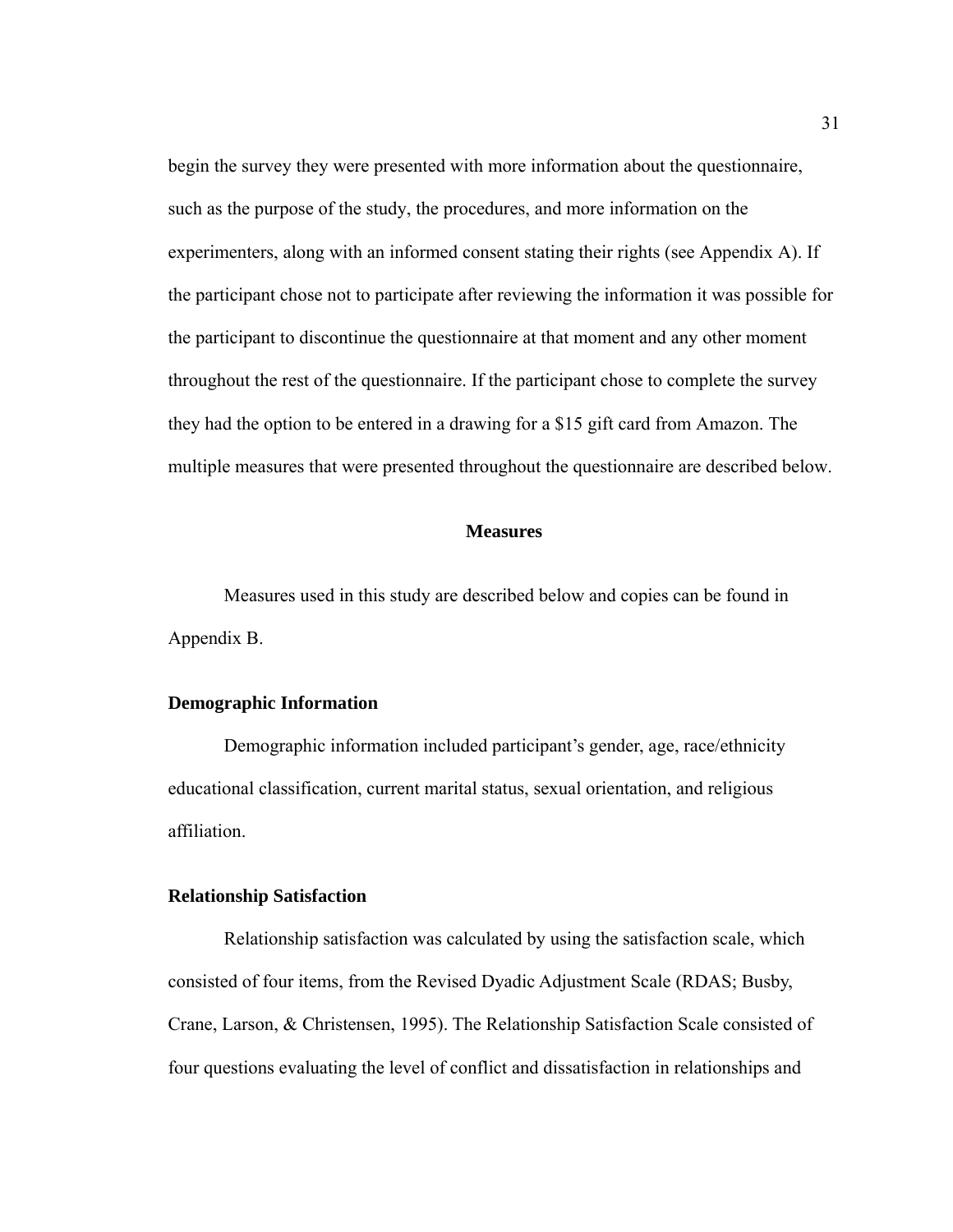marriages. Sample items include "How often do you and your partner quarrel?" and "Do you ever regret that you married (or lived together)?" Responses range from 0 = *All the Time* to  $5 = Never$ , and scores are reverse scored so that higher scores indicate more conflict or less satisfaction. Total scores are calculated as the mean across the four items. Busby et al. found that the RDAS had a Cronbach alpha of .90. For this study, the Satisfaction Scale had the Cronbach alpha of .82.

#### **Relationship Maintenance Mechanisms**

Relationship maintenance mechanisms were assessed using the Stafford (2011) Relational Maintenance Behavior Measure (RMBM) and the Stafford Relational Maintenance Strategies Measure (RMSM; Canary & Stafford, 1992). The full RMBM (28 items) was administered, along with seven items from the RMSM, to evaluate what tactics people abided by in order to maintain their relationships. Only scales derived from the RMBM were used in the current analyses. The Stafford RMBM is a measure of the initial maintenance strategies that were identified in earlier research by Canary and Stafford. It expanded on the main seven maintenance strategies: positivity (6 items; e.g., For your spouse to act positively with you), understanding (4 items; e.g., For your spouse to be understanding), assurances (5 items; e.g., For you and your spouse to talk about future events), self-disclosure (3 items; e.g., For your spouse to discuss his/her fears), relationship talk (3 items; e.g., For you and your spouse to discuss the quality of your relationship), sharing tasks (4 items; e.g., For you and your spouse to share joint responsibilities in whatever problems you face), and involvement with social networks (3 items; e.g., For you and your spouse to turn to family members for help; Stafford, 2011).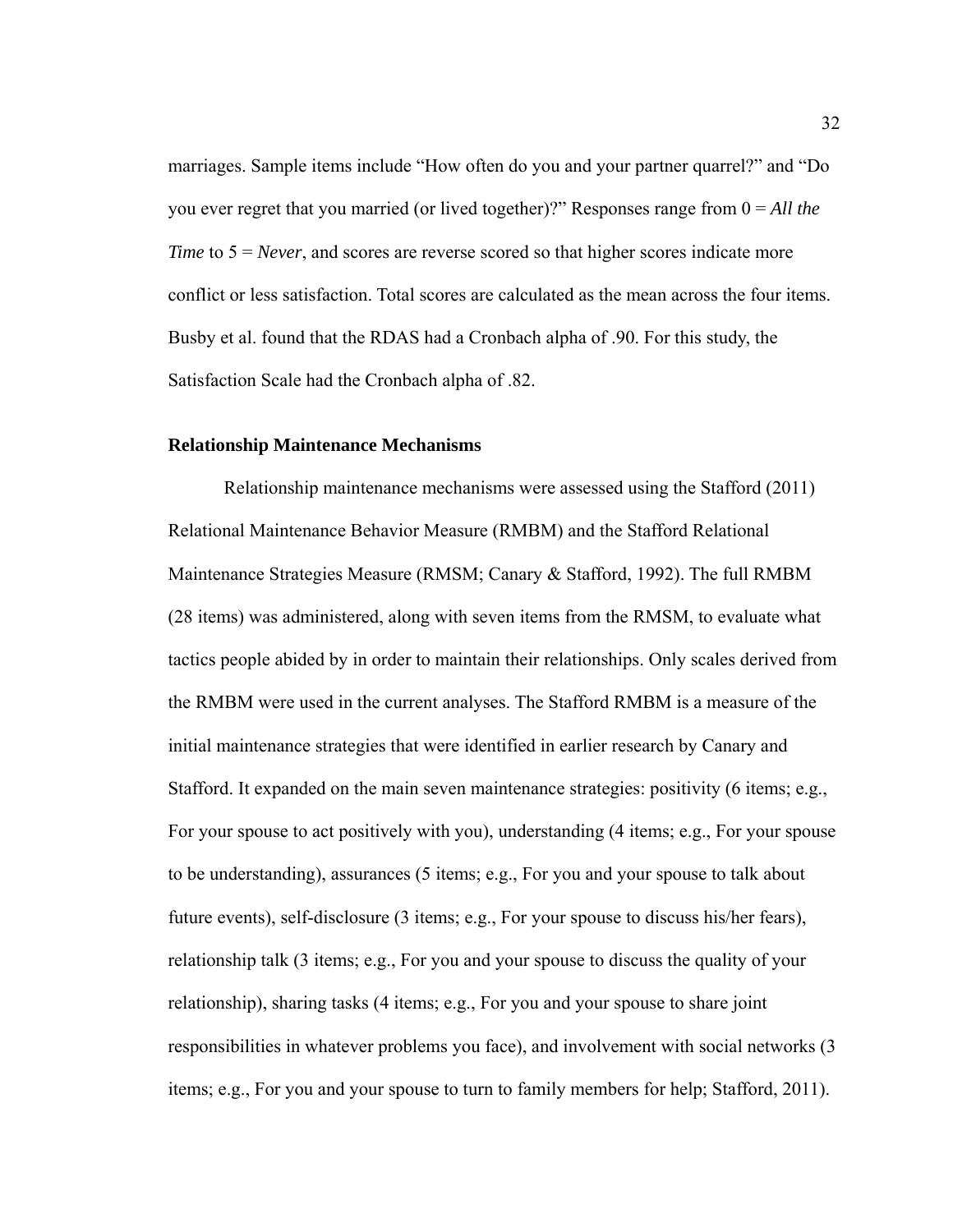The RMBM demonstrated alpha coefficients of .95 for positivity, .93 for understanding, .91 for self-disclosure, .92 for relationship talk, .93 for assurances, .93 for tasks, and .85 for networks (Stafford, 2011). In this study Cronbach's alphas were .75 for positivity, .74 for understanding, .73 for self-disclosure, .66 for relationship talk, .74 for assurance, .63 for tasks, and .46 for networks. Due to the reliability coefficients being low on the relationship talk, tasks, and networks scale, they were not included in subsequent analyses.

#### **Commitment**

The 45-item Dimensions of Commitment Inventory (DCI; Adams & Jones, 1997) was developed to assess the degree to which an individual intends to maintain his or her marriage. Initial development of the DCI yielded three independent aspects of marital commitment: a) devotion to and satisfaction with the partner (Commitment to the Partner Scale), (b) belief in the sanctity of marriage and a personal sense of obligation to honor the marriage (Commitment to the Marriage Scale), and (c) a desire to avoid financial or social penalties that might result from divorce (Feelings of Entrapment Scale). Adams and Jones found that commitment scores were associated with relationship satisfaction and with other previously established measures of relationship commitment in expected ways. Reliability coefficients reported by Adams and Jones ranged from .86 to .91. In this study, Cronbach's alpha ranged from .83 to .86.

#### **Religion**

Religion was evaluated by using the Multidimensional Measure of Religiosity/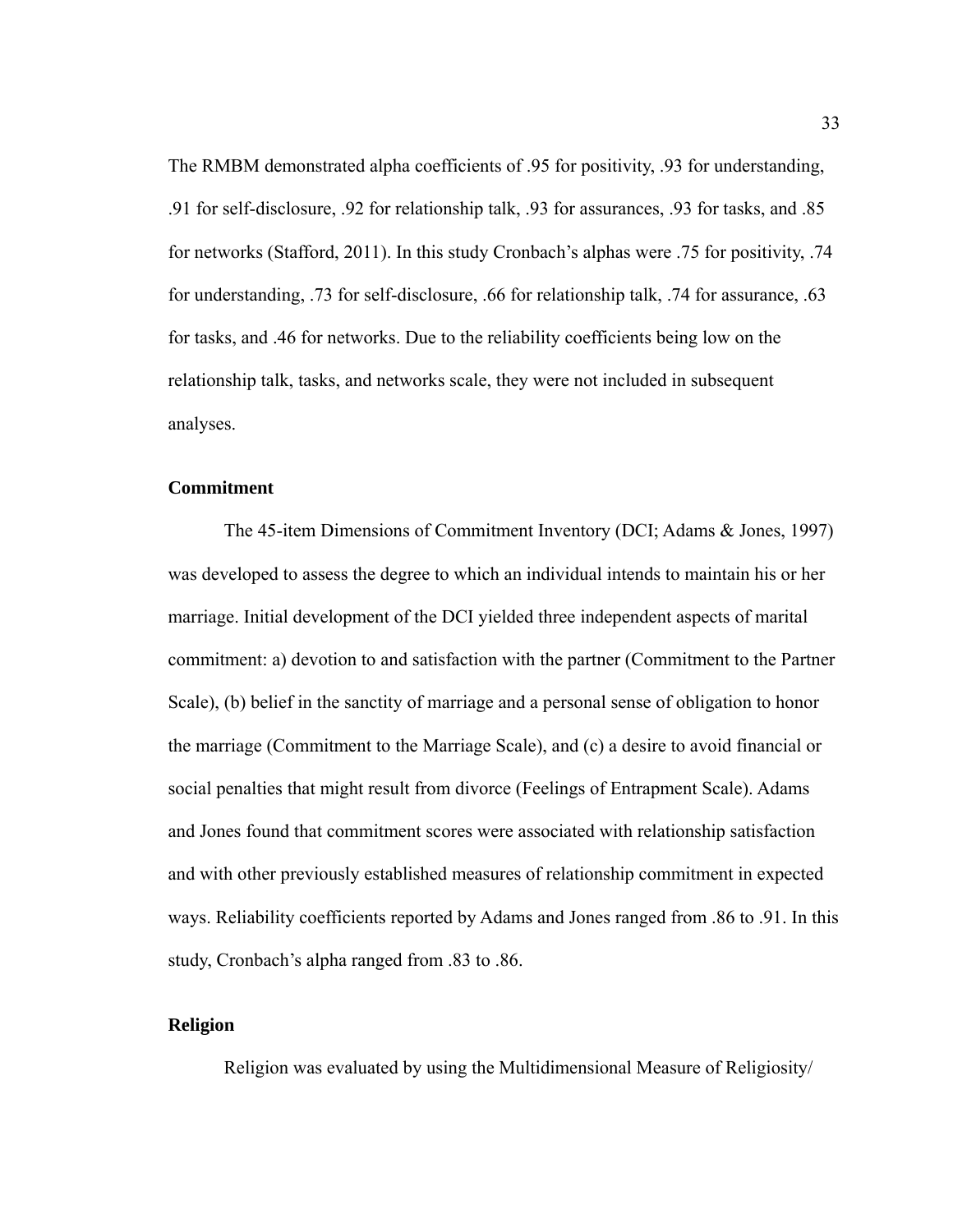Spirituality and items from multiple measures that were presented in a report by Fetzer (2003). For this study, 56 items were selected from the larger measure to assess what persons did and tactics that they followed, in order to consider level of religiosity. Six subscales from the larger measure were selected: daily spiritual experiences (16 items), values/beliefs (7 items), forgiveness (10 items), private religious practices (4 items), religious support (12 items), and religious/spiritual history (7 items). Reliability coefficients reported by Fetzer ranged from .91 to .95 across samples but from .54 to .91 across subscales. In the study Cronbach's alpha ranged from .68 to .96. The individual reliability coefficients were .68 for forgiveness, .70 for values/beliefs, .89 for private religious practices, .91 for religious support, and .96 for daily spiritual experiences. Religious/spiritual history items simply assess the individual's religious affiliation and childhood religious context, so estimation of internal consistency was not relevant.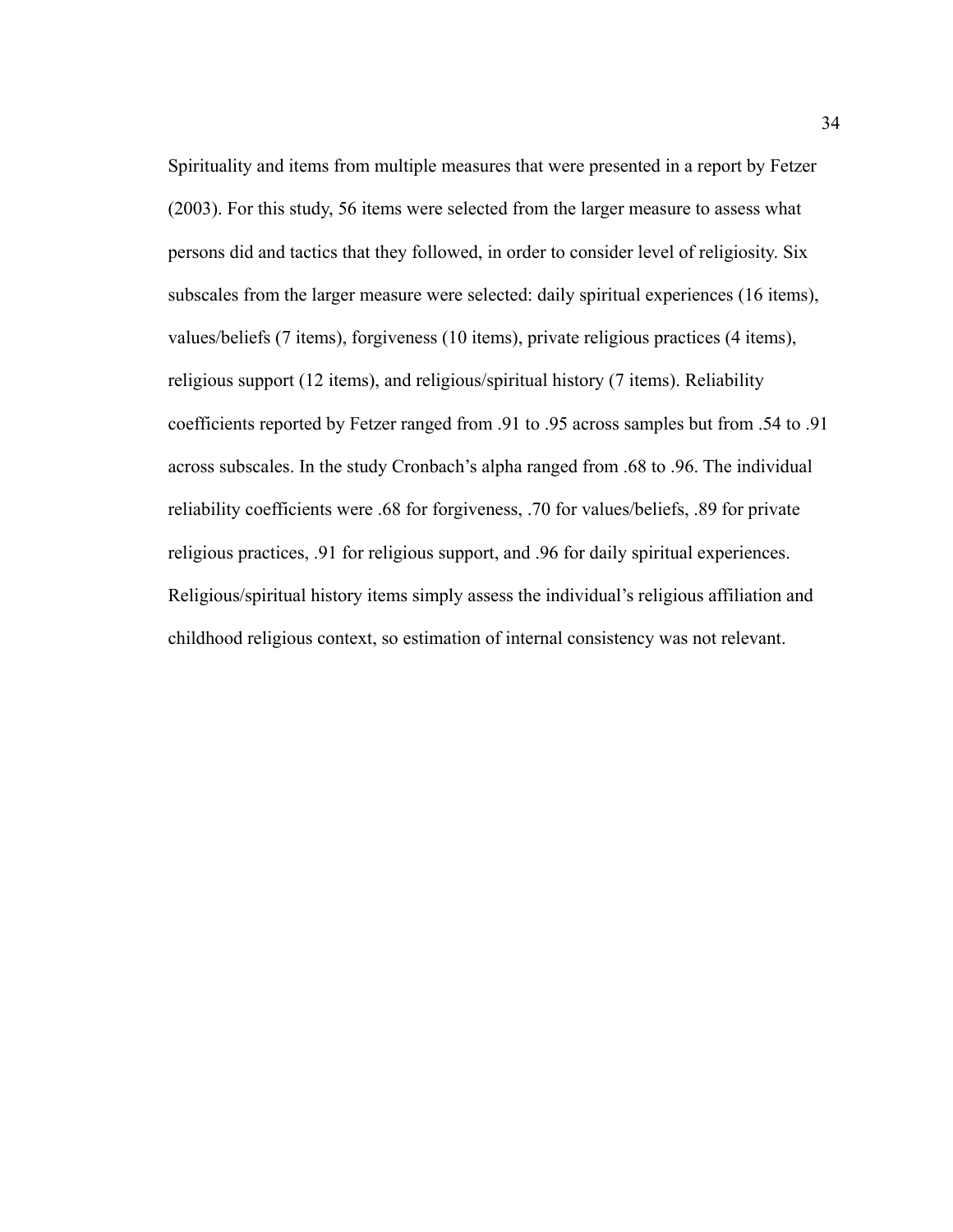# **CHAPTER IV RESULTS**

The results section is divided into three primary sections that include, (a) descriptive analyses of marriage satisfaction, maintenance strategies, commitment, and religion, (b) bivariate correlations between all variables, and (c) mediation analyses.

#### **Descriptive Statistics**

Table 3 provides a summary of descriptive statistics for each variable measured. It includes the means, standard deviations, and skewness statistics for the whole sample size used in the study. On average, participants reported high levels of commitment and satisfaction in their relationships. Religion variables indicated that the sample was highly connected to their religious beliefs and communities. Finally, average scores on the maintenance strategies variables indicated that participants made frequent use of the measured maintenance strategies. Tests of skewness statistics suggested that several variables were in violation of the assumption of normality, due to the skewness statistic being greater than twice the standard error. However, as the correlation and regression analyses used in this study are robust to relatively minor violations of the assumption of normality, no additional data transformation was undertaken.

#### **Bivariate Relationships Among Variables**

 Pearson's *r* correlations were conducted to assess the relationships among all the variables. There were significant associations between marital quality and religion. In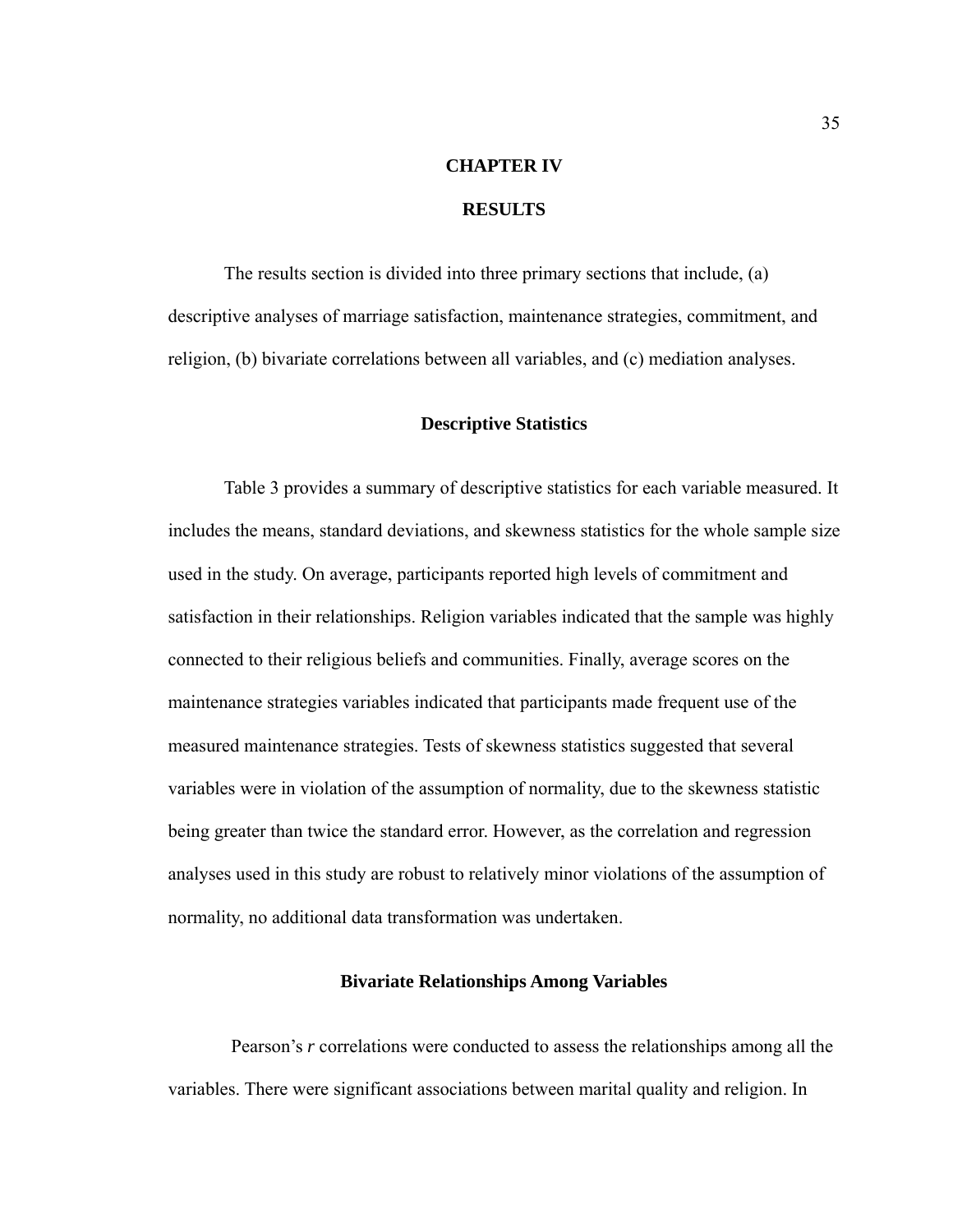| Variables                  | Possible<br>range | Min  | Max  | M    | SD   | Skewness<br>$(SE = .27)$ |
|----------------------------|-------------------|------|------|------|------|--------------------------|
| Satisfaction               | $(1-6)$           | 1.33 | 5.33 | 2.36 | .70  | 1.75                     |
| Commitment to spouse       | $(1-5)$           | 2.79 | 5.00 | 4.31 | .46  | $-1.09$                  |
| Commitment to marriage     | $(1-5)$           | 1.62 | 4.77 | 3.30 | .60  | $-16$                    |
| Feelings of entrapment     | $(1-5)$           | 1.23 | 4.08 | 2.76 | .65  | $-.30$                   |
| Daily spirituals           | $(1 - 5.75)$      | 1.56 | 5.69 | 4.22 | 1.05 | $-.55$                   |
| Values/beliefs             | $(1 - 4.43)$      | 2.29 | 4.14 | 3.78 | .45  | $-1.75$                  |
| Forgiveness                | $(1-4)$           | 2.00 | 3.90 | 3.04 | .35  | $-.45$                   |
| Private religious practice | $(1 - 7.25)$      | 1.00 | 7.25 | 4.61 | 1.86 | $-.58$                   |
| Religious support          | $(1-4)$           | 1.00 | 4.00 | 3.04 | .64  | $-1.06$                  |
| Self-disclosure            | $(1-5)$           | 3.00 | 5.00 | 4.41 | .54  | $-.64$                   |
| Assurance                  | $(1-5)$           | 3.20 | 5.00 | 4.41 | .52  | $-.63$                   |
| <b>Positivity</b>          | $(1-5)$           | 3.17 | 5.00 | 4.28 | .46  | $-21$                    |
| Understanding              | $(1-5)$           | 3.00 | 5.00 | 4.52 | .49  | $-1.05$                  |

*Means, Standard Deviations, and Skewness for All Variables* 

addition, some of the religion variables positively related to maintenance strategies, but maintenance strategies more weakly correlated with marital quality.

#### **Links Between Religion and Marital Quality**

Pearson's *r* correlations were conducted to assess the relationship between religion and maintenance satisfaction (see Table 4). All religion variables were significantly related to marriage satisfaction, with higher religiosity in all forms related to lower conflict in the marriage. Higher scores on the religious variables also linked to greater commitment to the spouse and marriage (with the exception of Forgiveness). However, the religious variables private religious practice and religious support were the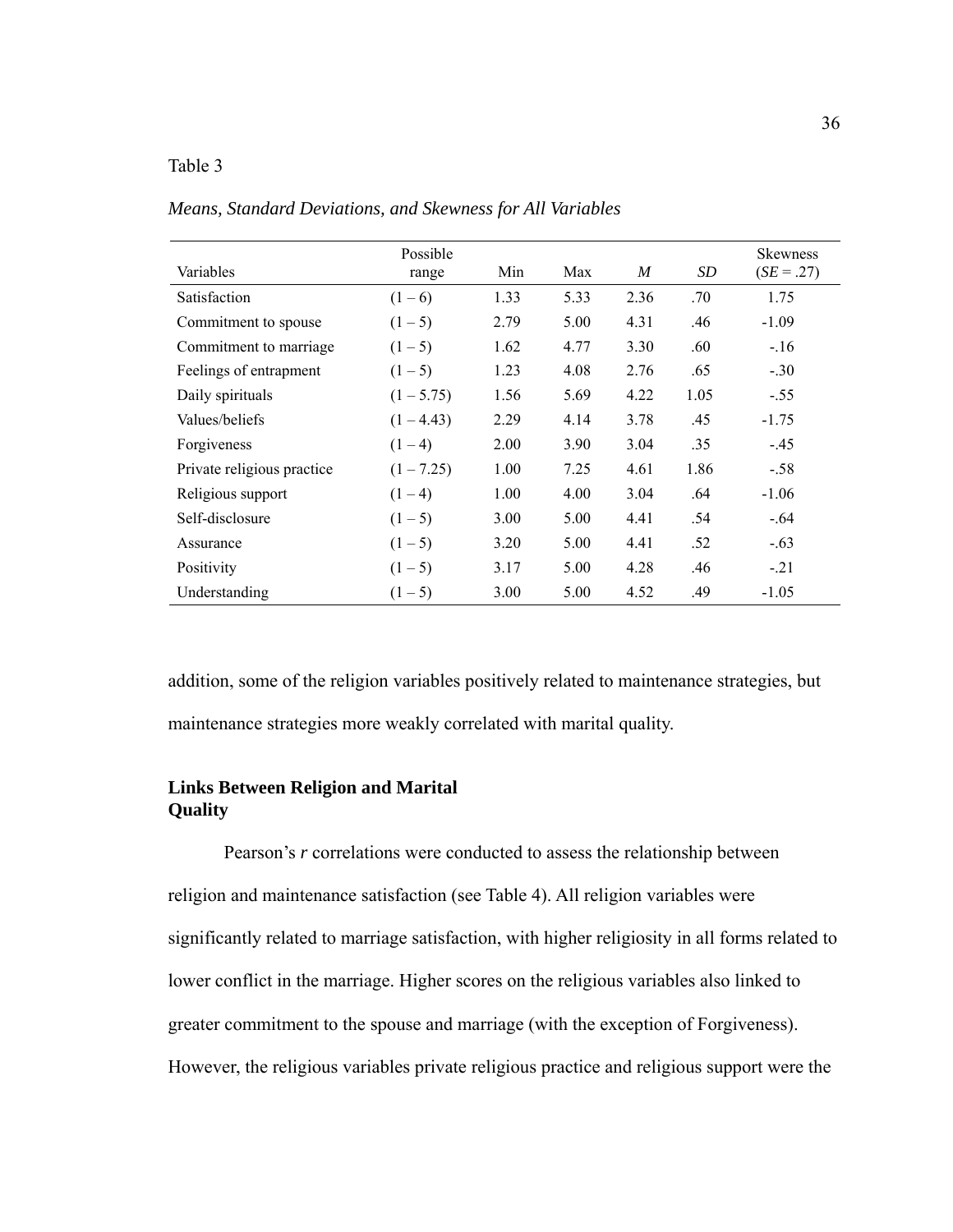|                              | Religious variables |                |             |                                |                      |  |  |  |
|------------------------------|---------------------|----------------|-------------|--------------------------------|----------------------|--|--|--|
| Marital quality<br>variables | Daily<br>spirituals | Values/beliefs | Forgiveness | Private religious<br>practices | Religious<br>support |  |  |  |
| Satisfaction                 | $-253*$             | $-220*$        | $-.385**$   | $-229*$                        | $-0.265*$            |  |  |  |
| Commitment<br>to spouse      | $.505**$            | $.517**$       | $373**$     | $.416**$                       | $.390**$             |  |  |  |
| Commitment<br>to marriage    | $423**$             | $.467**$       | .167        | .388**                         | $.474**$             |  |  |  |
| Feelings of<br>entrapment    | .110                | .194           | $-.053$     | .288**                         | $.281*$              |  |  |  |

## *Correlations for Religion and Marriage Satisfaction*

\* Correlation is significant at the 0.05 level (2-tailed).

\*\* Correlation is significant at the 0.01 level (2-tailed).

only two variables that related to the Feelings of Entrapment scale. All significant correlations were medium to large in size.

#### **Links Between Religion and Maintenance Strategies**

Pearson's *r* correlations were conducted to assess the relationship between religion and marriage strategies (see Table 5). Religion was significantly related to maintenance strategies. As seen in Table 5, daily spiritual behaviors most consistently correlated to maintenance strategies. Nevertheless, values/beliefs positively associated with assurance, positivity, and understanding, while religious support interconnected with self-disclosure, assurance, and understanding. Finally, forgiveness connected to positivity and understanding. As for the private religious practice variable, there was no significant correlation with maintenance strategies.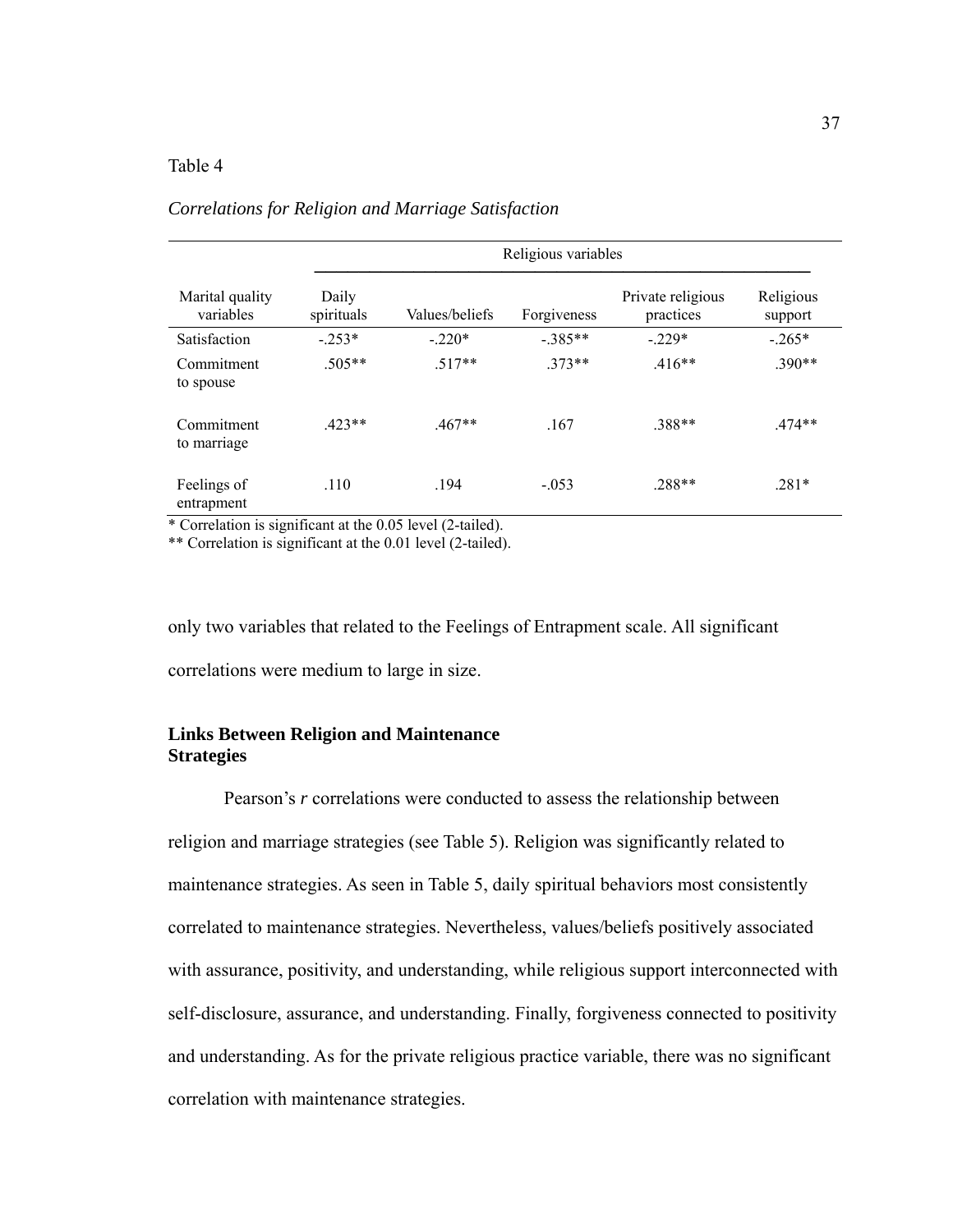|                             | Maintenance strategies |           |            |               |  |  |  |  |
|-----------------------------|------------------------|-----------|------------|---------------|--|--|--|--|
| Religious variables         | Self-disclosure        | Assurance | Positivity | Understanding |  |  |  |  |
| Daily spirituals            | $.238*$                | $.234*$   | $334**$    | $.326**$      |  |  |  |  |
| Values/beliefs              | .194                   | $.264*$   | $.227*$    | $.313**$      |  |  |  |  |
| Forgiveness                 | .149                   | .155      | $.233*$    | $.244*$       |  |  |  |  |
| Private religious practices | .153                   | .066      | .057       | .185          |  |  |  |  |
| Religious support           | $.267*$                | $.248*$   | .173       | $.338**$      |  |  |  |  |

#### *Correlations for Religion and Maintenance Strategies*

\* Correlation is significant at the 0.05 level (2-tailed).

\*\* Correlation is significant at the 0.01 level (2-tailed).

#### **Links Between Maintenance Strategies and Martial Quality**

Pearson's *r* correlations were conducted to assess the relationship between maintenance strategies and satisfaction (see Table 6). Maintenance strategies were significantly related to commitment to spouse. As seen in Table 6, commitment to spouse most consistently correlated to all the maintenance strategies. Nevertheless, positivity and understanding related to commitment to marriage. As for the actual satisfaction variable and the feelings of entrapment, there was no significant correlation detected with maintenance strategies.

# **Mediation Test: Maintenance Strategies as a Passageway Between Religion and Marital Quality**

 The mediation tests followed guidelines by Frazier, Tix, and Baron (2004). According to Frazier and colleagues the first step in completing a mediation test is to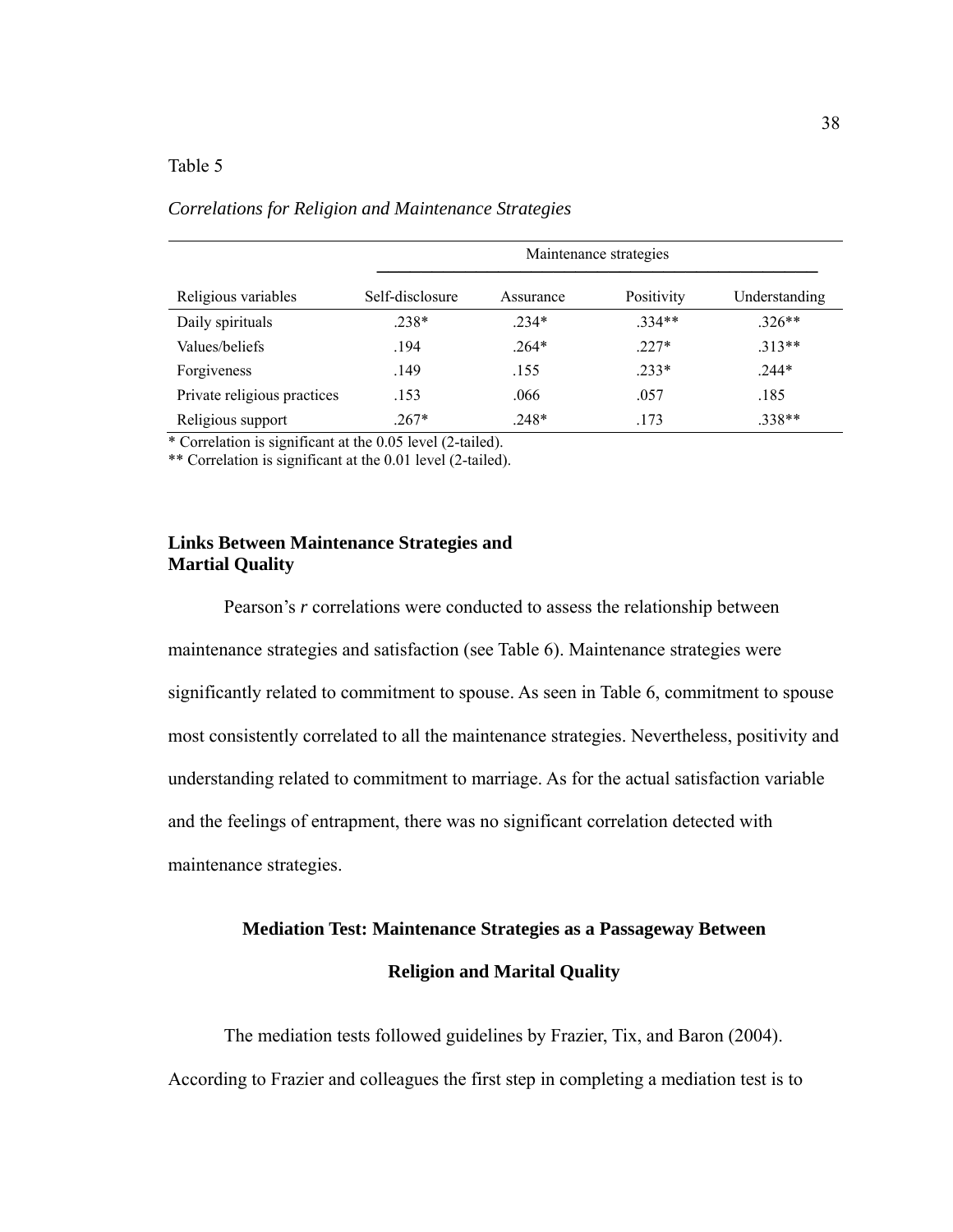|                           | Marital quality variables |                         |                           |                           |  |  |  |
|---------------------------|---------------------------|-------------------------|---------------------------|---------------------------|--|--|--|
| Maintenance<br>strategies | <b>Satisfaction</b>       | Commitment to<br>spouse | Commitment to<br>marriage | Feelings of<br>entrapment |  |  |  |
| Self-disclosure           | $-165$                    | $293**$                 | .171                      | .001                      |  |  |  |
| Assurance                 | $-.118$                   | $.367**$                | .172                      | .061                      |  |  |  |
| Positivity                | $-.194$                   | $.330**$                | $.278*$                   | .076                      |  |  |  |
| Understanding             | $-.188$                   | .388**                  | $.247*$                   | .148                      |  |  |  |

*Correlations for Martial Quality and Maintenance Strategies* 

\* Correlation is significant at the 0.05 level (2-tailed).

\*\* Correlation is significant at the 0.01 level (2-tailed).

demonstrate that the independent variable associates with the dependent variable or outcome measures. The next step in completing a mediation test is to regress the mediator on the independent variable, and then regress the dependent variable on both the independent variable and the mediator. In order to verify that a particular variable mediates the relationship between two other variables, three requirements have to be met. The first requirement is that there has to be a direct association between the independent variable, which is religion, and the dependent variable, which is martial quality. Many of the bivariate correlations between religion and martial quality were significant, particularly for satisfaction and commitment to the spouse (see Table 4). The second requirement that needs to be fulfilled is a direct association between the independent variable, which is still religion, and the meditator, which are maintenance strategies. Religious variables—daily spirituals, values/beliefs, and religious support—correlated with maintenance strategies (see Table 5). Thus, the second requirement was met. The third and final requirement is that the relationship between the independent variable,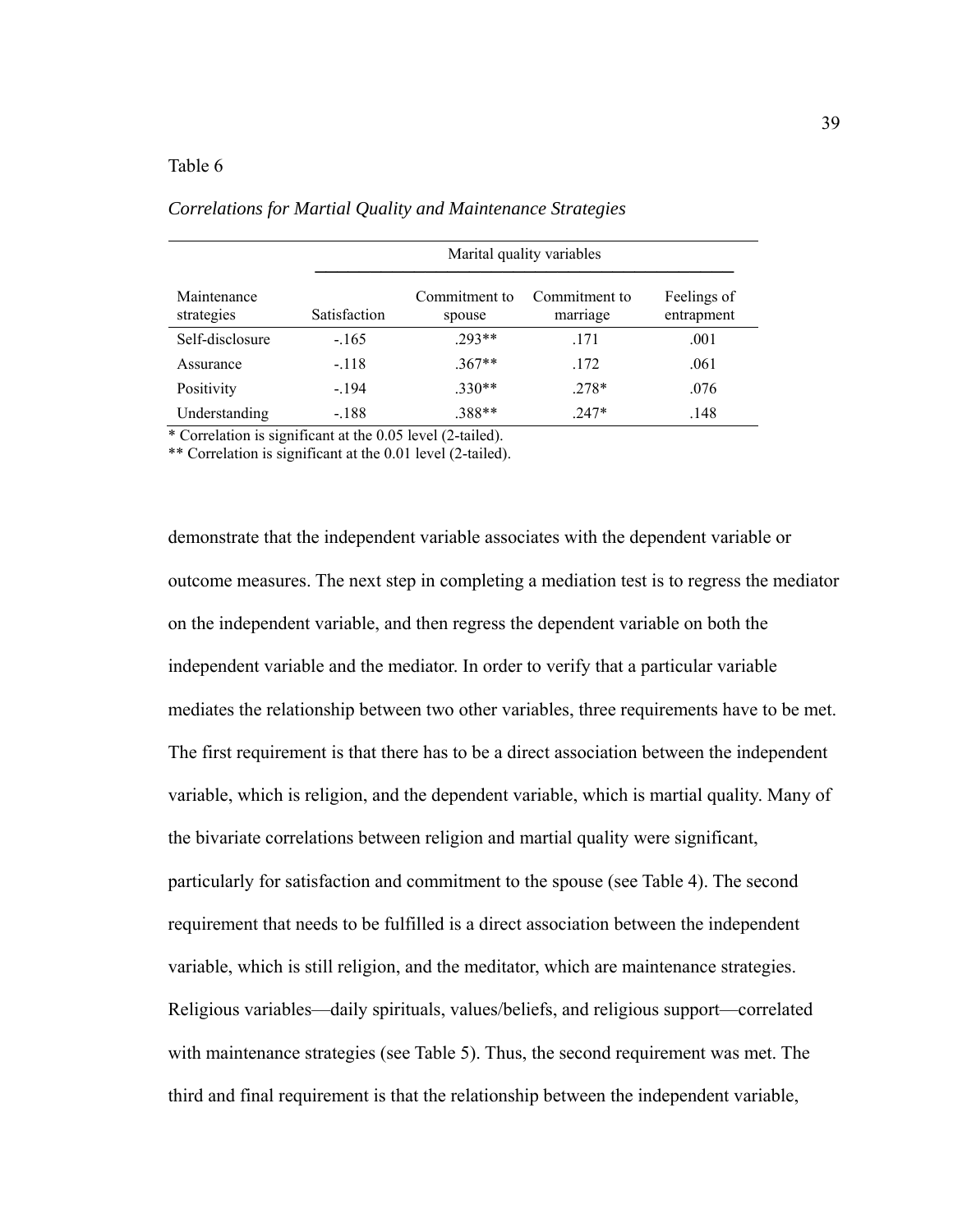religion, and the dependent variable, martial quality, must be reduced to non-significant when the mediator, maintenance strategies, is added into the equation.

#### **Analytic Plan**

All five measures of religious beliefs and practices were significantly related to satisfaction and commitment to spouse. Further, four of five religious variables were related to commitment to marriage, and two were significantly correlated to feelings of entrapment. However, correlations among daily spirituals, values/beliefs, private religious practices, and religious support ranged from .63 to .80, indicating considerable conceptual overlap and problems with multicollinearity. Forgiveness was only modestly correlated to the other four religion variables (*r* ranging from .24 to .33), and was significantly correlated with only satisfaction and commitment to spouse. Thus, for the purposes of mediation tests, the four highly intercorrelated religious variables were averaged into one overarching religiosity variable, used as the independent variable in subsequent analyses. Significant correlations between all four maintenance strategies and commitment to spouse suggested that all four could potentially serve as mediators in the relationship between religion and commitment to spouse. However, only positivity and understanding were significantly related to commitment to marriage, so only those two maintenance strategies were potential mediators. There were no significant correlations between maintenance strategies and satisfaction or feelings of entrapment so no mediation analyses were conducted with those dependent variables.

 Table 7 presents the results of regression analyses testing mediation of maintenance strategies on the prediction of the composite religion variable. For both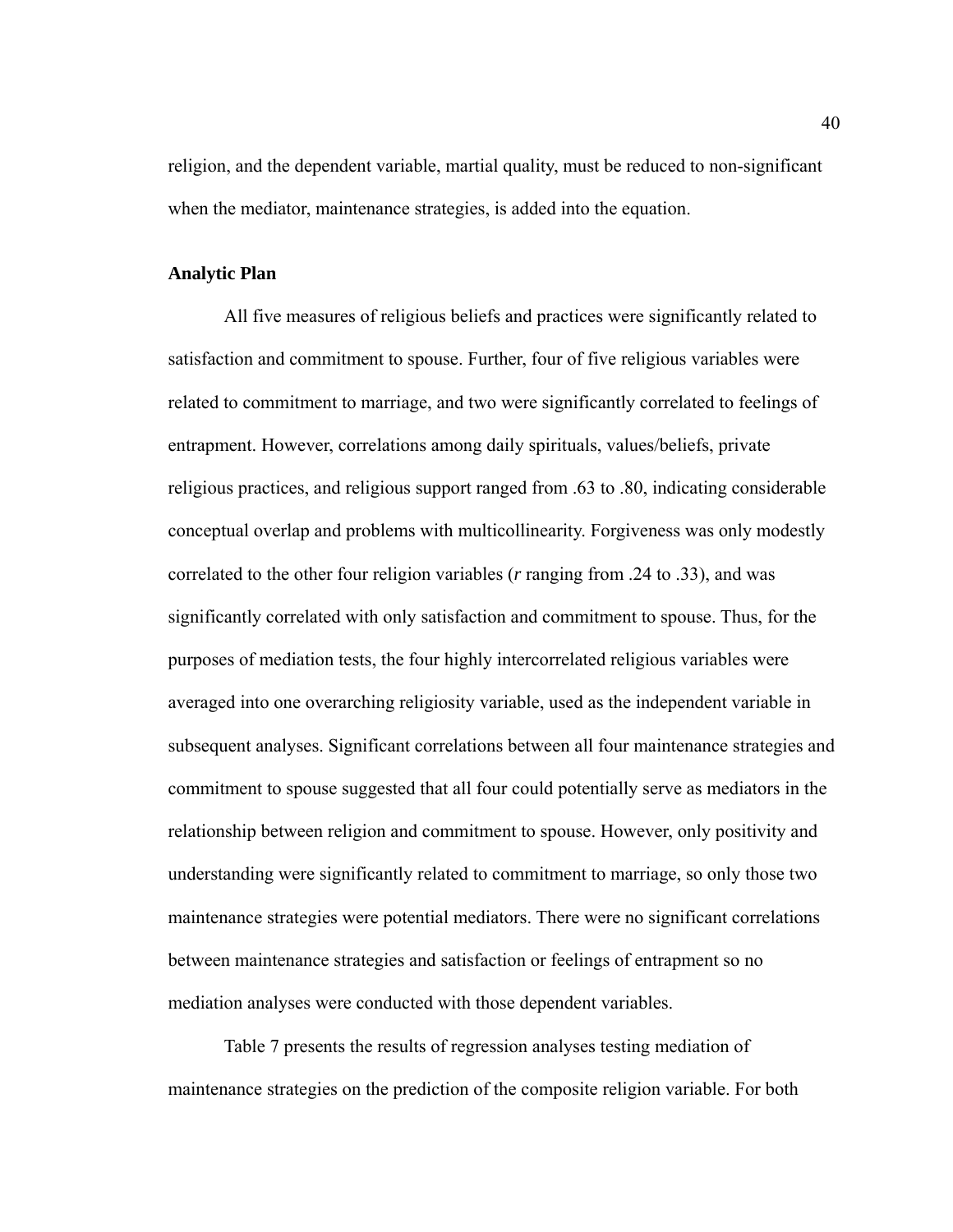*Hierarchical Regressions Assessing Mediating Effects of Maintenance Strategies (N = 80)* 

| <b>Step</b>          | Predictor               | Adj. $R^2$ | $F$ change | $\boldsymbol{p}$ | <b>B</b> eta | t        | $\boldsymbol{p}$ |
|----------------------|-------------------------|------------|------------|------------------|--------------|----------|------------------|
| Commitment to spouse |                         |            |            |                  |              |          |                  |
| 1                    | Religion                | .241       | 26.153     | < 0.01           | .501         | 5.114    | < 0.01           |
| 2                    | Religion                | .299       | 2.586      | .044             | .427         | 4.322    | < 0.01           |
|                      | Self-disclosure         |            |            |                  | $-.040$      | $-0.282$ | .779             |
|                      | Assurance               |            |            |                  | .192         | 1.243    | .218             |
|                      | Positivity              |            |            |                  | .077         | 0.598    | .551             |
|                      | Understanding           |            |            |                  | .116         | 0.791    | .432             |
|                      | Commitment to marriage. |            |            |                  |              |          |                  |
| 1                    | Religion                | .213       | 22.40      | < 0.01           | .472         | 4.733    | < 0.01           |
| $\overline{2}$       | Religion                | .230       | 1.868      | .161             | .433         | 4.199    | < 0.01           |
|                      | Positivity              |            |            |                  | .189         | 1.547    | .126             |
|                      | Understanding           |            |            |                  | .009         | 0.073    | .942             |

commitment to marriage and commitment to spouse, the first step of the regression yielded a large and significant relationship with the religion variable. In the second step of the regression predicting commitment to marriage, maintenance strategies did not account for significant additional variance. Thus, no mediation of the relationship of religion with commitment to marriage was observed. In the second step of the regression predicting commitment to spouse, the *F* change statistic was significant, indicating that the maintenance strategies collectively accounted for significant additional variance in the commitment to spouse variable. However, none of the individual *t* tests yielded significant univariate results, and the relationship with the religion variable was not substantially diminished in the second step of the regression. Thus, no mediation effect was demonstrated for the relationship between religion and commitment to spouse was observed.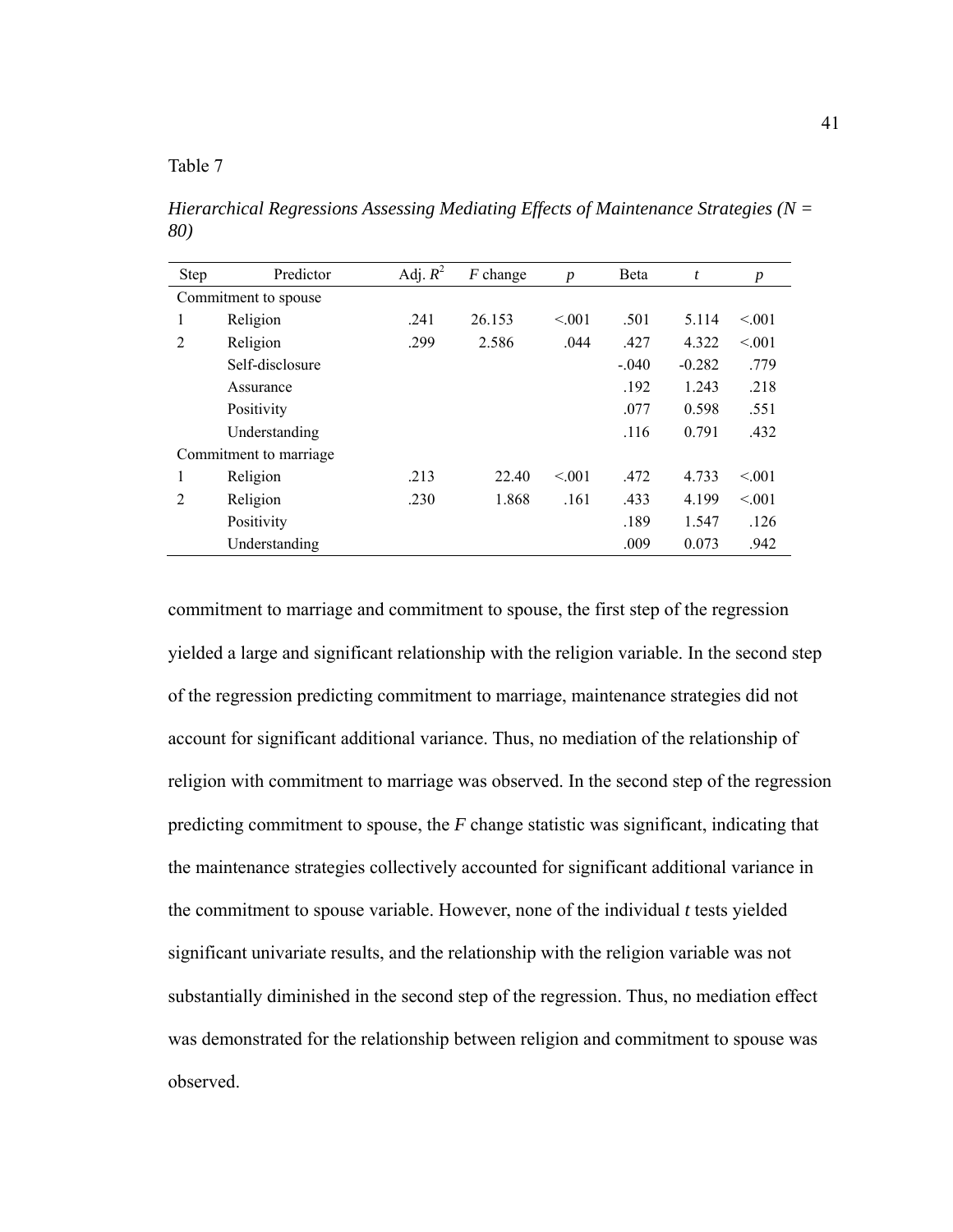# **CHAPTER V DISCUSSION**

# The goal of the present study was to assess links between religious attitudes and

beliefs and marital quality, examining patterns of marital maintenance strategies as potential mediators. In our predominately LDS sample, individuals who embraced more frequent participation in religious activities and more deeply held religious beliefs reported more commitment and greater satisfaction in their marriages. While marital maintenance strategies were also linked to some forms of marital commitment, there was no evidence that maintenance strategies mediated the relationship between religious practices and beliefs.

#### **Reported Religious Beliefs and Marital Quality**

As noted previously, the majority of participants in this study identified as members of the LDS faith. Within Utah particularly, the very high scores obtained on average for religious participation and religious investment are consistent with cultural expectations. Very high levels of marital commitment are also consistent with doctrinal statements that "solemnly proclaim that marriage between a man and a woman is ordained of God" and that "husband and wife have a solemn responsibly to love and care for each other and for their children" (LDS, 1995). Marriages in LDS culture, according to statements from the leadership, aspire toward nine principles: "faith, prayer, repentance, forgiveness, respect, love, compassion, work, and wholesome recreational activities" (LDS, 1995). Of the nine principles, three of them (forgiveness, prayer, and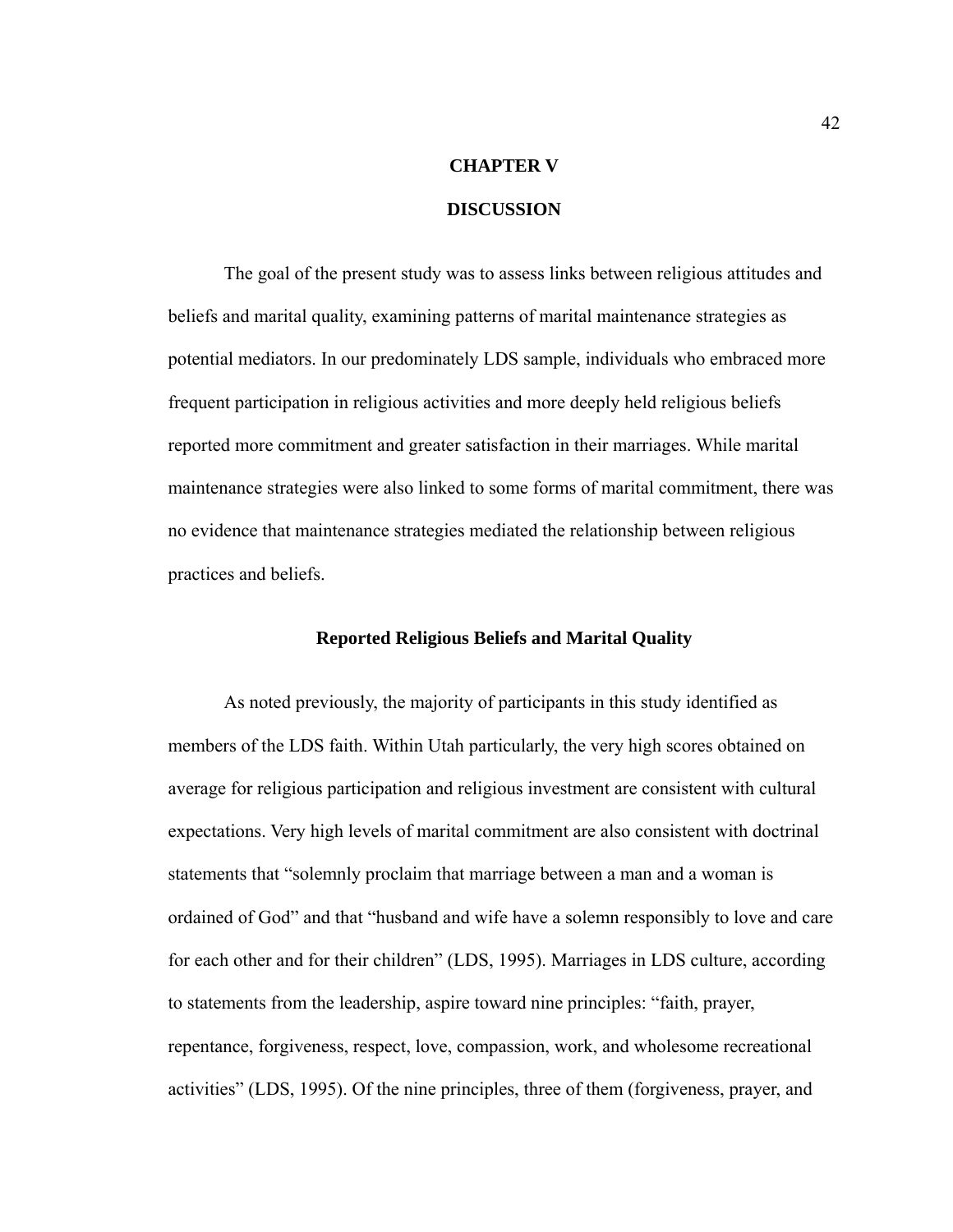faith) were items that were focused in the assessment of religious participation used in this study. The focus on these specific principles is often shared not just by the couple, but taught to their children as well; thus, living in accordance with faith principles grows both the couple's dedication to the faith and commitment to the marriage.

On average, participants in this study were highly satisfied and committed in their marriages. The religious variables confirmed that the LDS sample was exceptionally connected to their religious beliefs and communities. The importance of building a community based on solid religious beliefs could also attribute to the low levels of conflict and high commitment to their marriages. The strong direct correlations between devoutness to the LDS church values and greater marital commitment are consistent with other research (Kaslow & Robinson, 1996; Marks, 2005; Robinson, 1994; Robinson & Blanton, 1993). This is also evident by the willingness of LDS participant's frequent use of relationship maintenance strategies. However, it should be noted that use of these maintenance strategies are not necessarily the key to commitment to marriage, or to their partner, since they are rather used as an extra tool. The results show that participants' commitment to the LDS religious doctrine may be sufficient to ensure commitment to marriages and partners because there religious values are so strong. One reason for this is the view that marriage goes beyond physical life and crosses over to the afterlife. Another view is that when marrying, many LDS members believe that marriage is building a direct bond between the couple and God. However, it should be noted that while LDS members use relationship maintenance strategies there was not a strong correlation to conflict management only to one's commitment to marriage.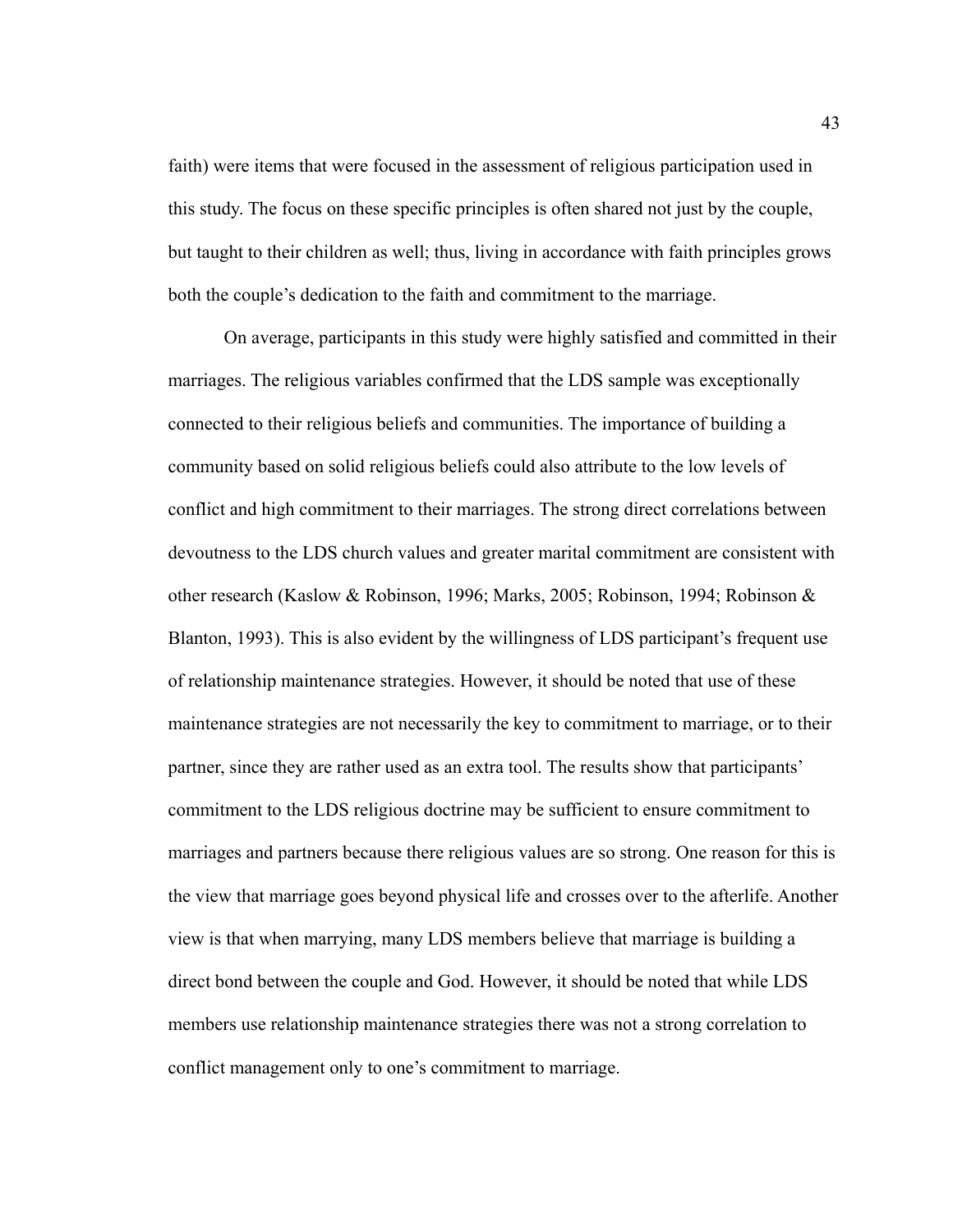#### **Links Between Religion and Marital Quality**

Perhaps one of the most interesting results of the present study pertains to the association between religiosity variables and general marital quality. Relatively consistent moderate to large correlations were observed between religious variables and relationship quality, with the largest and most consistent correlations between religion and commitment. Thus, in this highly religious sample, more frequent religious practice and more internalized religious beliefs were associated with a stronger commitment in their marriage (Larson & Goltz, 1989). For example, how often a person experienced a daily spiritual routine linked to how committed they were to their spouse. This could be because of closely held religious beliefs by at least one if not both spouses; their actions are sanctioned by the promise of rewards in the afterlife. The study also illustrated how the higher a person scored on a religious variable linked to a more powerful commitment to marriage. For instance, the more religious support that a person/couple received tended to contribute to a deeper commitment in their marriage.

#### **Mediating Role of Maintenance Strategies**

The pattern of correlations between maintenance strategies and other study variables was mixed; use of maintenance strategies in marriages correlated with some aspects of religious practice, but had less consistent relationships with marital quality. Specifically, the maintenance strategies of "understanding," "positivity," and "assurance" were modestly correlated with several forms of religious practice and belief. Since a number of the specific forms of maintenance strategies did not achieve sufficient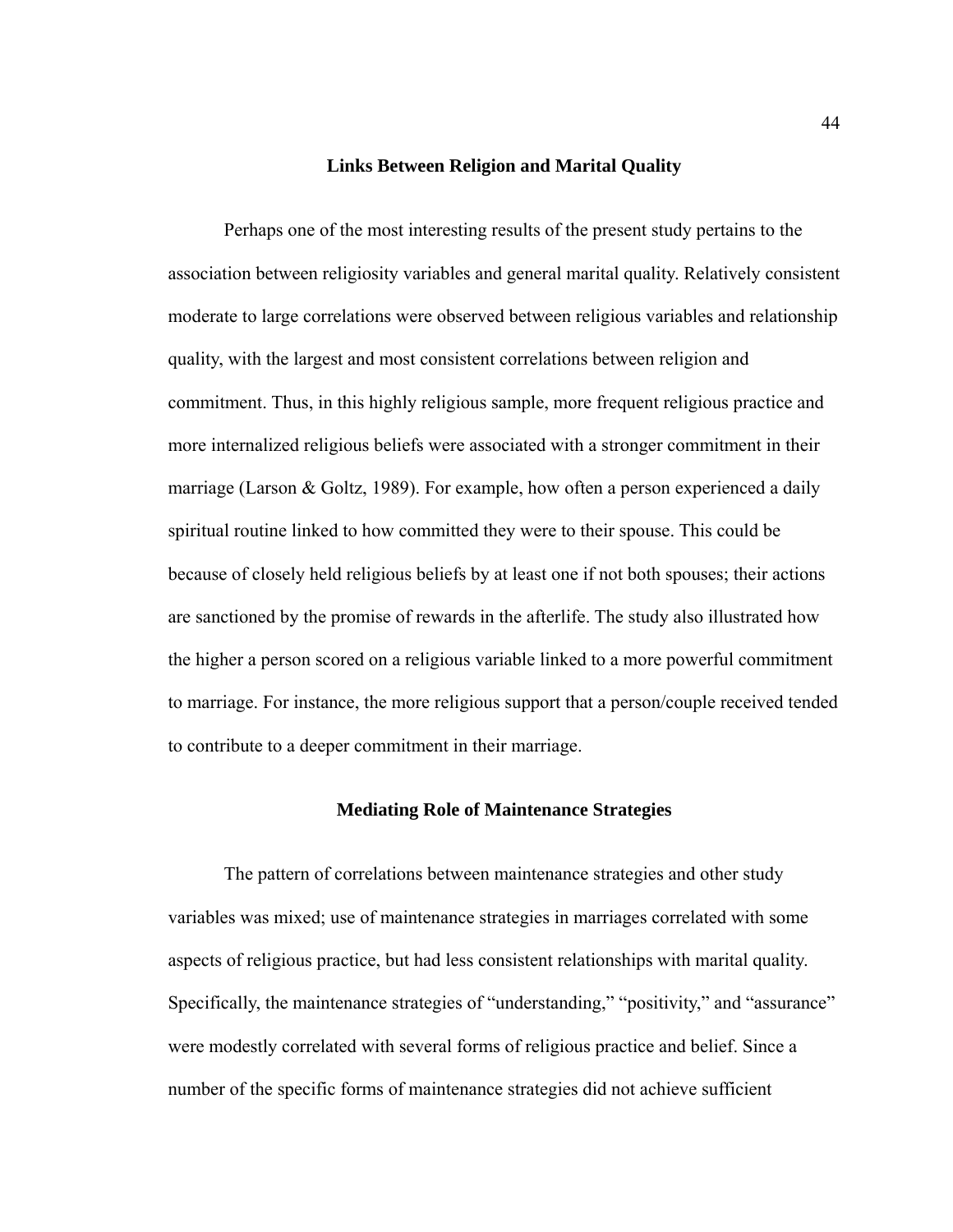reliability to be included in primary analyses with this sample, these results do not allow for a nuanced evaluation of religious values and doctrines that link to specific forms of marital maintenance. In addition, maintenance strategies were primarily only associated with commitment to spouse. No significant correlations were observed between maintenance strategies and satisfaction or feelings of entrapment. Due to the fact that previous research has disclosed that maintenance behaviors affect marital satisfaction (Bell et al., 1987), along with the fact that using maintenance strategies in a relationship tends to correlate with good relationship quality (Miller & Perlman, 2009), it was surprising that maintenance strategies were not seen to be fully associated with those variables within this study.

Specifically, the results suggest that religious people tend to use maintenance strategies in their marriages, but maintenance strategies are not the main source for martial quality. This may be especially true for the LDS culture, since they believe when they get married they are supposed to stay committed to a person both in this life and in the afterlife (LDS, 2012). As such, the present results add to body of literature investigating whether there is an association between religion and martial quality, along with what type of association there is. Specifically, the present results suggest that maintenance strategies tend to be used by religiously affiliated married couples, but the relationship between the religious affiliations and the high satisfaction level in the marriages is not mediated through maintenance strategies. The clinical implications of these findings are that efforts with regard to intervention with religious couples may not be best focused on maintenance strategies. Future research might further explore the link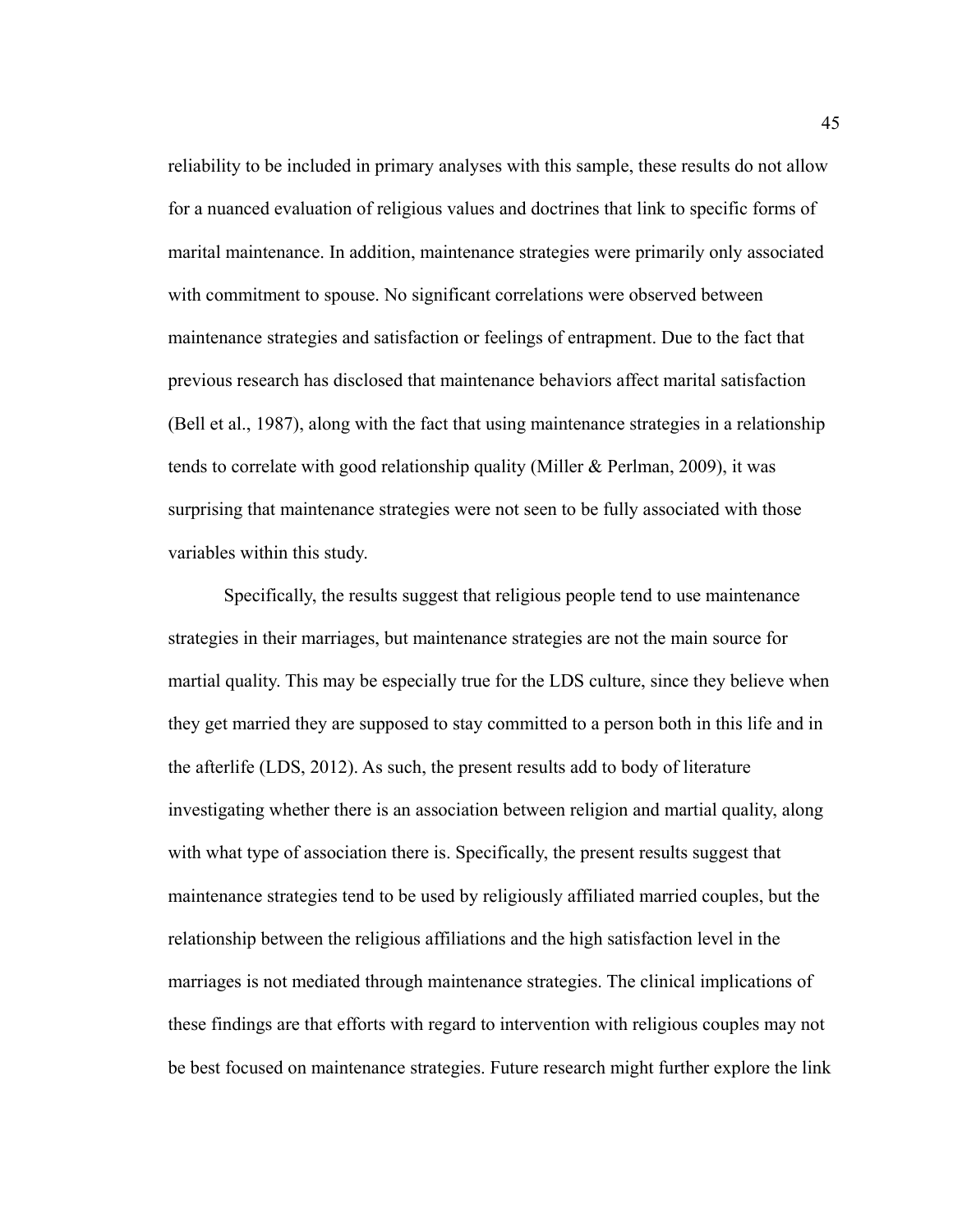between religion and general martial quality by examining the ways specific religious beliefs/doctrines support marital commitment.

#### **Limitations and Conclusions**

Clearly, to understand on the role of religion in marriages for all religions and ethnicities, more work needs to be done. This small sample predominately recruited from one conservative Christian denomination represents one context in which to examine our research questions. Larger, more diverse samples will allow for specific comparisons across religious subgroups. Larger samples with sufficient representation of male and female participants will also allow for assessment of gender differences in the role of religion. Given that this study took place in a semi-rural area where the majority was LDS, different religions were not really taken into an account. This also includes the 10% of participants in the study that chose not to religiously identify or who claimed to be religious affiliated outside of the LDS culture.

In addition, use of other reliable and valid measures of a range of religious attitudes/characteristics, along with maintenance strategies and satisfaction, would aid generalizability across studies. Since there is a lack of studies using methods to assess when people use different maintenance strategies in their marriages, this is a need for any research that is done in the future. For future studies, validity issues like selection bias and instrumentation need to be addressed for accurate reliability. While difficult, this will allow the reader and researcher to gain a broader view of how religiosity affects one's views on building content and committed marriage coven.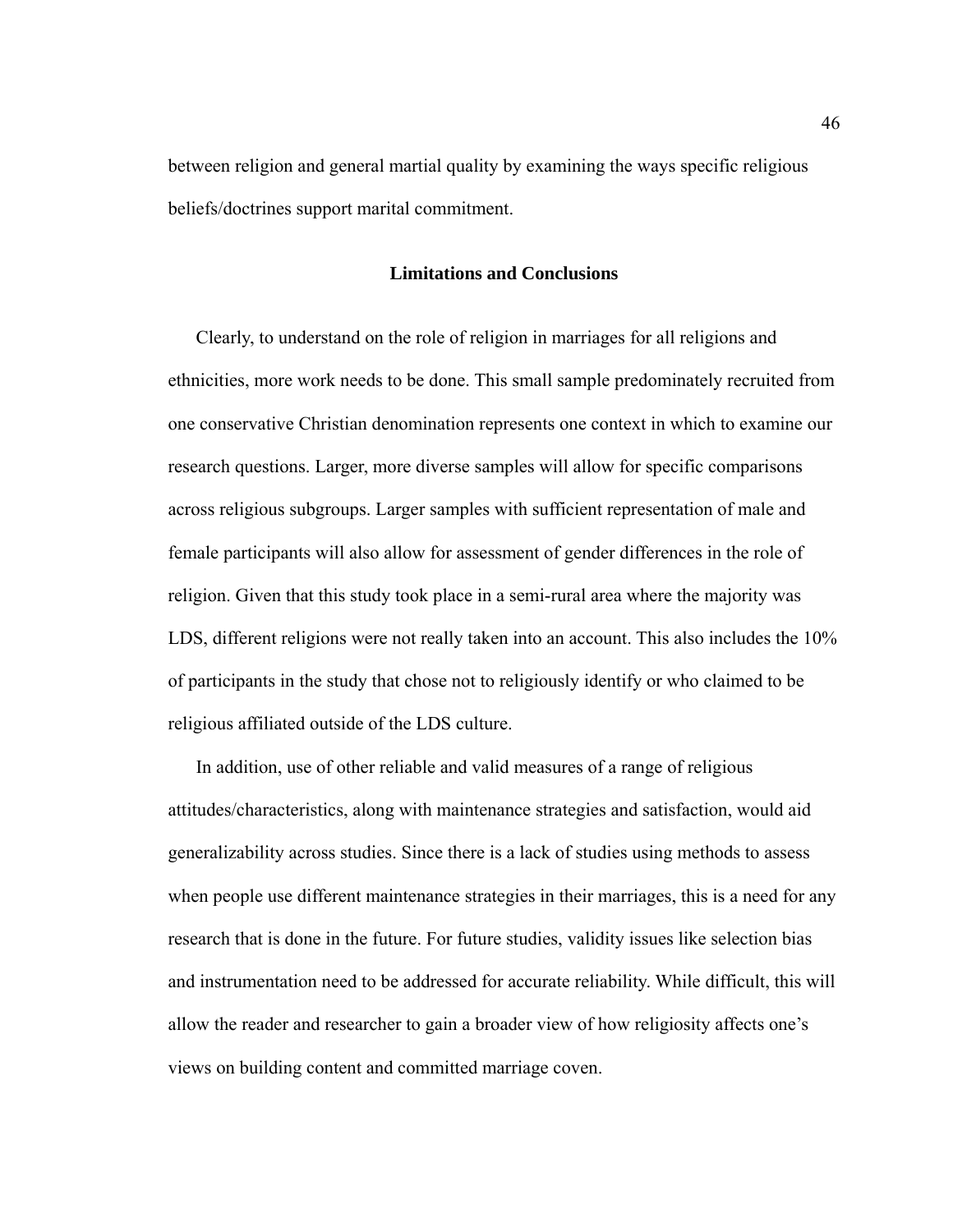In summary, the current study reported strong relationships between religious practices and marital outcomes in a small sample of highly religious individuals within one faith community. While this study is consistent with other research examining the role of religious beliefs in marital functioning (Snow & Compton, 1996), future research might benefit from samples with greater diversity with regard to religious affiliation and level of investment in religion. Further, as the maintenance strategies assessed in this study were minimally related to marital quality, future studies examining the pathways by which religious variables are related to marital outcomes might benefit from both further measurement adjustment and additional theoretical or conceptual development.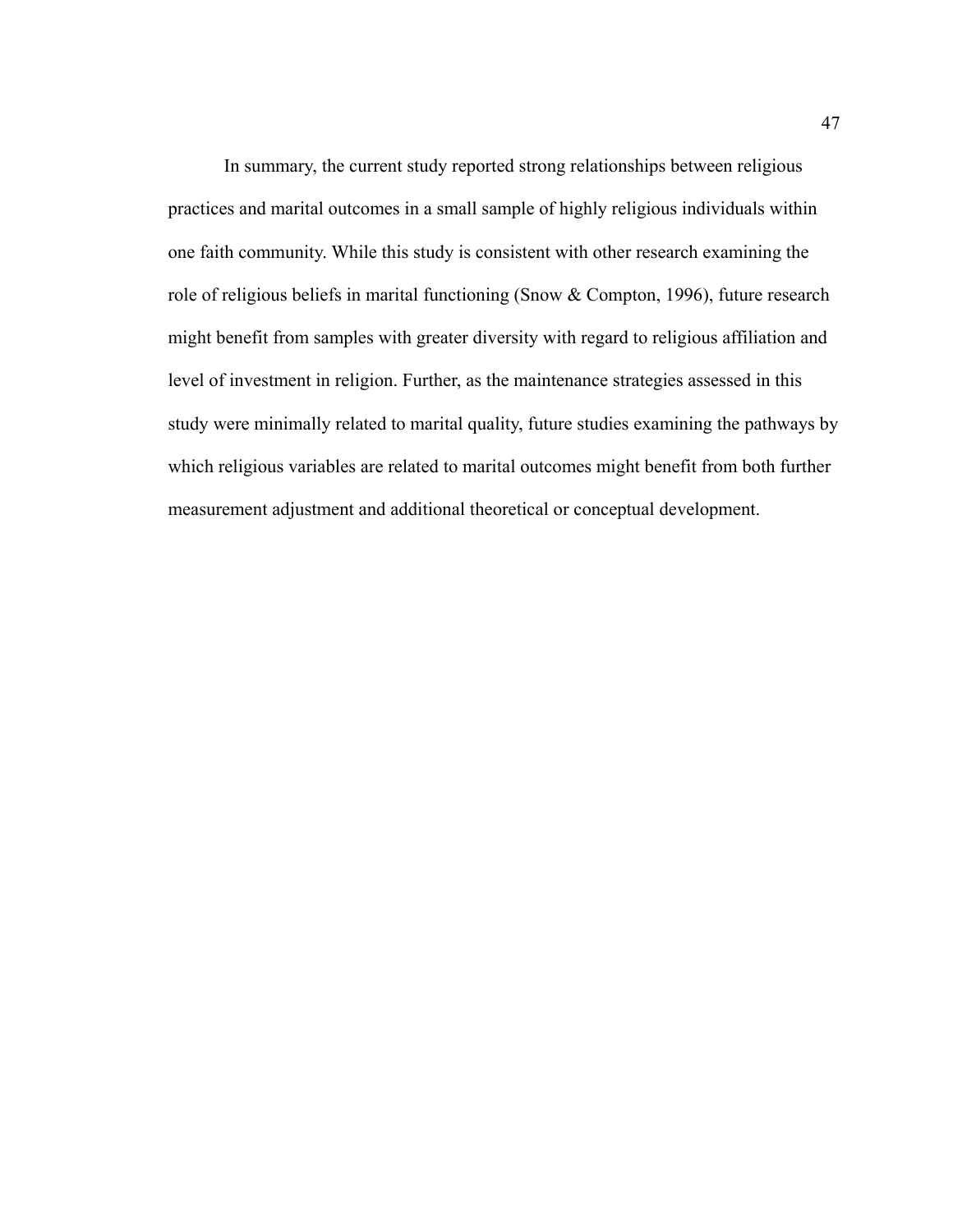#### **REFERENCES**

- Acitelli, L. K. (1992). Gender differences in relationship awareness and marital satisfaction among young married couples. *Personality & Social Psychology, 18*, 102-110.
- Adams, J. M., & Jones, W. H. (1997). The conceptualization of marital commitment: An integrative analysis. *Journal of Personality & Social Psychology*, *72*, 1177-1196.
- Allgood, S. M., Harris, S., Skogrand, L., & Lee, T. R. (2009). Marital commitment and religiosity in a religiously homogenous population. *Marriage & Family Review, 45*, 52-67.
- Amato, P. R., & Rogers, S. J. (1997). A longitudinal study of marital problems and subsequent divorce. *Journal of Marriage & the Family*, *59*, 612-624.
- Ammerman, N. T. (1987). *Bible believers*. New Brunswick, NJ: Rutgers University Press.
- Bahr, H. M., & Chadwick, B. A. (1985). Religion and family in middletown, USA. *Journal of Marriage & the Family*, *47*, 407-414.
- Batson, C., & Schoenrade, P. A. (1991). Measuring religion as quest: II. Reliability concerns. *Journal for the Scientific Study of Religion*, *30*, 430-447.
- Baxter, L. A., & Dindia, K. (1990). Marital partners' perceptions of marital maintenance strategies. *Journal of Social & Personal Relationships*, *7*, 187-208.
- Bell, R. A., Daly, J. A., & Gonzalez, M. (1987). Affinity-maintenance in marriage and its relationship to women's marital satisfaction. *Journal of Marriage & the Family*, *49*, 445-454.
- Brimhall, A. S., & Butler, M. H. (2007). Intrinsic vs. extrinsic religious motivation and the marital relationship. *American Journal of Family Therapy*, *35*, 235-249.
- Busby, D. M., Crane, D., Larson, J. H., & Christensen, C. (1995). A revision of the Dyadic Adjustment Scale for use with distressed and nondistressed couples: Construct hierarchy and multidimensional scales. *Journal of Marital and Family Therapy*, *21*, 289-308.
- Butter, E. M., & Pargament, K. I. (2003). Development of a model for clinical assessment of religious coping: Initial validation of the process evaluation model. *Mental Health, Religion & Culture*, *6*, 175-194.
- Canary, D. J., & Stafford, L. (1992). Relational maintenance strategies and equity in marriage. *Communication Monographs, 59*, 243-267.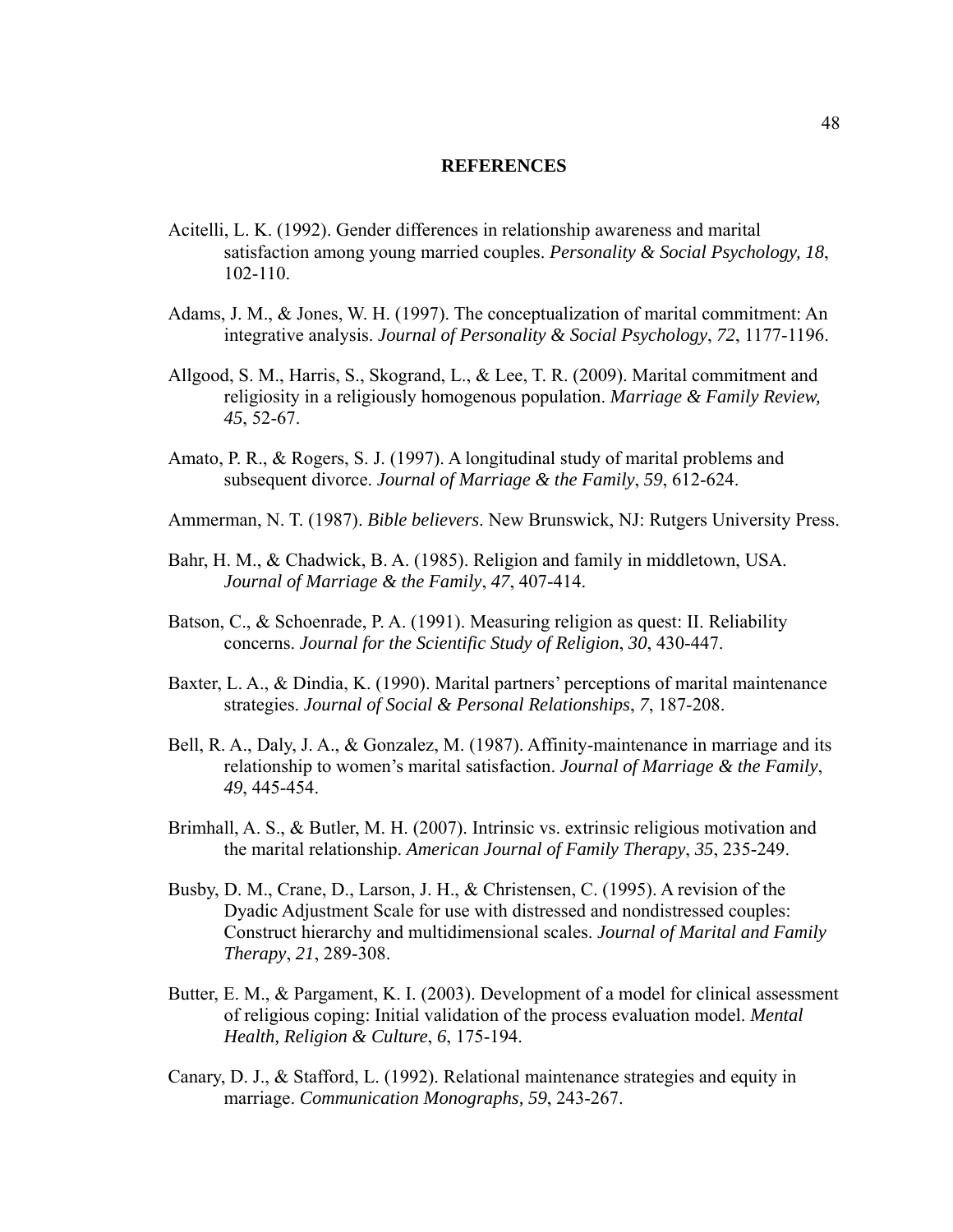- Canary, D. J., & Stafford, L. (2001). Equity in the preservation of personal relationships. In J. H. Harvey & A. E. Wenzel (Eds.), *Close romantic relationships: Maintenance and enhancement* (pp. 133-151). Mahwah, NJ: Erlbaum.
- Chinitz, J. G., & Brown, R. A. (2001). Religious homogamy, marital conflict, and stability in same-faith and interfaith Jewish marriages. *Journal for the Scientific Study of Religion*, *40*, 723-733.
- Davies, W. (2010). *Is love really blind? Positive illusions in relationships*. Retrieved from http://generallythinking.com/is-love-really-blind-positive-illusions-inrelationships/
- Derezotes, D. S. (1995). Spirituality and religiosity: Neglected factors in social work practice. *Arete, 20*(1), 1-15.
- Dowling, E. M., & Scarlett, W. (2006). *Encyclopedia of religious and spiritual development*. Thousand Oaks, CA: Sage.
- Drigotas, S. M. (2002). The Michelangelo phenomenon and personal well-being. *Journal of Personality*, *70*(1), 59-77
- Duba, J. D., & Watts, R. E. (2009). Therapy with religious couples. *Journal of Clinical Psychology*, *65*, 210-223.
- Dyslin, C. W., & Thomsen, C. J. (2005). Religiosity and risk of perpetrating child physical abuse: An empirical investigation. *Journal of Psychology & Theology*, *33*, 291-298.
- Ekas, N. V., Whitman, T. L., & Shivers, C. (2009). Religiosity, spirituality, and socioemotional functioning in mothers of children with autism spectrum disorder. *Journal of Autism & Developmental Disorders*, *39*, 706-719.
- Ellison, C. G., Burdette, A. M., & Wilcox, W. (2010). The couple that prays together: Race and ethnicity, religion, and relationship quality among working-age adults. *Journal of Marriage & Family*, *72*, 963-975.
- Ellor, J. W., & McGregor, J. A. (2011). Reflections on the words "religion," "spiritual well-being," and "spirituality." *Journal of Religion, Spirituality & Aging*, *23*, 275- 278.
- Espinosa, G. (2008). The influence of religion on Latino education, marriage, and social views in the United States. *Marriage & Family Review*, *43*, 205-225.
- Fetzer, J. E. (2003). *Multidimensional measurement of religiousness/spirituality for use in health research: A Report of the Fetzer Institute/National Institute of Aging Working Group.* Kalamazoo, MI: Fetzer Institute.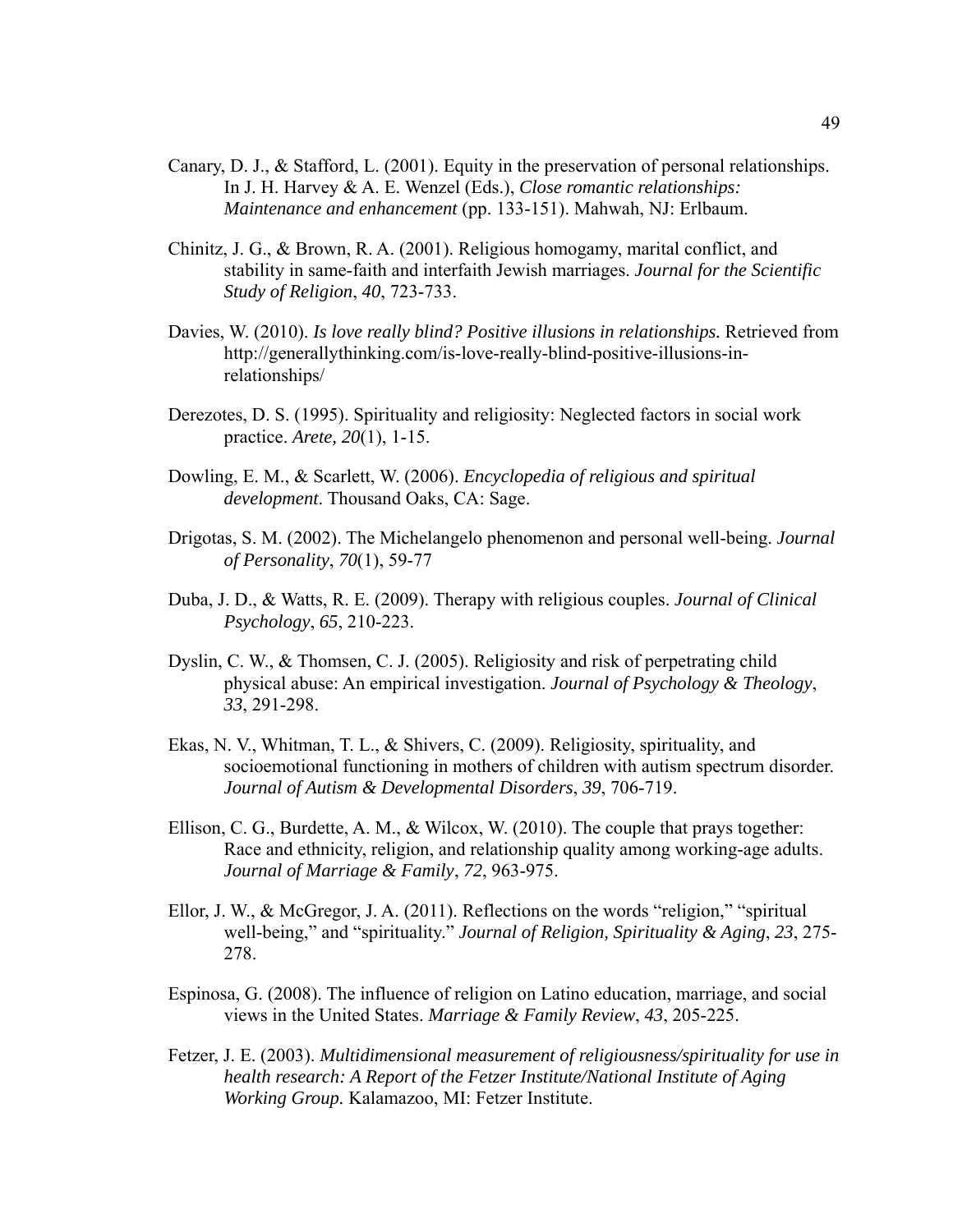- Frazier, P. A., Tix, A. P., & Barron, K. E. (2004). Testing moderator and mediator effects in counseling psychology research. *Journal of Counseling Psychology*, *51*, 115- 134.
- Gallup, G. J., & Lindsay, D. M. (1999). *Surveying the religious landscape*. Harrisburg, PA: Morehouse.
- Guerrero, L. K., Eloy, S. V., & Wabnik, A. I. (1993). Linking maintenance strategies to relationship development and disengagement: A reconceptualization. *Journal of Social & Personal Relationships*, *10*, 273-283.
- Hertel, B. R., & Hughes, M. (1987). Religious affiliation, attendance, and support for pro family issues in the United States. *Social Forces, March,* 850-882.
- Hills, P., Francis, L. J., Argyle, M., & Jackson, C. J. (2004). Primary personality trait correlates of religious practice and orientation. *Personality & Individual Differences*, *36*(1), 61-73.
- Hodge, D. R., & McGrew, C. C. (2006). Spirituality, religion, and the interrelationship: A nationally representative study. *Journal of Social Work Education*, *42*, 637-654.
- Jose, O. A., & Alfons, V. (2007). Religiosity and forgiveness among first-married and remarried adults. *Mental Health, Religion & Culture*, *10*, 379-394.
- Kaslow, F., & Robinson, J. A. (1996). Long-term satisfying marriages: Perceptions of contributing factors. *American Journal of Family Therapy*, *24*, 154-170.
- King, P., & Boyatzis, C. J. (2004). Exploring adolescent spiritual and religious development: Current and future theoretical and empirical perspectives. *Applied Developmental Science*, *8*(1), 2-6.
- Larson, L. E., & Goltz, J. W. (1989). Religious participation and marital commitment. *Review of Religious Research, 30,* 387-400.
- Latter-day Saints, Church of Jesus Christ. (n.d.). *Mormon celestial marriage*. Retrieved from http://www.ldschurchtemples.com/mormon/marriage/
- Latter-day Saints, Church of Jesus Christ. (1995). *The family: A proclamation to the world*. Retrieved from http://www.lds.org/topics/family-proclamation
- Latter-day Saints, Church of Jesus Christ. (2012). *Marriages made in heaven.* Retrieved from http://mormon.org/family
- Latter-day Saints, Church of Jesus Christ. (2014). *Facts & statistics*. Retrieved from http://newsroom.lds.org/facts-and-stats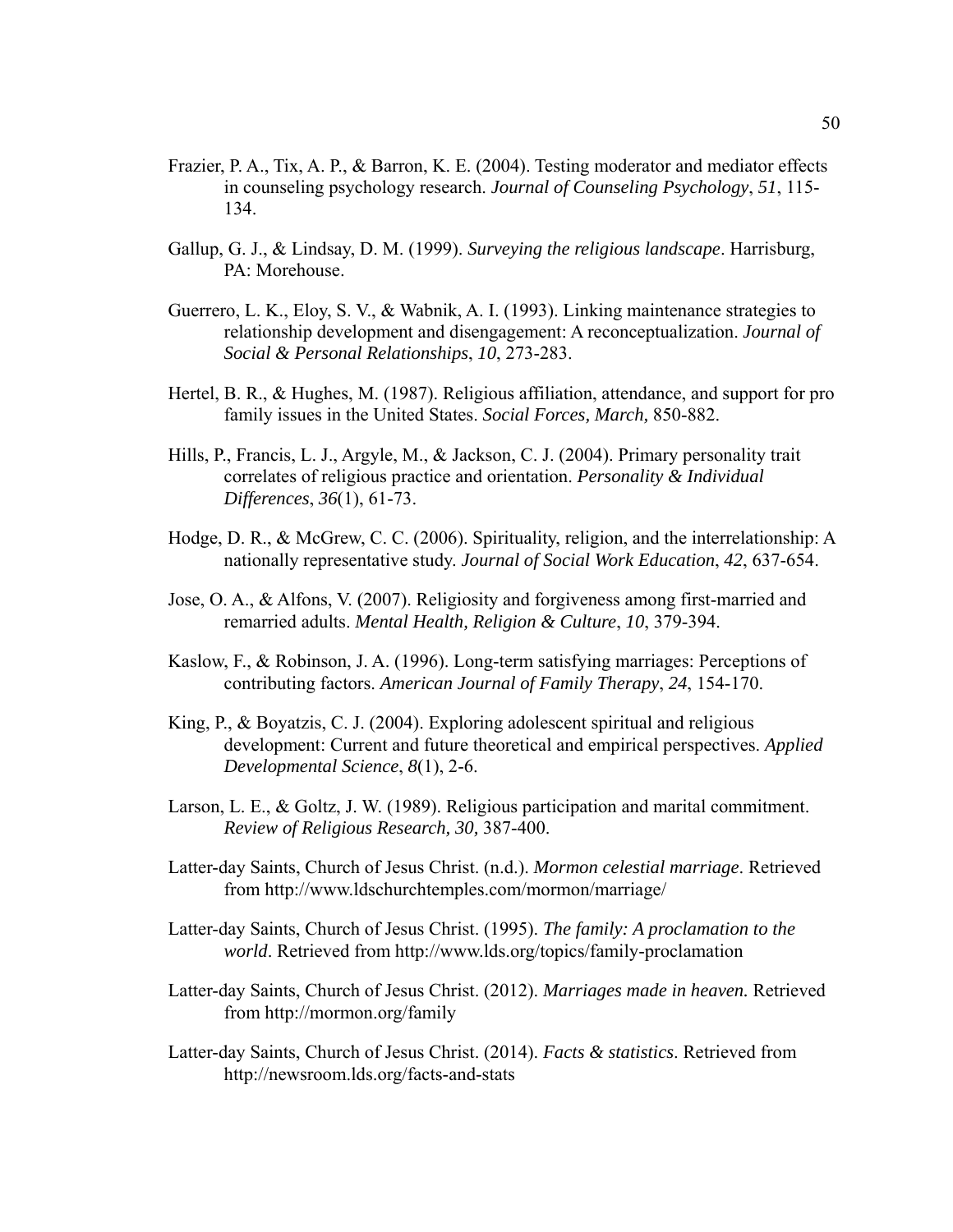- Levitt, H. M., & Ware, K. N. (2006). Religious leaders' perspectives on marriage, divorce, and intimate partner violence. *Psychology of Women Quarterly, 30*, 212- 222.
- Lydon, J. E., Fitzsimons, G. M., & Naidoo, L. (2003). Devaluation versus enhancement of attractive alternatives: A critical test using the calibration paradigm. *Personality & Social Psychology Bulletin*, *29*, 349-359.
- Mackey, R. A.,  $\&$  O'Brien, B. A. (2005). The significance of religion in lasting marriages. *Journal of Religion, Spirituality & Aging, 18*(1), 35-63.
- Mahoney, A., Pargament, K. I., Tarakeshwar, N., & Swank, A. B. (2001). Religion in the home in the 1980s and 1990s: A meta-analytic review and conceptual analysis of links between religion, marriage, and parenting. *Journal of Family Psychology, 15,* 559-596.
- Marks, L. (2005). How does religion influence marriage? Christian, Jewish, Mormon, and Muslim perspectives. *Marriage & Family Review, 38*(1), 85-111.
- Marsh, R., & Dallos, R. (2001). Roman Catholic couples: Wrath and religion. *Family Process*, *40*, 343-360.
- McCullough, M. E., Hoyt, W. T., Larson, D. B., Koenig, H. G., & Thoresen, C. (2000). Religious involvement and mortality: A meta-analytic review. *Health Psychology*, *19*, 211-222.
- Medoff, M. H., & Skov, I. (1992). Religion and behavior: An empirical analysis. *The Journal of Socio-Economics*, *21*(2), 143-151.
- Miller, R. S., & Perlman, D. (2009). *Intimate relationships* (5<sup>th</sup> ed.). New York, NY: McGraw-Hill.
- Miller, W. R., &Thoresen, C. E. (2003). Spirituality, religion, and health: An emerging research field. *American Psychologist, 58*, 24-35.
- Musgrave, C. F., Allen, C., & Allen, G. J. (2002). Spirituality and health for women of color. *American Journal of Public Health*, *92*, 557-560.
- Neff, L. A., & Karney, B. R. (2003). The dynamic structure of relationship perceptions: Differential importance as a strategy of relationship maintenance. *Personality & Social Psychology Bulletin*, *29*, 1433-1446.
- Nelson, R. M. (2008). *Celestial marriage*. Retrieved from http://www.lds.org/ensign/ 2008/11/celestial-marriage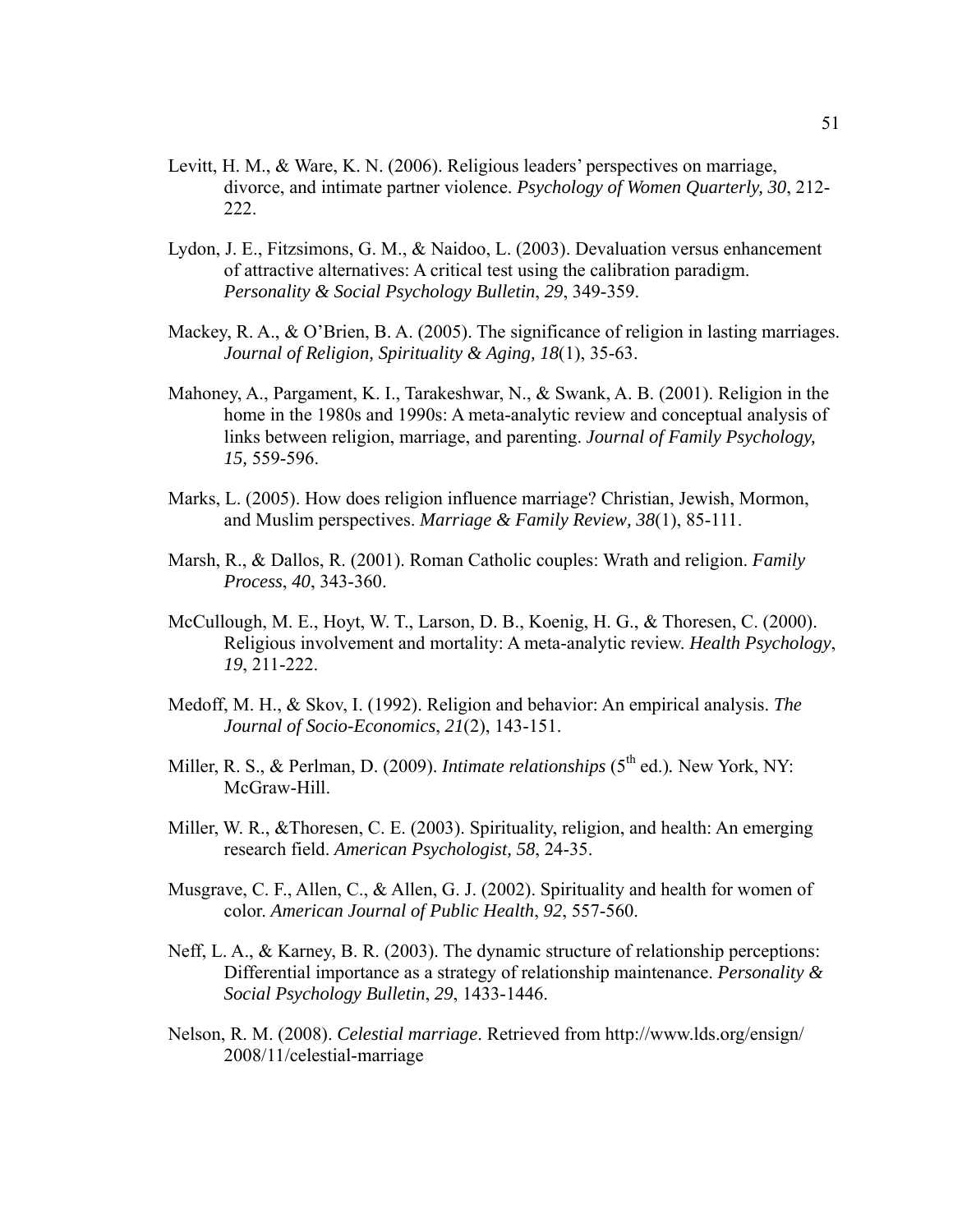- Noller, P., & Feeney, J. A. (2006). *Close relationships: Functions, forms and processes*. Hove, England: Psychology Press.
- Norrander, B., & Wilcox, C. (2008). The gender gap in ideology. *Political Behavior*, *30*, 503-523.
- Pew Forum on Religion & Public Life. (2008). *U.S. religious landscape survey religious affiliation: Diverse and dynamic*. Retrieved from http://religions. pewforum.org/pdf/report-religious-landscape-study-full.pdf
- Ragsdale, J. D. (1996). Gender, satisfaction level, and the use of relational maintenance strategies in marriage. *Communication Monographs, 63*, 354-369.
- Robinson, L. C. (1994). Religious orientation in enduring marriages: An exploratory study. *Review of Religious Research*, *35*, 207-218.
- Robinson, L. C., & Blanton, P. W. (1993). Marital strengths in enduring marriages. *Family Relations*, *42*, 38-45.
- Rusbult, C. E., Olsen, N., Davis, J. L., & Hannon, P. A. (2001). Commitment and relationship maintenance mechanisms. In J. Harvey & A. Wenzel (Eds.), *Close romantic relationships: Maintenance and enhancement* (pp. 87-113). Mahwah, NJ: Erlbaum.
- Rusbult, C. E., Van Lange, P. M., Wildschut, T., Yovetich, N. A., & Verette, J. (2000). Perceived superiority in close relationships: Why it exists and persists. *Journal of Personality and Social Psychology*, *79*, 521-545.
- Sherkat, D. E. (2004). Religious intermarriage in the United States: Trends, patterns, and predictors. *Social Science Research*, *33*, 606-625.
- Sherkat, D.E., & Ellison, C. G. (1999). Recent developments and current controversies in the sociology of religion. *Annual Review of Sociology, 25,* 363-394.
- Sigalow, E., Shain, M., & Bergey, M. R. (2012). Religion and decisions about marriage, residence, occupation, and children. *Journal for the Scientific Study of Religion*, *51*, 304-323.
- Snow, T. S., & Compton, W. C. (1996). Marital satisfaction and communication in fundamentalist Protestant marriages. *Psychology Reports, 78,* 979-985.
- Stafford, L. (2003). Maintaining romantic relationships: A summary and analysis of one Research program. In D. J. Canary & M. Dainton (Eds.), *Maintaining relationships through communication: Relational, contextual, and cultural variations* (pp. 58-59). Mahwah, NJ: Erlbaum.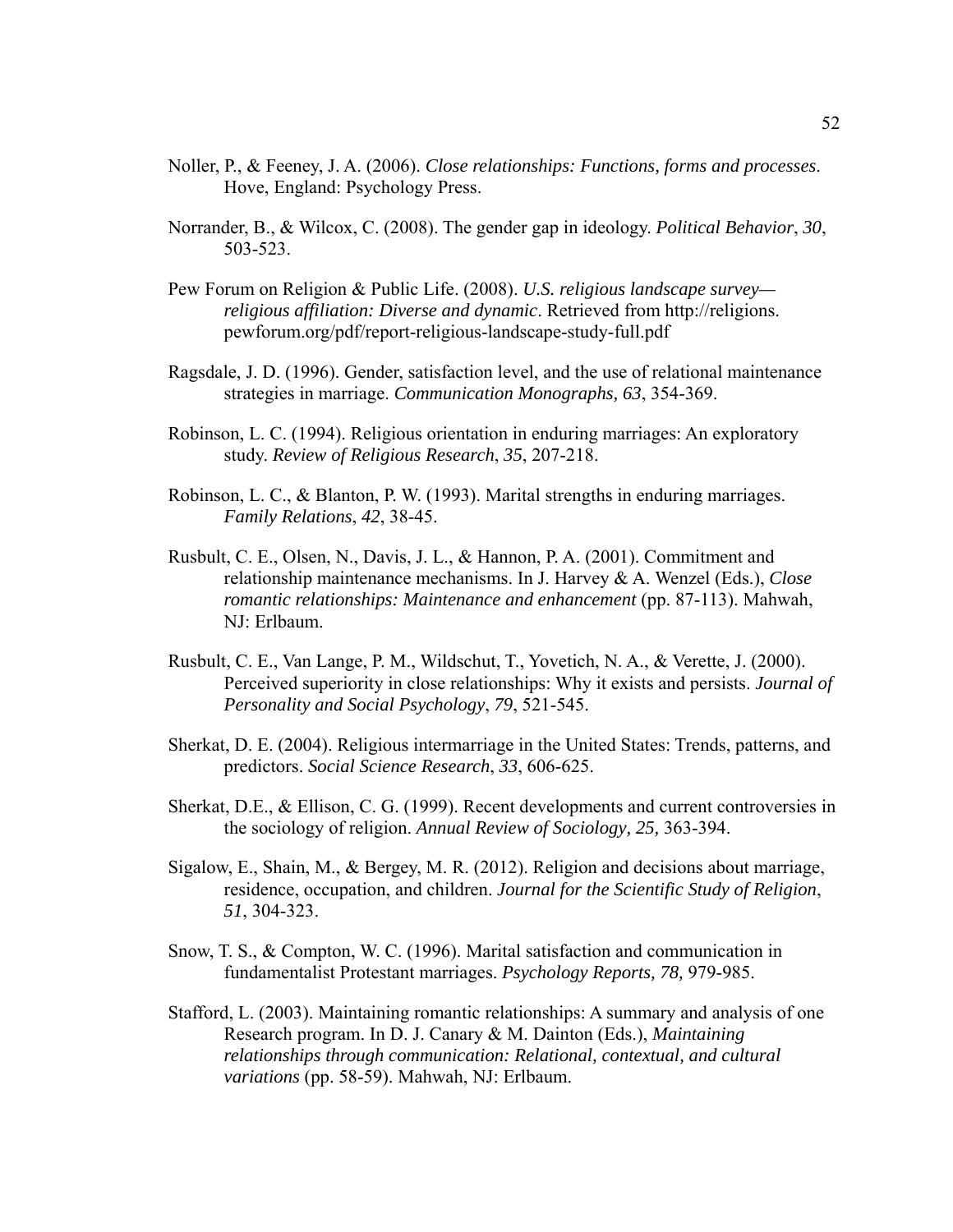- Stafford, L. (2011). Measuring relationship maintenance behaviors: Critique and development of the revised relationship maintenance behavior scale. *Journal of Social & Personal Relationships*, *28*, 278-303.
- Strong, G., & Aron, A. (2006). The effect of shared participation in novel and challenging activities on experienced relationship quality: Is it mediated by high positive affect? In K. D. Vohs & E. J. Finkel (Eds.), *Self and relationships: Connecting intrapersonal and interpersonal processes* (pp. 342-359). New York, NY: Guilford.
- Van Lange, P. M., Rusbult, C. E., Drigotas, S. M., Arriaga, X. B., Witcher, B. S., & Cox, C. L. (1997). Willingness to sacrifice in close relationships. *Journal of Personality & Social Psychology*, *72*, 1373-1395.
- Weigel, D. J., & Ballard-Reisch, D. S. (1999). How couples maintain marriages: A closer look at self and spouse influences upon the use of maintenance behaviors in marriages. *Family Relations: An Interdisciplinary Journal of Applied Family Studies*, *48*, 263-269.
- Whitton, S. W., Stanley, S. M., & Markman, H. J. (2007). If I help my partner, will it hurt me? Perceptions of sacrifice in romantic relationships. *Journal of Social & Clinical Psychology*, *26*(1), 64-92.
- Zinnbauer, B. J., Pargament, K. I., Cole, B., Rye, M. S., Butter, E. M., Belavich, T. G., ... Kadar, J. L. (1997). Religion and spirituality: Unfuzzying the fuzzy. *Journal for the Scientific Study of Religion*, *36*, 549-564.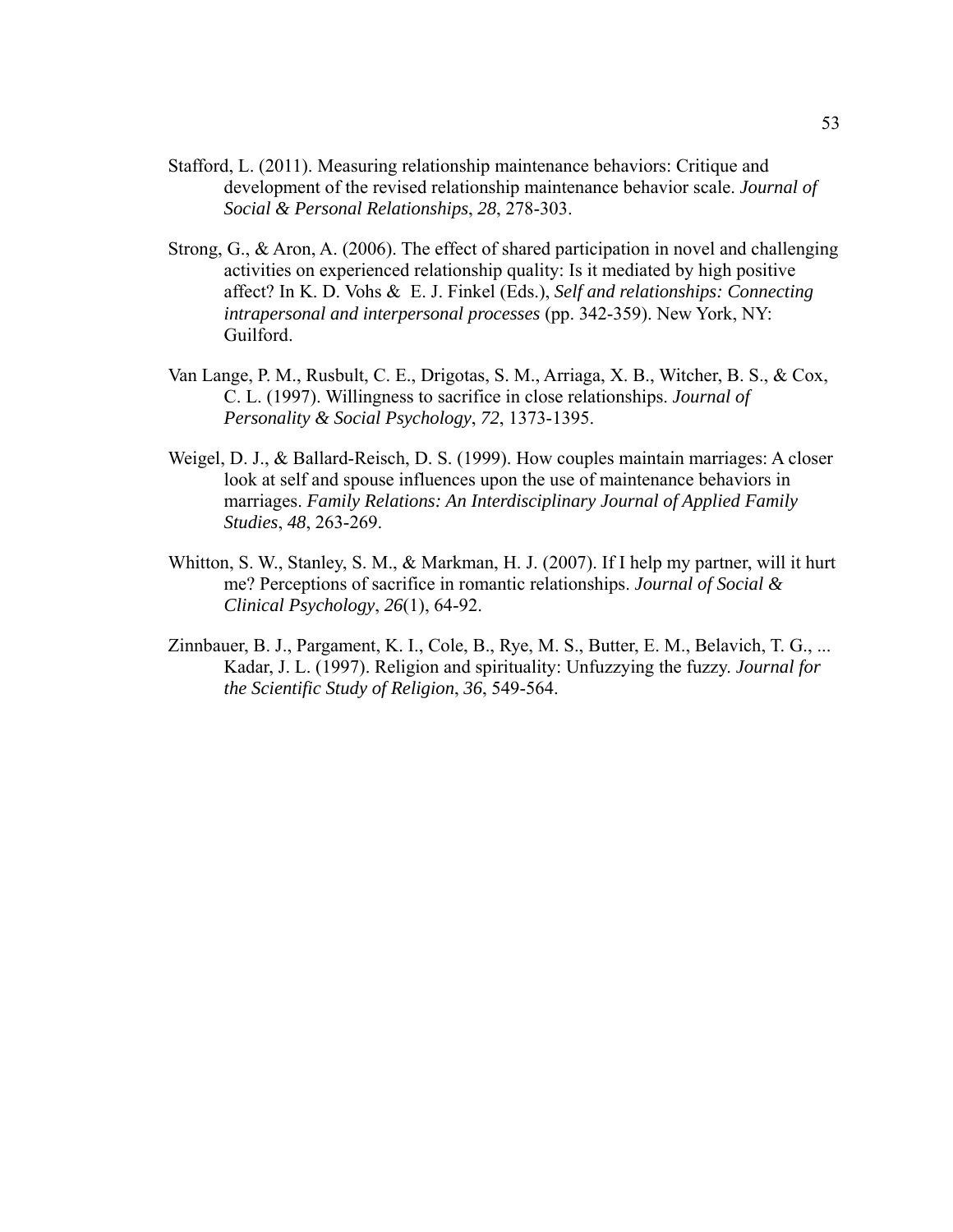**APPENDICES**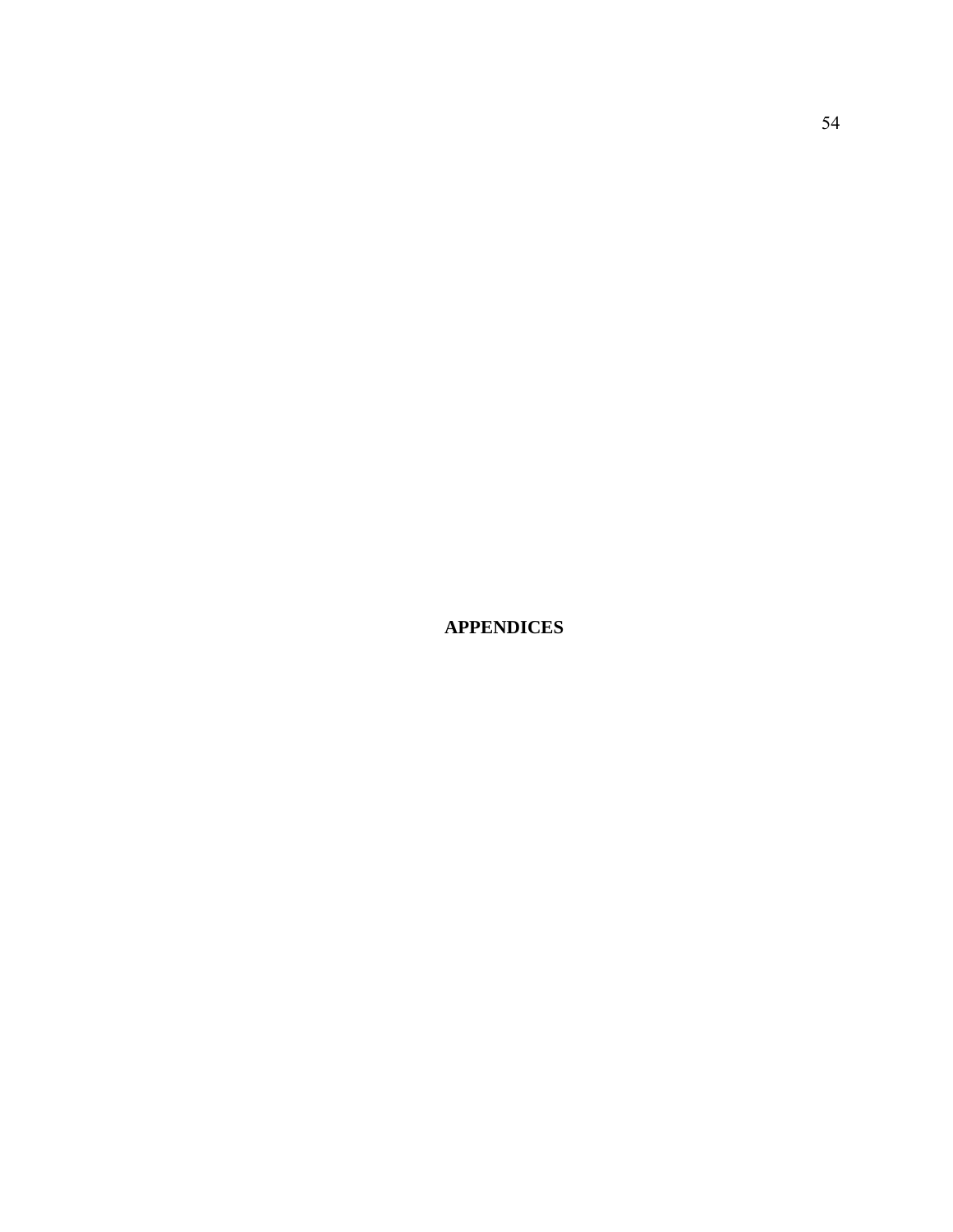Appendix A

Letter of Information (Consent Form)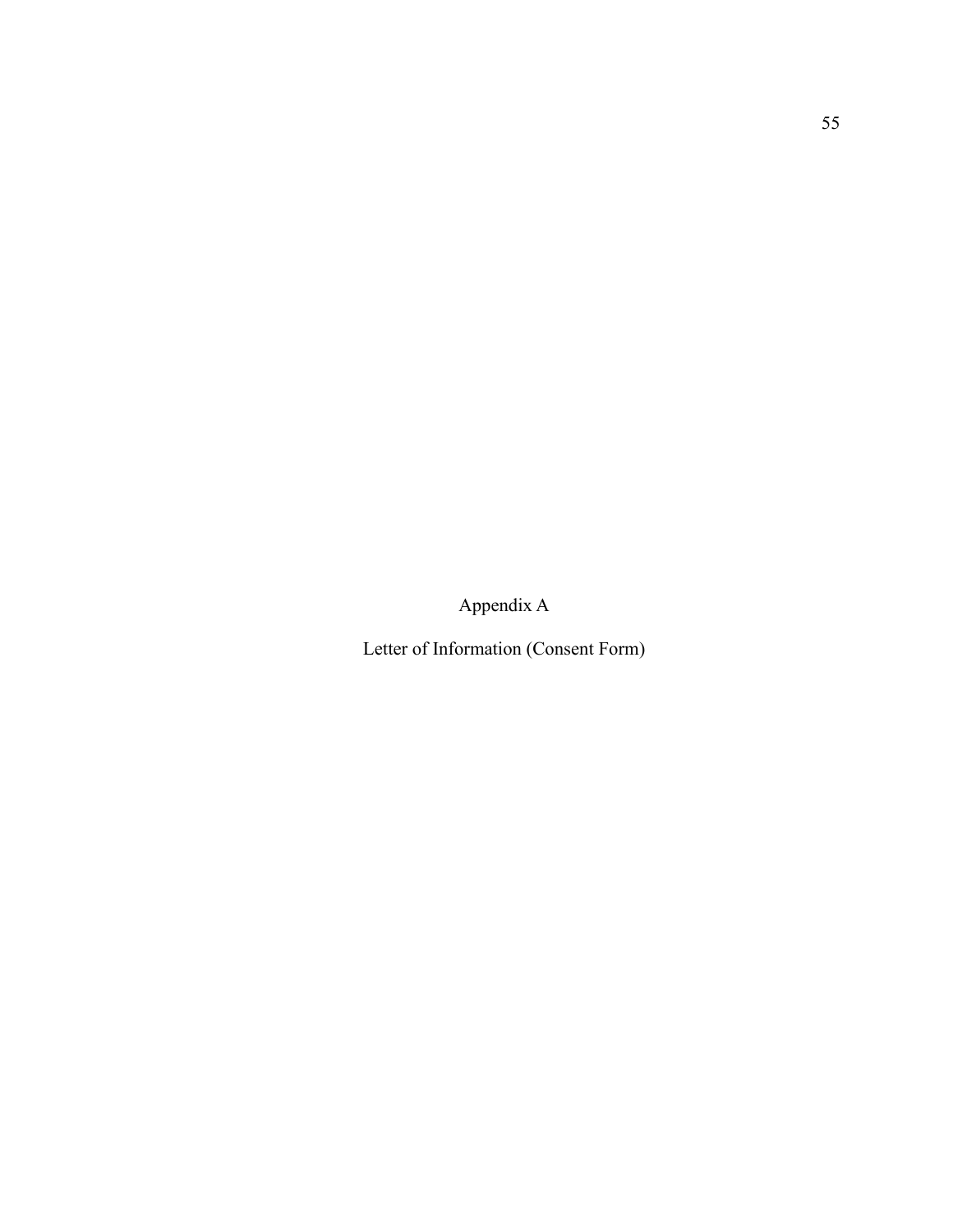Page 56 of 83 USU IRB Approval: Jan. 24, 2013 Amend#1 Approved: Feb. 26, 2013 Approval Terminates: 01/23/2014 IRB Password Protected per IRB Administrator



Department of Psychology 2810 Old Main Hill Logan UT 84322-2810 Telephone: (435) 797-3391



# **LETTER OF INFORMATION** THE ROLE OF RELIGIOUS AFFLIATION AND ATTITUDES IN MARRIAGE MAINTENANCE STRATEGIES

**Introduction/ Purpose** Dr. Renee Galliher, a faculty member, and Chenika Fowler, a graduate student, in the Department of Psychology at Utah State University are conducting a research study to find out more about the relationship between religious beliefs/attitudes and maintenance strategies related to marital quality. You have been asked to take part because you are married and over 18 years of age. There will be approximately 150 participants at this site. There will be approximately 300 total participants in this research. Dr. Steven Seidel in the Department of Psychology at Texas A & M University – Corpus Christi will also be collecting data on that campus.

**Procedures** If you agree to be in this research study, you will be asked to complete an online survey. This study will take approximately 30 minutes to complete. Survey questions address religious experiences and marital attitudes and quality.

**Risks** This study is considered minimal risk. However, participation in this research study may involve some psychological discomfort as a result of completing personal and sensitive questions on the survey.

**Benefits** It is unlikely that you directly benefit from participating in this study. However, your participation may provide you with an opportunity to review your values and experiences in your marriage. The results will also help inform intervention efforts with distressed couples, as well as serve as a foundation for research with other martial outcomes.

**Explanation & offer to answer questions** If you have additional questions after reading this document, you may contact Chenika Fowler at cfowler@aggiemail.usu.edu. You may also reach Dr. Galliher at Renee.Galliher@usu.edu or (435) 797-3391 or Dr. Seidel at steven.seidel@tamucc.edu or (361) 825 - 2619.

**Payment/Compensation** Upon completion of the survey, you will have the opportunity to submit your name for a random drawing of one of ten \$15 online Amazon gift cards, or

56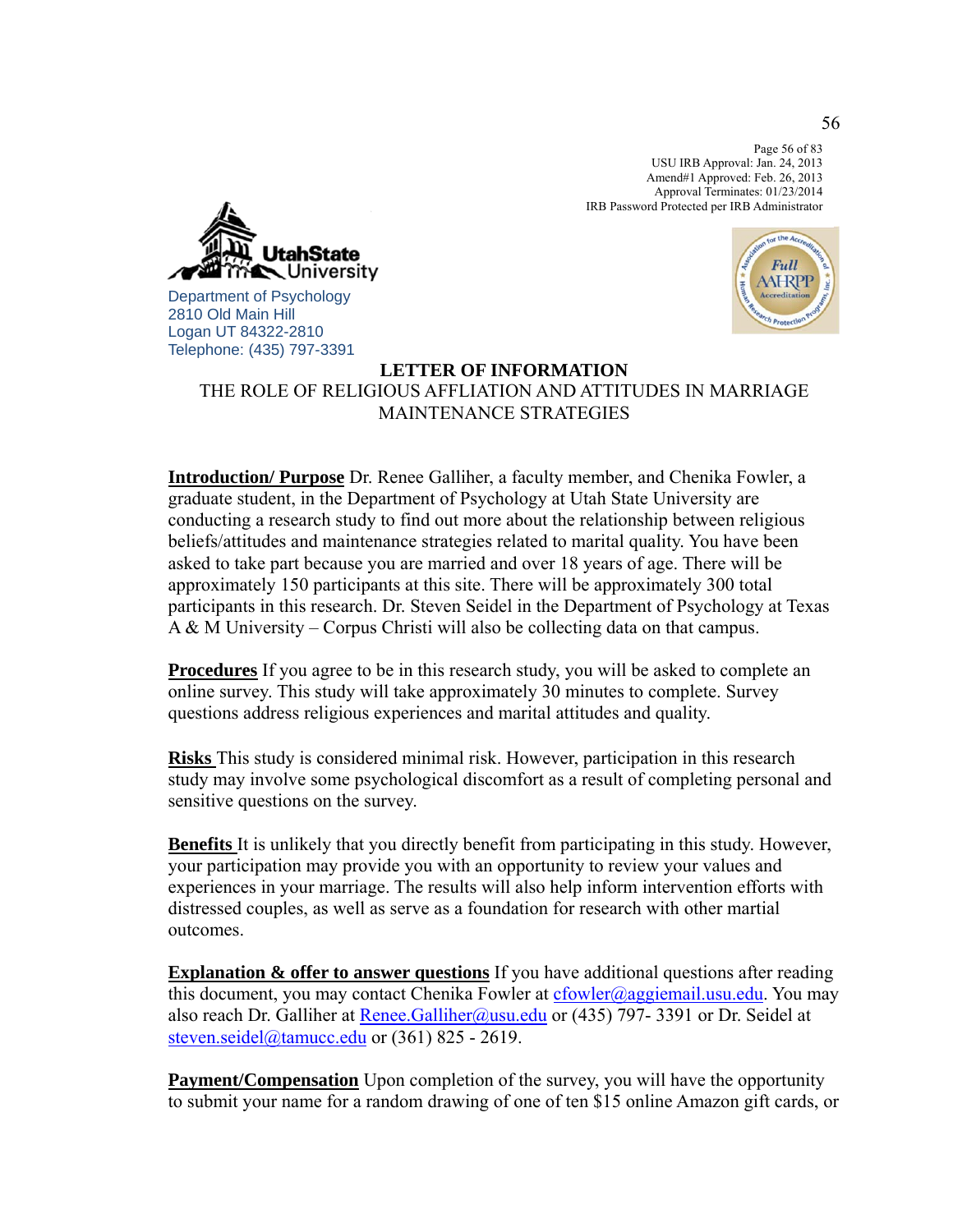receive course extra credit, for your participation in this study. Gift cards will be delivered electronically via email. If you receive the gift card for participating in this research, the Internal Revenue Service (IRS) has determined that the amount you get from this study, plus any prior amounts you have received from participating in research studies at USU since January of this year, total \$600 or more, USU must report this income to the federal government. If you are a USU employee, any payment you receive from this study will be included in your regular payroll.

#### **Voluntary nature of participation and right to withdraw without consequence**

Participation in research is entirely voluntary. You may refuse to participate or withdraw at any time without consequence or loss of benefits.

You agree to participate in the study by completing the following survey. Participants must be 18 years of age or older. Please do not complete the survey if you do not wish to participate in this study.

**Confidentiality** Research records will be kept confidential, consistent with federal and state regulations. Only the researchers will have access to the data, which will be kept on a password protected computer in a locked room. You will only submit your email address if you would like to be entered in the gift card drawing and/or submit your A# if you are interested in receiving course credit for participation. If you choose to submit information for the gift card drawing or course credit, it will be kept in a separate file and not connected with your survey responses in any way. Identifying information will be destroyed upon completion of data collection and dissemination of incentives.

**IRB Approval Statement** The Institutional Review Board for the protection of human participants at Utah State University has approved this research study. If you have any questions or concerns about your rights or a research-related injury and would like to contact someone other than the research team, you may contact the IRB Administrator at (435) 797-0567 or email  $irb@usu.edu$  to obtain information or to offer input.

**Copy of consent** Please print a copy of this informed consent for your records.

**Investigator Statement** "I certify that the research study has been explained to the individual, by me or my research staff, and that the individual understands the nature and purpose, the possible risks and benefits associated with taking part in this research study. Any questions that have been raised have been answered."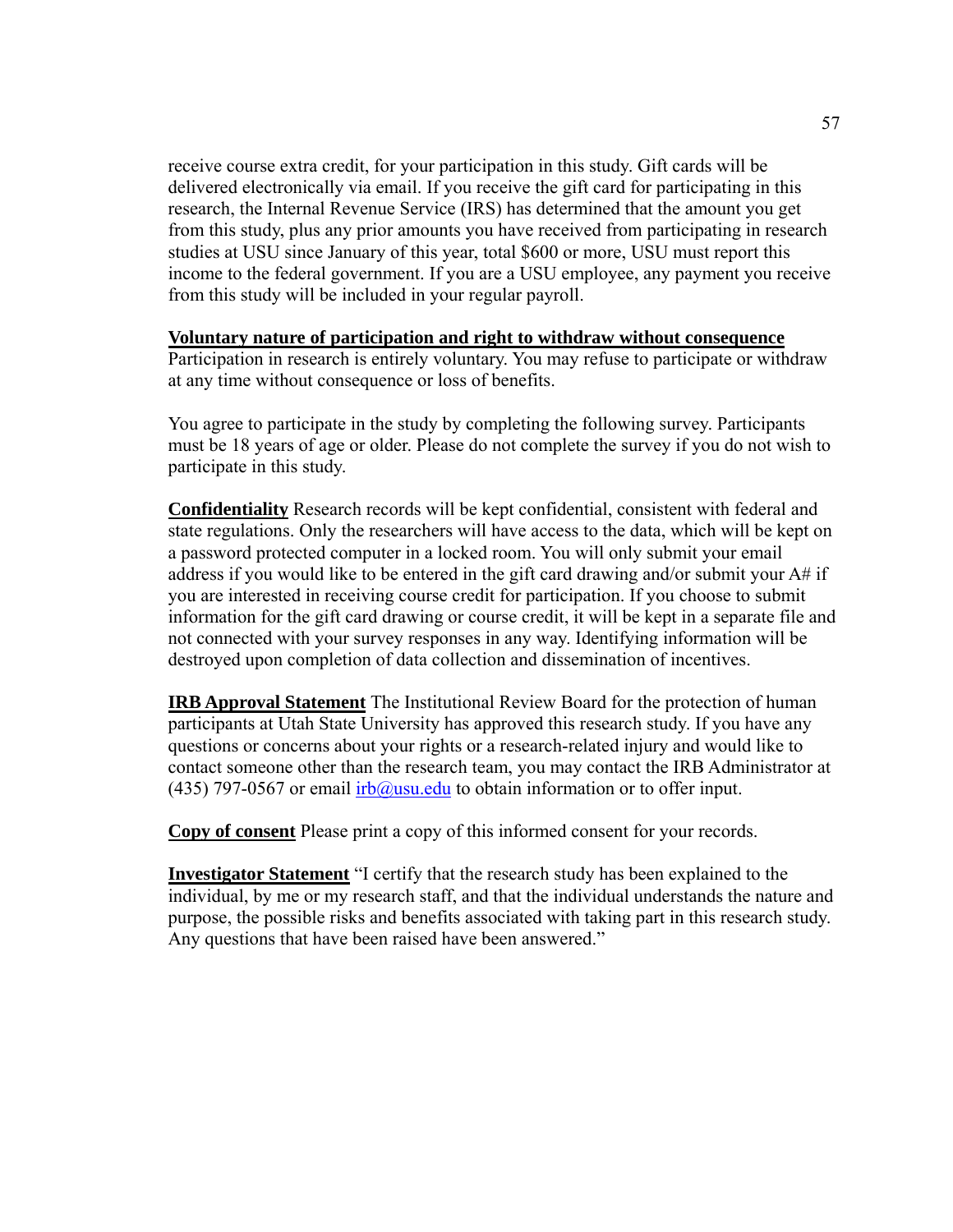Appendix B

Measures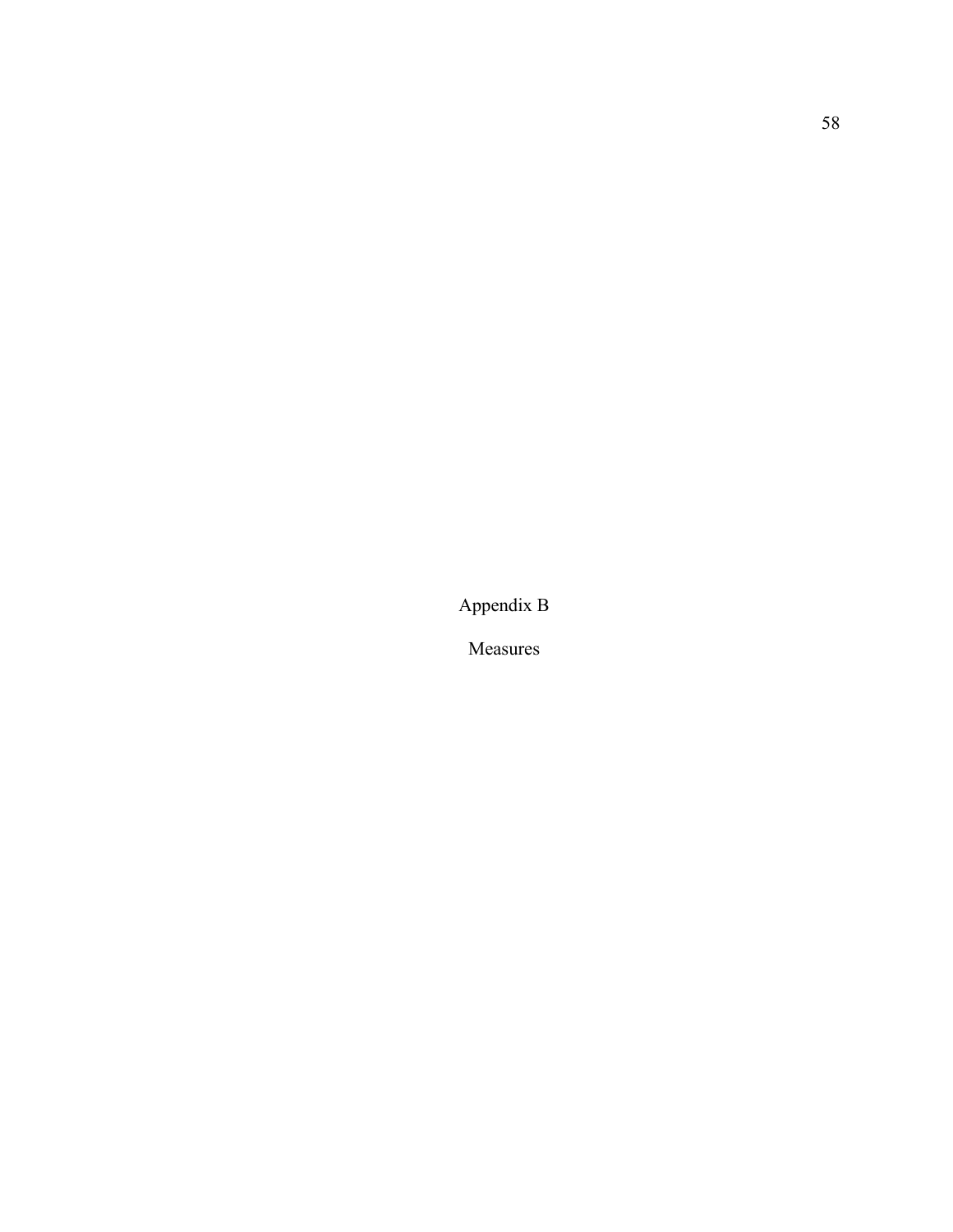# **Demographic Information**

- 1. What is your gender? Male Female
- 2. What is your age? **Years**
- 3. What is your race? Asian, Asian American or Oriental Black or African American Hispanic or Latino White, Caucasian, European, not Hispanic American Indian  $\Omega$  Other (Please Specify)
- 4. What is the highest level of education you have completed? Some High School High School Some College 2 yr. College Degree (Associates) 4 yr. College Degree (BA, BS) Master's Degree Doctoral Degree Professional Degree (MD, JD)
- 5. What is your sexual orientation? Bisexual Homosexual **Heterosexual**  Not Sure No Answer
- 6. What is your religious affiliation? Protestant Christian LDS Roman Catholic Evangelical Christian **Baptist**  Jewish Muslim Hindu Buddhist Episcopalian Atheist Other Please Specify
- 7. How long have you been married to your spouse/significant other? Years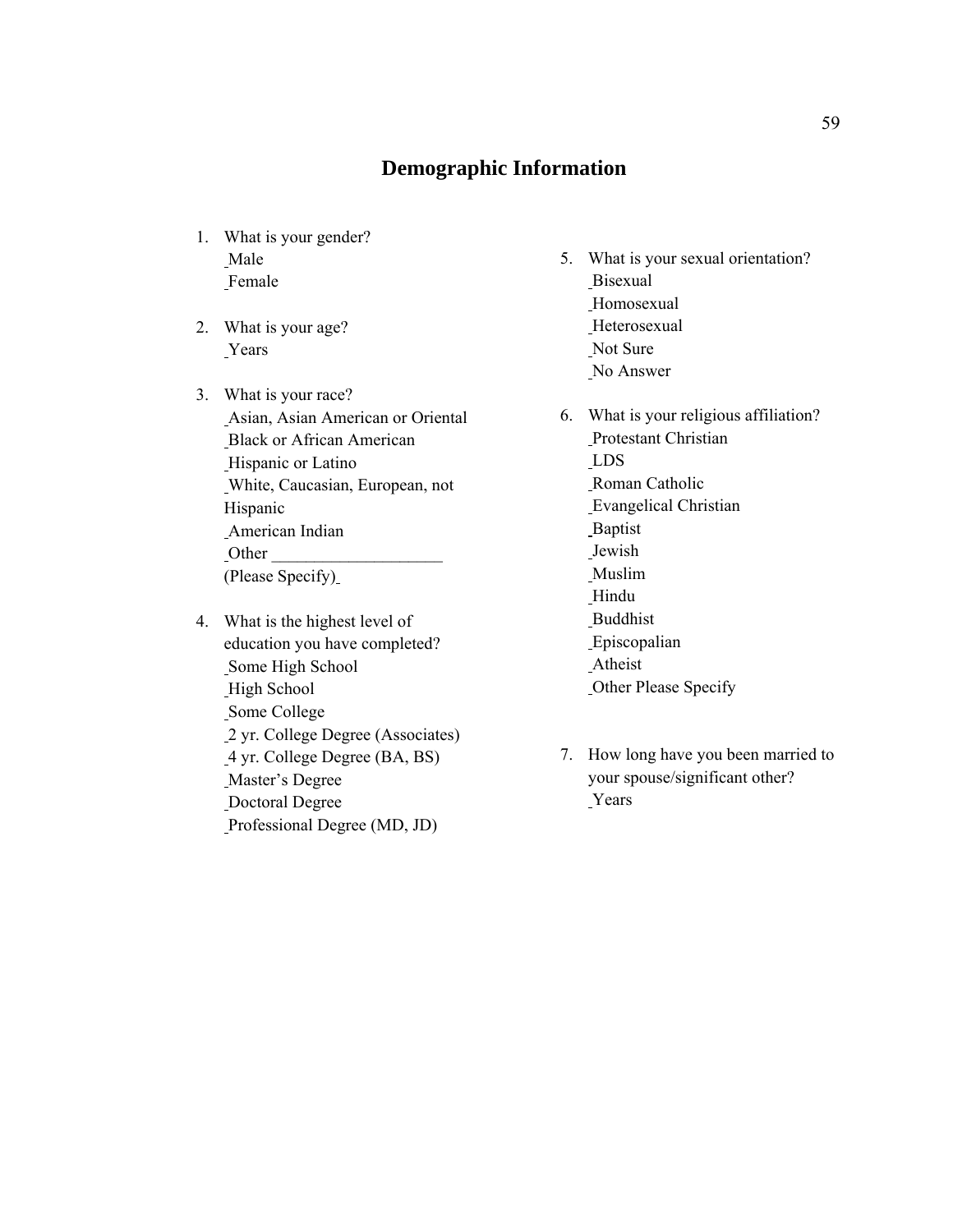# **Satisfaction Scale**

|                                                                                                                       | All the<br>Time<br>(0) | Most of<br>the time<br>(1) | More<br>often<br>than not | Occasionall<br>y(3) | Rarely<br>(4) | Never<br>(5) |
|-----------------------------------------------------------------------------------------------------------------------|------------------------|----------------------------|---------------------------|---------------------|---------------|--------------|
|                                                                                                                       |                        |                            | (2)                       |                     |               |              |
| 7. How often do you discuss<br>or have you considered<br>divorce, separation, or<br>terminating your<br>relationship? |                        |                            |                           |                     |               |              |
| 8. How often do you and<br>your partner quarrel?                                                                      |                        |                            |                           |                     |               |              |
| 9. Do you ever regret that<br>you married (or lived<br>together)?                                                     |                        |                            |                           |                     |               |              |
| 10. How often do you and<br>your mate "get on each<br>other's nerves"?                                                |                        |                            |                           |                     |               |              |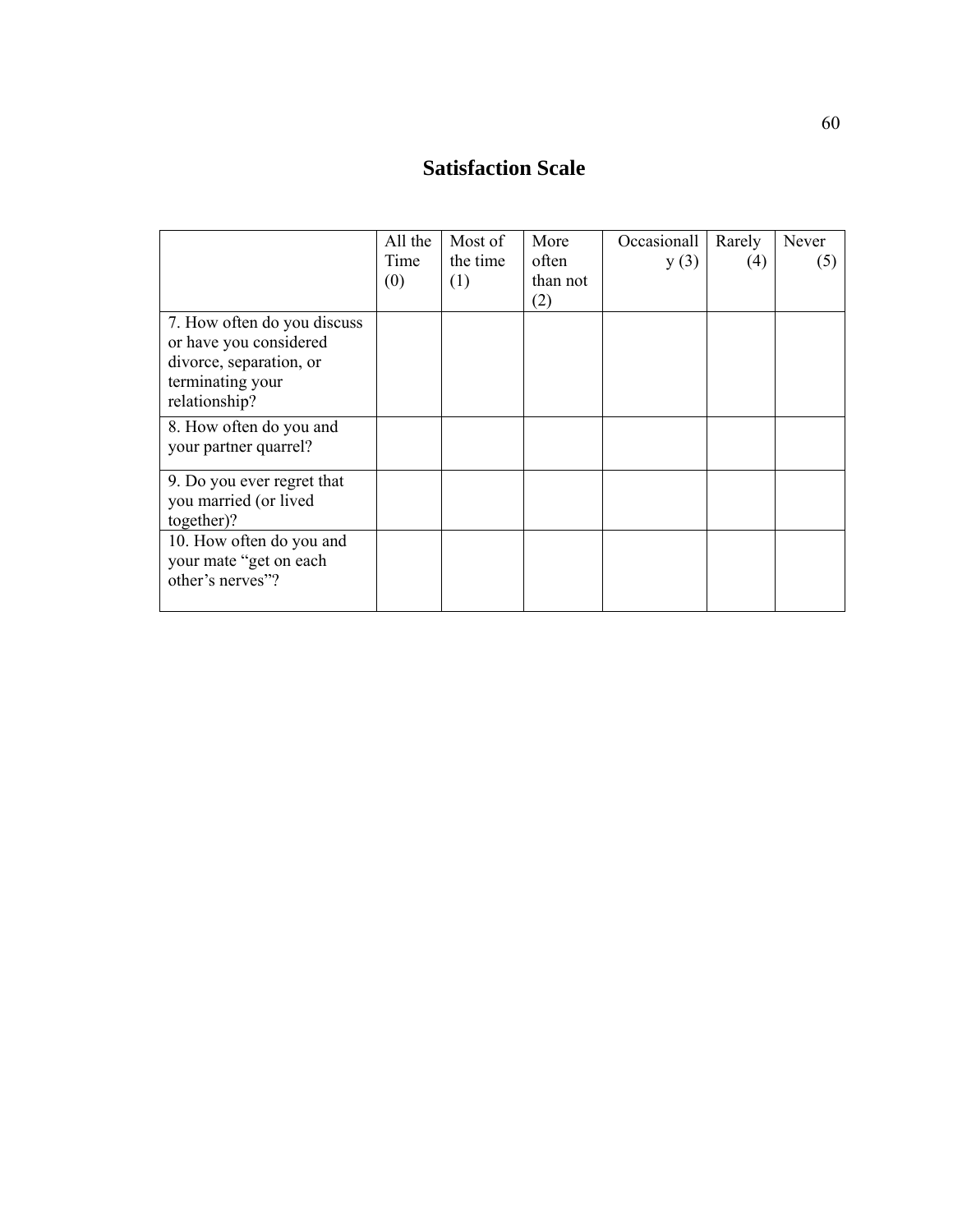## **Maintenance Mechanism Scale**

For the following questions I will list a few characteristic traits that I would like you to read over and tell me how important you believe them to be in your marriage.

- $1 = Not$  Important to you
- $2 =$  Mildly Important to you
- 3 = Moderately Important to you
- $4$  = Very Important to you
- 5 = Extremely Important to you
- 1. An attempt to make you and your spouse's interactions enjoyable.
- 2. For your spouse to disclose their thoughts and feelings to you and vice versa.
- 3. Imply that you and your spouse's relationship have a future.
- 4. Show each other that you are willing to do things with each other's friends and family.
- 5. Help each other equally with tasks that need to be done.
- 6. For you and your spouse to share specific routine activities with each other.
- 7. Seek advice from one another.
- 8. Comfort each other when the other is in the time of need.
- 9. Apologize to one another when one is wrong.
- 10. Be patient and forgiving with each other.
- 11. Avoid discussing certain topics with each other.
- 12. Calling each other by funny nicknames.
- 13. Teasing each other.
- 14. For you and your spouse to have a strong friendship.
- 15. To have a negotiation between you and your spouse to make sure no one feels neglected by the other.
- 16. For you and your spouse to hug, kiss, and hold hands in our relationship
- 17. For you and your spouse not to criticize, or be contempt, and defensive towards one another.
- 18. For you and your spouse to maintain separate friendships.
- 19. For you and your spouse to do what you say to one another and say what you do to one another.
- 20. For you and your spouse to create a relationship vision or future for you and your partners relationship.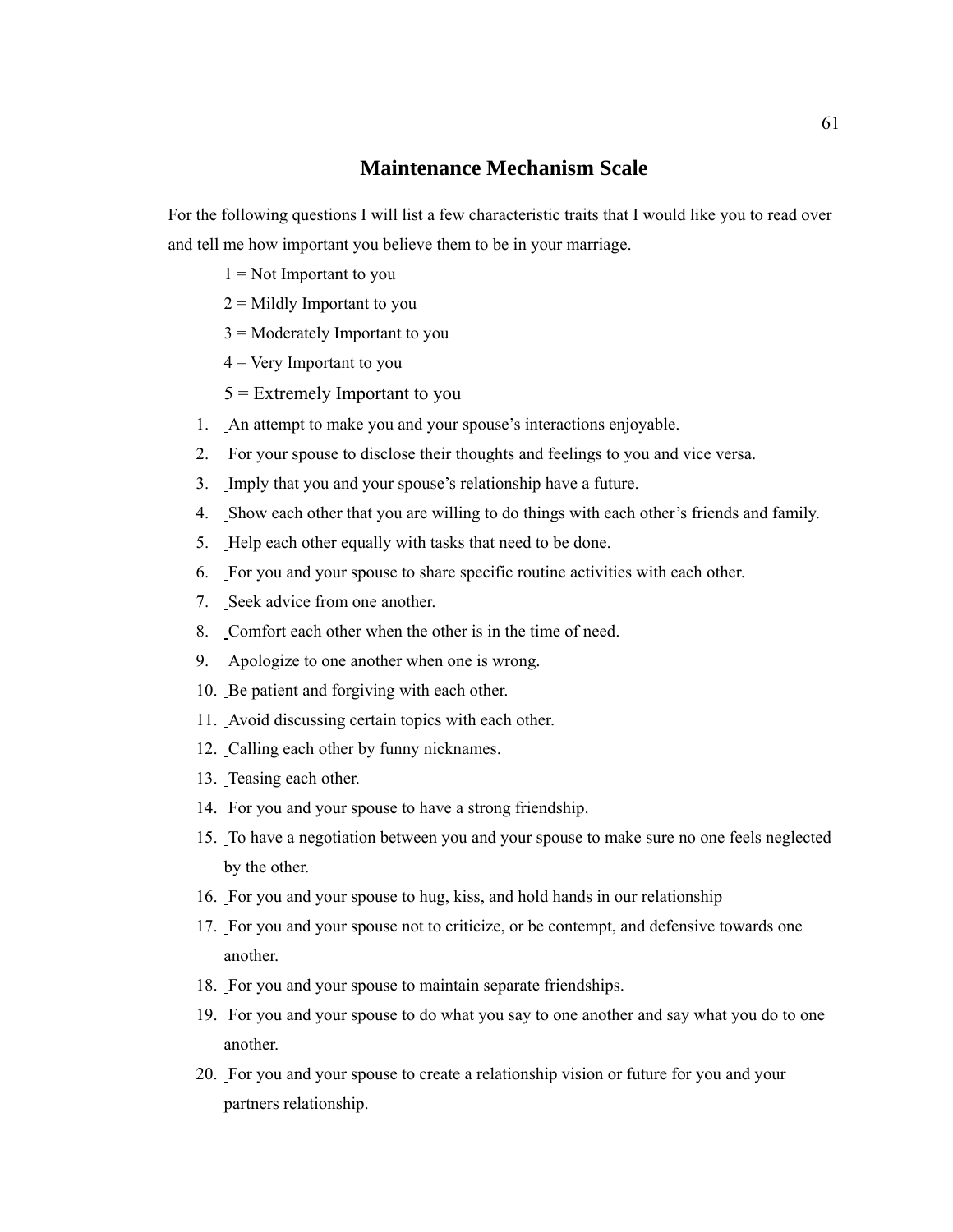- 21. For your spouse to act positively with you.
- 22. For your spouse to be understanding.
- 23. For your spouse to discuss his/her fears.
- 24. For you and your spouse to discuss the quality of y'all relationship.
- 25. For you and your spouse to talk about future events (e.g., having children, or anniversaries, or retirement, etc.).
- 26. For you and your spouse to share joint responsibilities in whatever problems y'all face.
- 27. For you to be upbeat with each other.
- 28. For you and your spouse to perform each of your household responsibilities
- 29. For you and your spouse to act cheerful with each other.
- 30. For you and your spouse to tell each other how much each of you means to the other.
- 31. For you and your spouse not to judge the other.
- 32. To encourage each other to tell one another how both of you really feel.
- 33. Show each other how much you mean to one another.
- 34. For you and your spouse to act optimistic with each other.
- 35. For you and your spouse to turn to family members for help.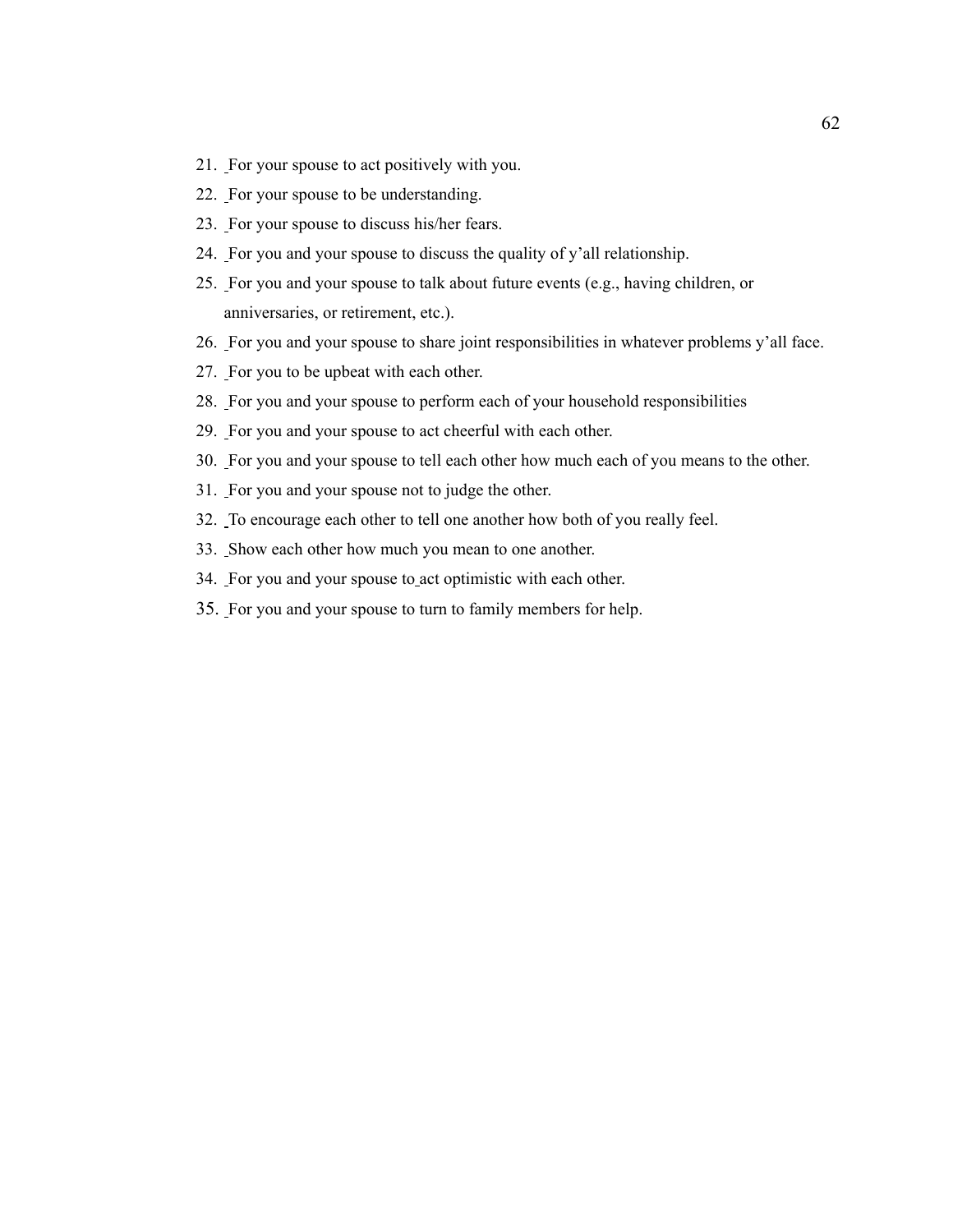# **Commitment Scale**

Listed underneath are a few statements that deal with the focus on some marriages. In order to complete this survey you should think of how you feel when it comes to your marriage. Please examine the statements below closely in order to decide which one best describes a characteristic of you. Please keep in mind that in order to answer the questions you need to think of how you are with your spouse.

|                                                 | Strongly<br>Disagree | Disagree | Neutral | Agree | Strongly<br>Agree |
|-------------------------------------------------|----------------------|----------|---------|-------|-------------------|
| I'm dedicated to making my marriage             |                      |          |         |       |                   |
| as fulfilling as it can be.                     |                      |          |         |       |                   |
| A divorce would ruin my reputation.             |                      |          |         |       |                   |
| It is morally wrong to divorce your             |                      |          |         |       |                   |
| spouse.                                         |                      |          |         |       |                   |
| No matter what, my spouse knows that            |                      |          |         |       |                   |
| I'll always be there for him or her.            |                      |          |         |       |                   |
| I have to stay married to my spouse or          |                      |          |         |       |                   |
| else my family will think badly of me.          |                      |          |         |       |                   |
| I was raised to believe that once one           |                      |          |         |       |                   |
| gets married, one doesn't get divorced,         |                      |          |         |       |                   |
| no matter how unsatisfying the                  |                      |          |         |       |                   |
| marriage may be.                                |                      |          |         |       |                   |
| It would be humiliating if my spouse            |                      |          |         |       |                   |
| and I divorced.                                 |                      |          |         |       |                   |
| I am completely devoted to my spouse.           |                      |          |         |       |                   |
| Marriages are supposed to last forever.         |                      |          |         |       |                   |
| Even if I wanted to, it would be                |                      |          |         |       |                   |
| impossible for me to leave my spouse.           |                      |          |         |       |                   |
| When things go wrong in my marriage,            |                      |          |         |       |                   |
| I consider getting a divorce.                   |                      |          |         |       |                   |
| I would not be embarrassed to get a             |                      |          |         |       |                   |
| divorce.                                        |                      |          |         |       |                   |
| I truly believe that spouses should             |                      |          |         |       |                   |
| remain devoted to one another "for              |                      |          |         |       |                   |
| better or for worse."                           |                      |          |         |       |                   |
| There is nothing that I wouldn't                |                      |          |         |       |                   |
| sacrifice for my spouse.                        |                      |          |         |       |                   |
| My family would strongly disapprove if          |                      |          |         |       |                   |
| I divorced my spouse.                           |                      |          |         |       |                   |
| I don't feel obligated to remain married        |                      |          |         |       |                   |
| to my spouse.<br>I've spent so much money on my |                      |          |         |       |                   |
| relationship with my spouse that I could        |                      |          |         |       |                   |
| never divorce him or her.                       |                      |          |         |       |                   |
|                                                 |                      |          |         |       |                   |
| I want to grow old with my spouse.              |                      |          |         |       |                   |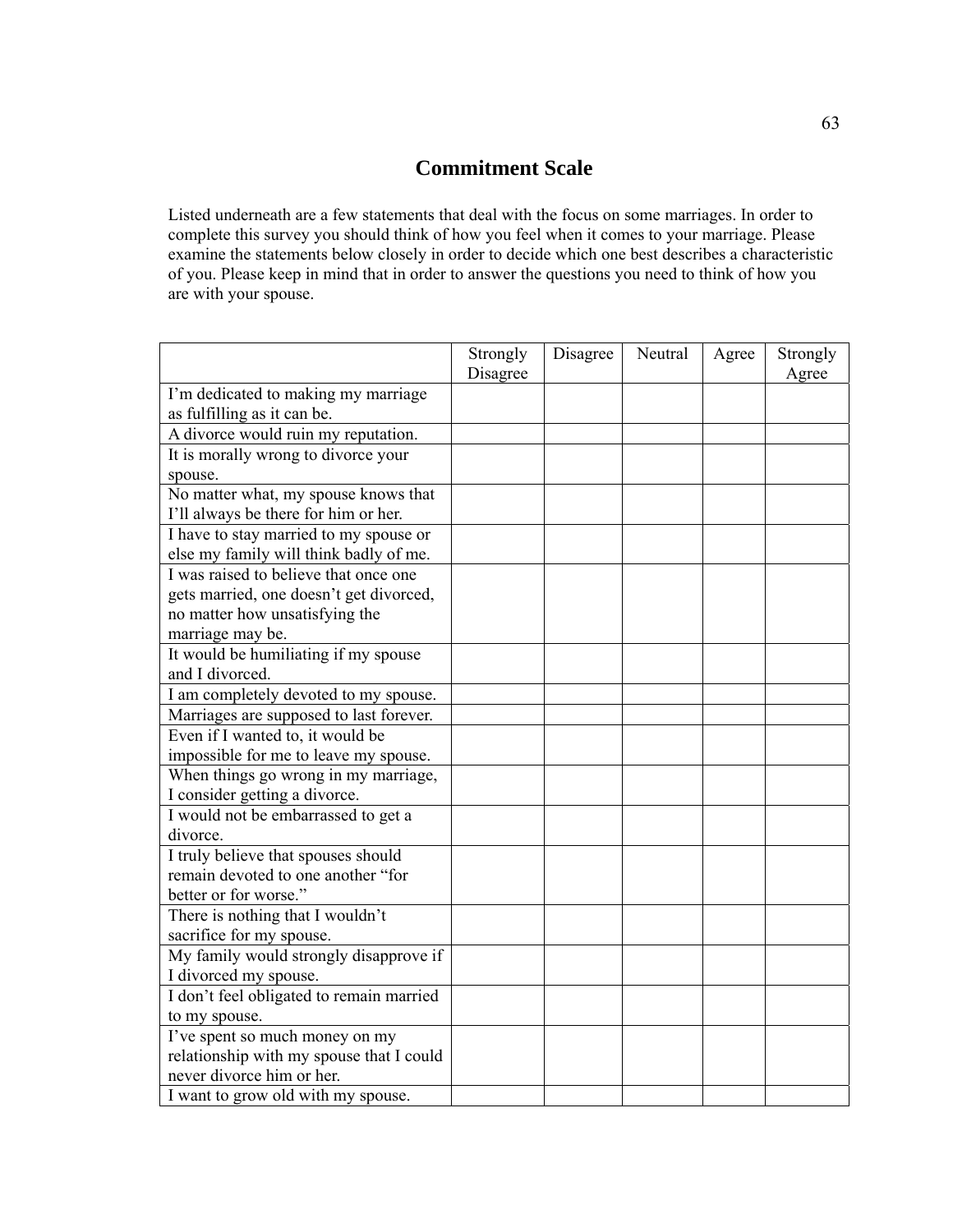| I would be shattered if my spouse and I  |  |  |  |
|------------------------------------------|--|--|--|
| divorced.                                |  |  |  |
| My friends would disapprove if I ended   |  |  |  |
| my marriage.                             |  |  |  |
| I could never leave my spouse because    |  |  |  |
| it would go against everything I believe |  |  |  |
| $1n$ .                                   |  |  |  |
| I believe in the sanctity, of marriage.  |  |  |  |
| A marriage should be protected at all    |  |  |  |
| costs.                                   |  |  |  |
| If there are too many problems in a      |  |  |  |
| marriage, it's okay to get a divorce.    |  |  |  |
| I like knowing that my spouse and I      |  |  |  |
| form an inseparable unit.                |  |  |  |
| When I image what my life will be like   |  |  |  |
| in the future, I always see my spouse    |  |  |  |
| standing next to me.                     |  |  |  |
| Under no circumstances should the        |  |  |  |
| marriage bond be broken.                 |  |  |  |
| I frequently daydream about what it      |  |  |  |
| would be like to be married to someone   |  |  |  |
| other than my spouse.                    |  |  |  |
| I'm not very devoted to my spouse.       |  |  |  |
| I feel free to divorce my spouse if I so |  |  |  |
| desire.                                  |  |  |  |
| 1 can imagine several situations in      |  |  |  |
| which the marriage bond should be        |  |  |  |
| broken.                                  |  |  |  |
| When my spouse and I promised "to        |  |  |  |
| have and to hold," we knew that it       |  |  |  |
| meant forever.                           |  |  |  |
| I often think that my spouse and I have  |  |  |  |
| too many irreconcilable differences.     |  |  |  |
| I don't think I could handle the shame   |  |  |  |
| of being divorced.                       |  |  |  |
| I don't think it's morally wrong to      |  |  |  |
| divorce your spouse.                     |  |  |  |
| I don't believe that marriages should    |  |  |  |
| last forever.                            |  |  |  |
| I am not confident that my marriage      |  |  |  |
| will last forever.                       |  |  |  |
| My spouse and I remain married           |  |  |  |
| because we value the institution of      |  |  |  |
| marriage.                                |  |  |  |
| I often think about what it would be     |  |  |  |
| like to be romantically involved with    |  |  |  |
| someone other than my spouse.            |  |  |  |
| It would be shameful if my spouse and    |  |  |  |
|                                          |  |  |  |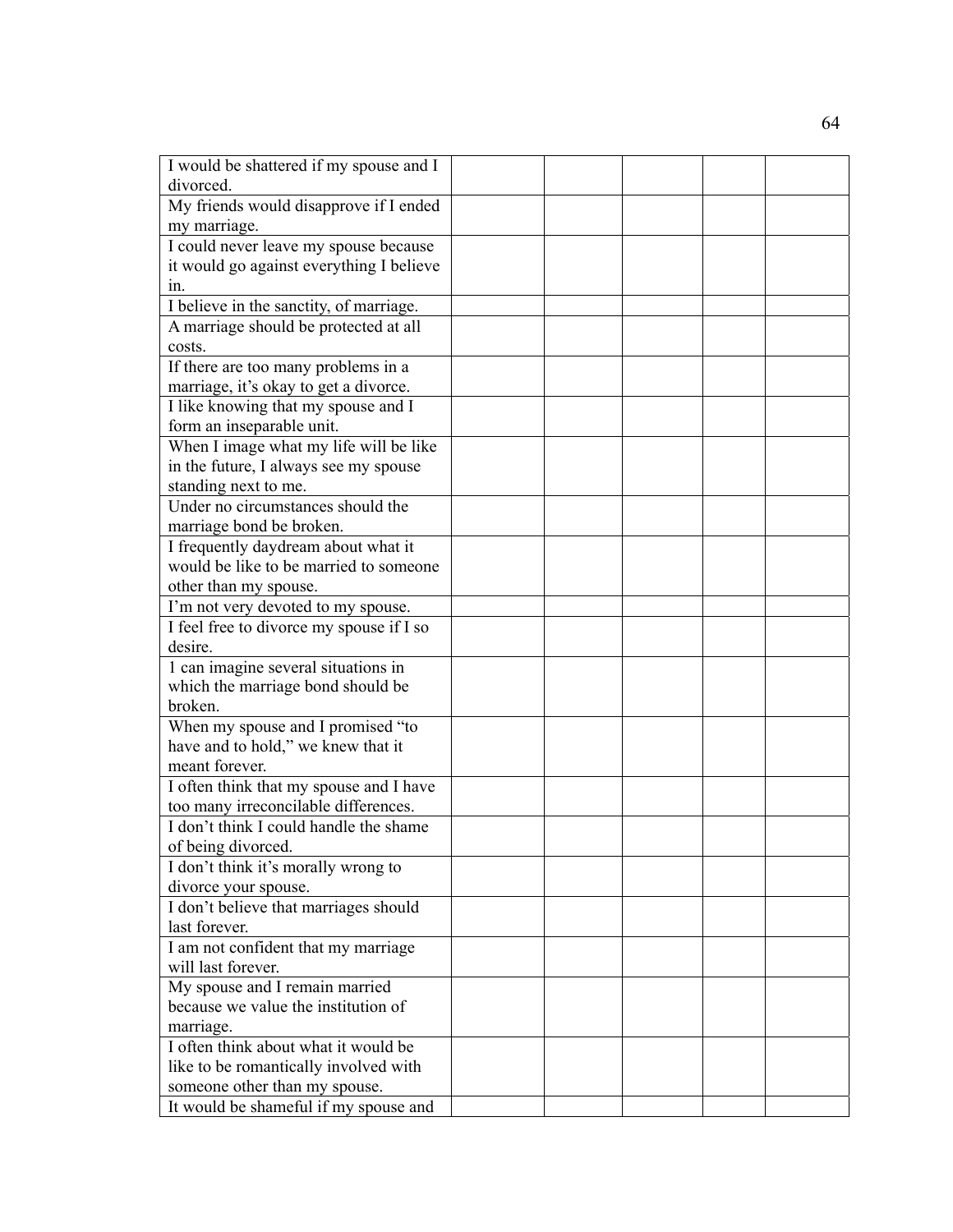| I divorced or separated.              |  |  |  |
|---------------------------------------|--|--|--|
| I could never leave my spouse; I have |  |  |  |
| too much invested in him or her.      |  |  |  |
| I believe that marriage is for life   |  |  |  |
| regardless of what happens.           |  |  |  |
| I'm afraid that if I were to leave my |  |  |  |
| spouse, God would punish me.          |  |  |  |
| It would be particularly hard on my   |  |  |  |
| family and friends if my spouse and I |  |  |  |
| divorced.                             |  |  |  |
| My future plans do not include my     |  |  |  |
| spouse.                               |  |  |  |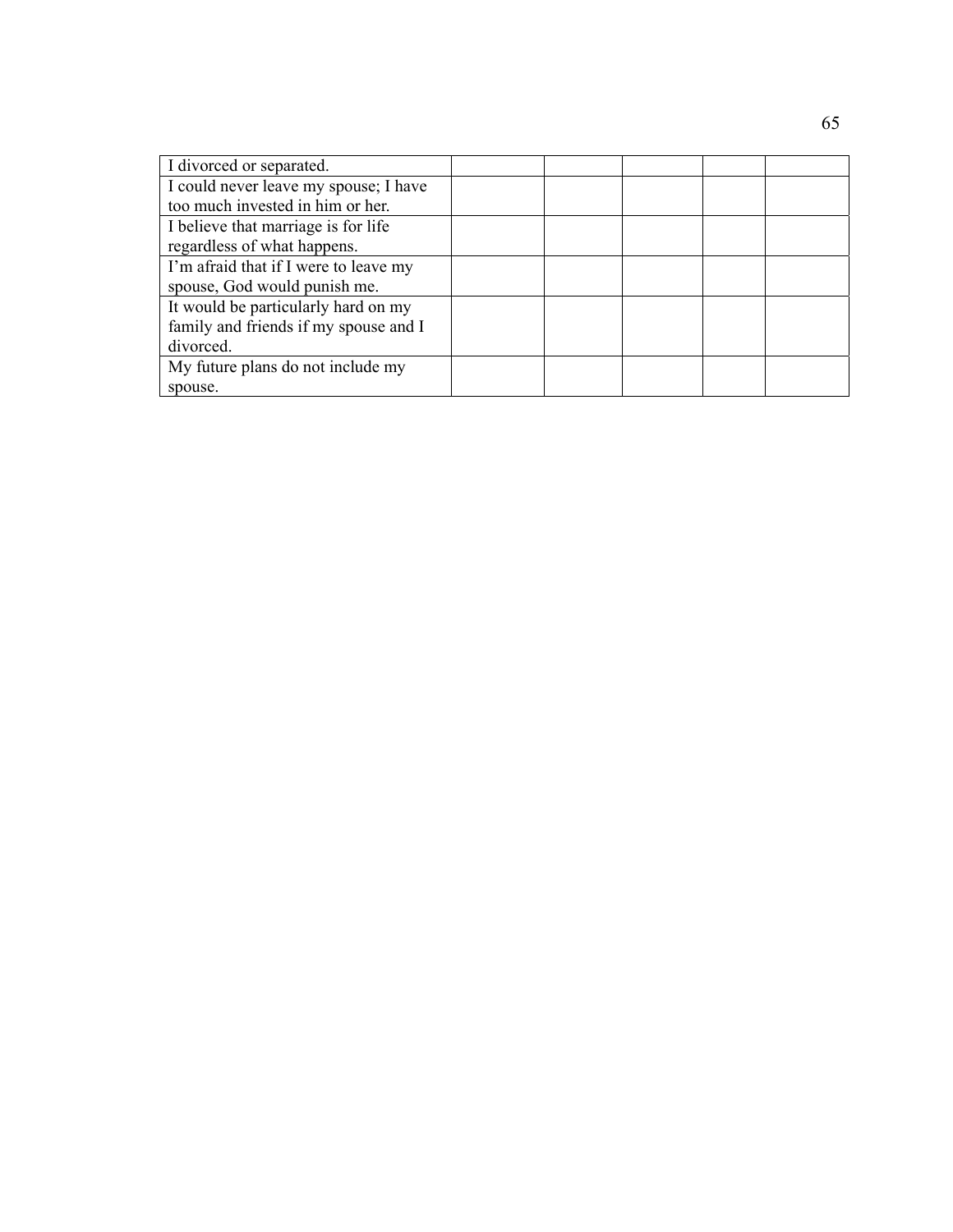# **Religion**

# **Religious/Spiritual History**

- 1. What was your childhood religious affiliation? Protestant Christian LDS Roman Catholic Evangelical Christian Baptist Jewish Muslim Hindu **Buddhist**  Episcopalian Atheist Other Please Specify
- 2. When you were a young child, how often did you attend religious services?
- 3. When you were a young child, how often did you participate in religious practices at home, either by yourself or with your family?
- 4. Are you a born again Christian? Yes No
- 5. What is your current religious affiliation? Protestant Christian LDS Roman Catholic Evangelical Christian **Baptist** Jewish

 Muslim **Hindu**  Buddhist Episcopalian Atheist Other Please Specify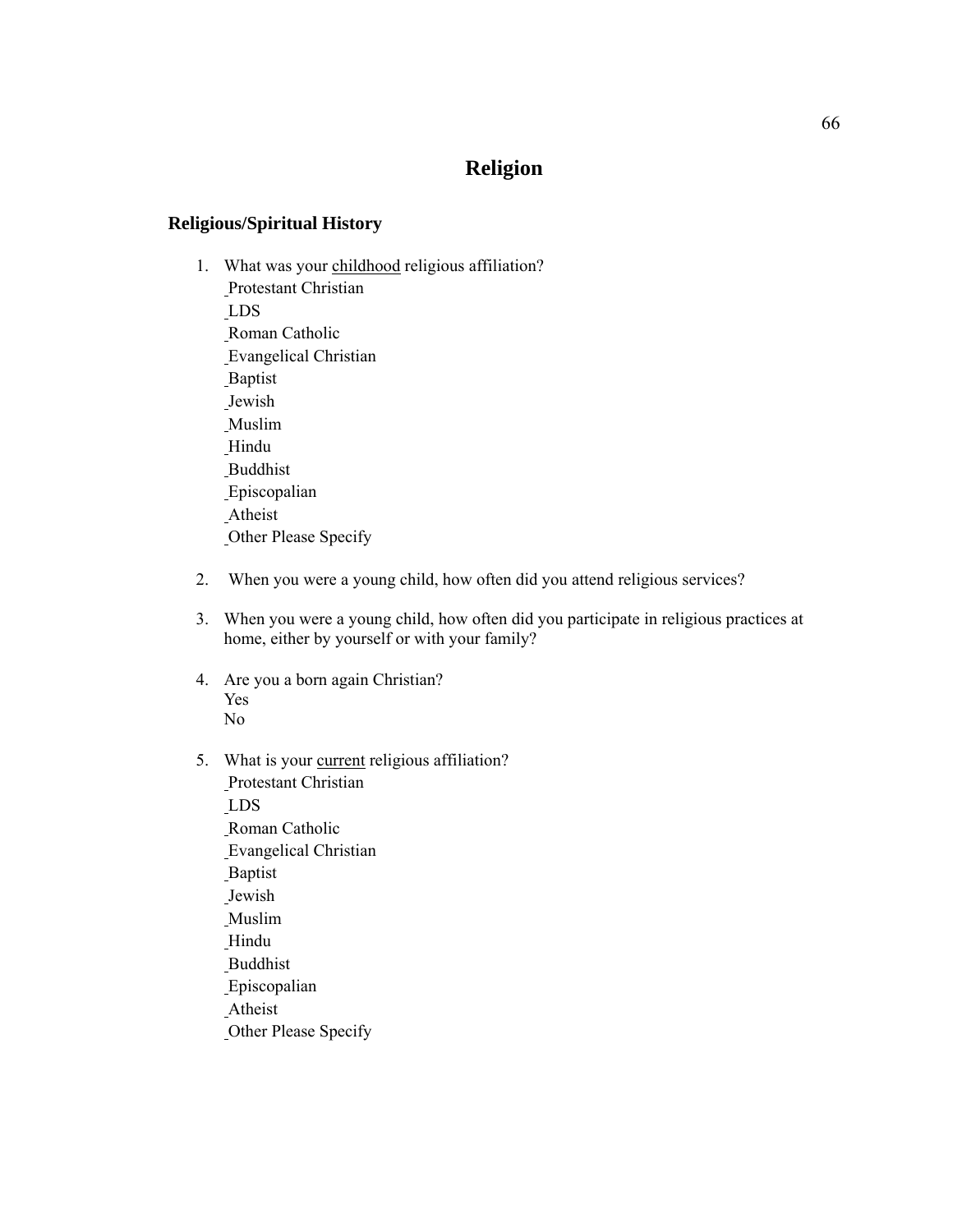- 6. How often do you go to religious services?
	- 1 More than once a week
	- 2 Every week or more often
	- 3 Once or twice a month
	- 4 Every month or so
	- 5 Once or twice a year
	- 6 Never
- 7. Besides religious services, how often do you take part in other activities at a place of worship?
	- 1 More than once a week
	- 2 Every week or more often
	- 3 Once or twice a month
	- 4 Every month or so
	- 5 Once or twice a year
	- 6 Never

# **Daily Spiritual Experiences**

*The following questions deal with possible spiritual experiences. To what extent can you say you experience the following:* 

- 8. I feel God's presence.
	- 1 Many times a day
	- 2 Every day
	- 3 Most days
	- 4 Some days
	- 5 Once in a while
	- 6 Never or almost never
- 9. I experience a connection to all of life.
	- 1 Many times a day
	- 2 Every day
	- 3 Most days
	- 4 Some days
	- 5 Once in a while
	- 6 Never or almost never
- 10. During worship, or at other times when connecting with God, I feel joy which lifts me out of my daily concerns.
	- 1 Many times a day
	- 2 Every day
	- 3 Most days
	- 4 Some days
	- 5 Once in a while
	- 6- Never or almost never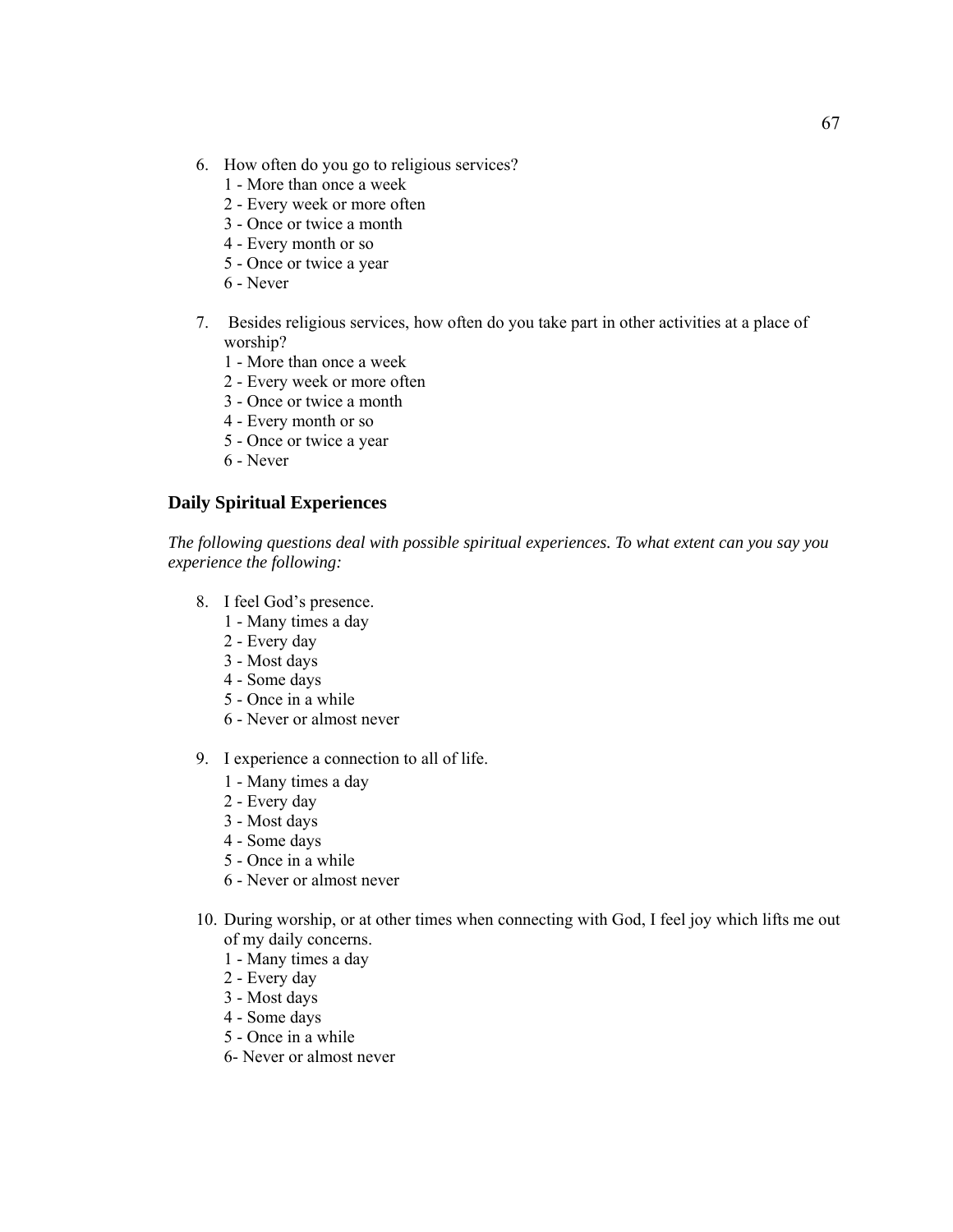- 11. I find strength in my religion or spirituality.
	- 1 Many times a day
	- 2 Every day
	- 3 Most days
	- 4 Some days
	- 5 Once in a while
	- 6 Never or almost never
- 12. I find comfort in my religion or spirituality.
	- 1 More than once a day
	- 2 Once a day
	- 3 A few times a week
	- 4 Once a week
	- 5 A few times a month
	- 6 Once a month
- 13. I feel deep inner peace or harmony.
	- 1 Many times a day
	- 2 Every day
	- 3 Most days
	- 4 Some days
	- 5 Once in a while
	- 6 Never or almost never

# 14. I ask for God's help in the midst of daily activities.

- 1 Many times a day
- 2 Every day
- 3 Most days
- 4 Some days
- 5 Once in a while
- 6 Never or almost never
- 15. I feel guided by God in the midst of daily activities.
	- 1 Many times a day
	- 2 Every day
	- 3 Most days
	- 4 Some days
	- 5 Once in a while
	- 6- Never or almost never
- 16. I feel God's love for me, directly.
	- 1 Many times a day
	- 2 Every day
	- 3 Most days
	- 4 Some days
	- 5 Once in a while
	- 6 Never or almost never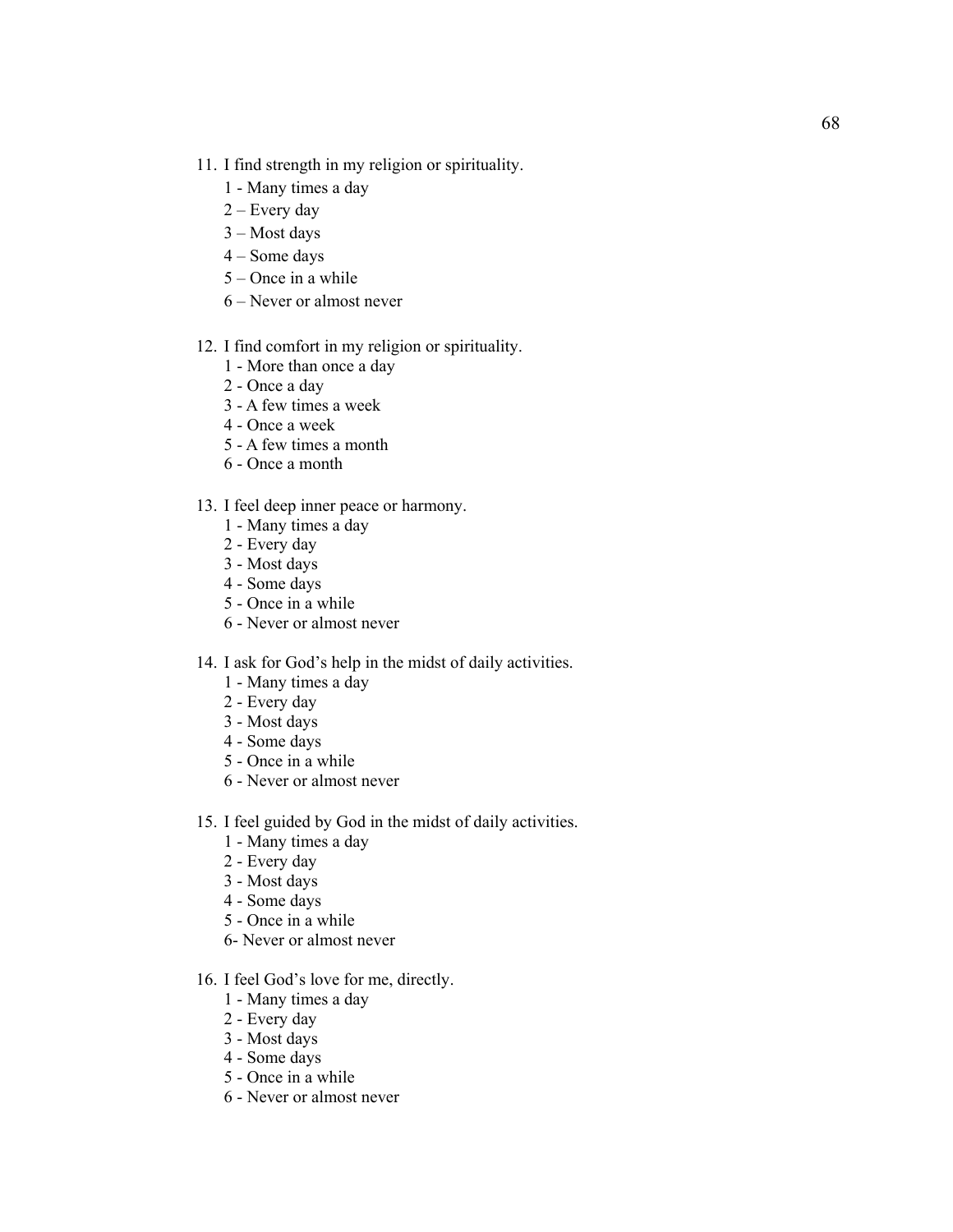- 17. I feel God's love for me, through others.
	- 1 Many times a day
	- 2 Every day
	- 3 Most days
	- 4 Some days
	- 5 Once in a while
	- 6 Never or almost never

# 18. I am spiritually touched by the beauty of creation.

- 1- Many times a day
- 2- Every day
- 3- Most days
- 4- Some days
- 5- Once in a while
- 6- Never or almost never

# 19. I feel thankful for my blessings.

- 1 Many times a day
- 2 Every day
- 3 Most days
- 4 Some days
- 5 Once in a while
- 6 Never or almost never
- 20. I feel a selfless caring for others.
	- 1 Many times a day
	- 2 Every day
	- 3 Most days
	- 4 Some days
	- 5 Once in a while
	- 6 Never or almost never
- 21. I accept others even when they do things I think are wrong.
	- 1 Many times a day
	- 2 Every day
	- 3 Most days
	- 4 Some days
	- 5 Once in a while
	- 6 Never or almost never
- 22. I desire to be closer to God or in union with Him.
	- 1 Not at all close
	- 2 Somewhat close
	- 3 Very close
	- 4 As close as possible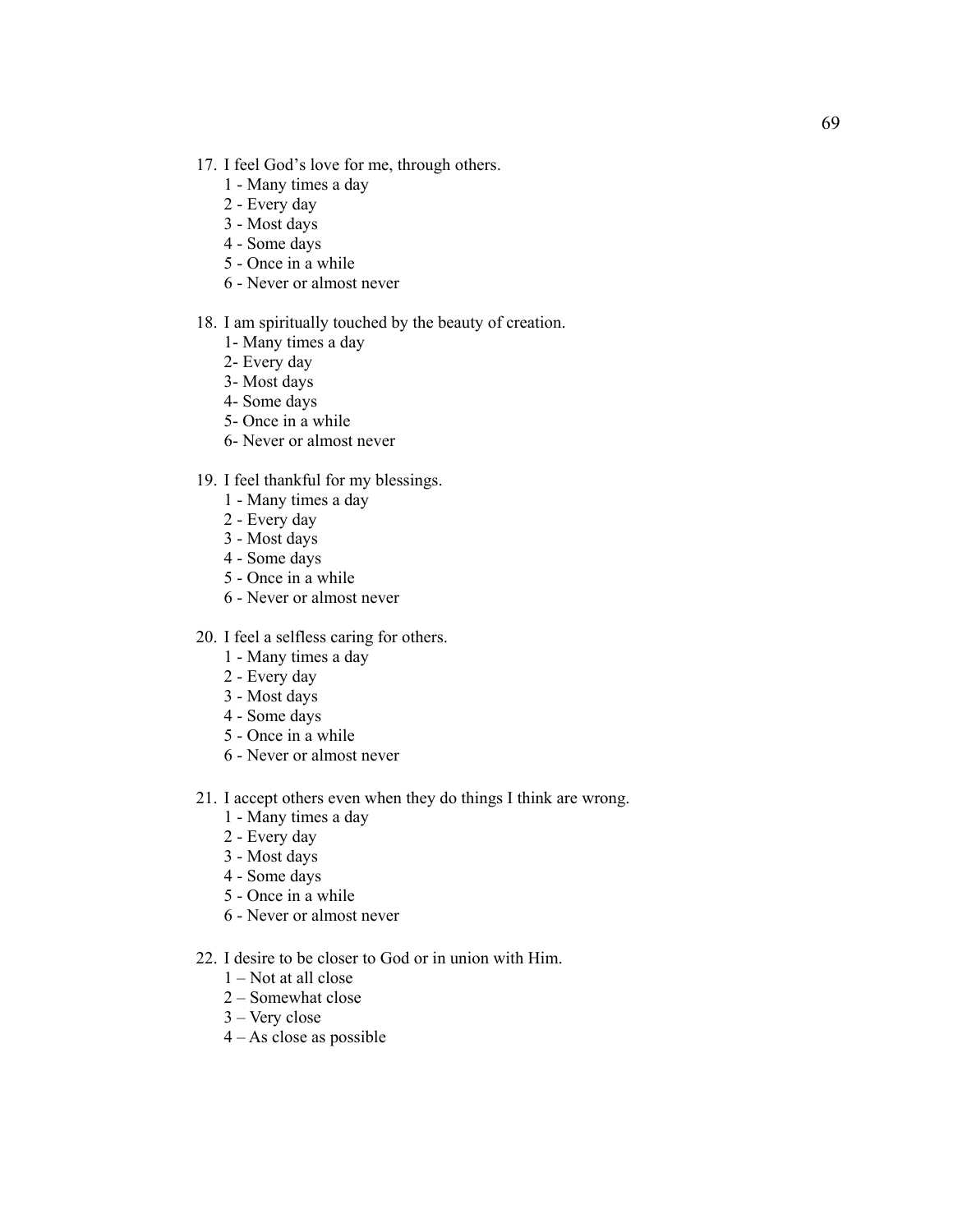- 23. In general, how close do you feel to God?
	- 1 Not at all close
	- 2 Somewhat close
	- 3 Very close
	- 4 As close as possible

#### **Values/Beliefs**

- 24. How much is religion a source of strength and comfort to you? (Yale Health and Aging Project)
	- 1 None
	- $2 A$  little
	- $3 A$  great deal
- 25. Do you believe there is a life after death? (General Social Survey)
	- 1 Yes
	- $2 No$
	- 3 Undecided
- 26. God's goodness and love are greater than we can possibly imagine.
	- 1 Agree Strongly
	- 2 Agree somewhat
	- 3 Can't decide
	- 4 Disagree somewhat
	- 5 Disagree strongly
- 27. Despite all the things that go wrong, the world is still moved by love.
	- 1 Agree Strongly
	- 2 Agree somewhat
	- $3 Can't decide$
	- 4 Disagree somewhat
	- 5 Disagree strongly
- 28. When faced with a tragic event I try to remember that God still loves me and that there is hope for the future.
	- 1 Agree Strongly
	- 2 Agree somewhat
	- 3 Can't decide
	- 4 Disagree somewhat
	- 5 Disagree strongly
- 29. I feel that it is important for my children to believe in God.
	- 1 Agree Strongly
	- 2 Agree somewhat
	- 3 Can't decide
	- 4 Disagree somewhat
	- 5 Disagree strongly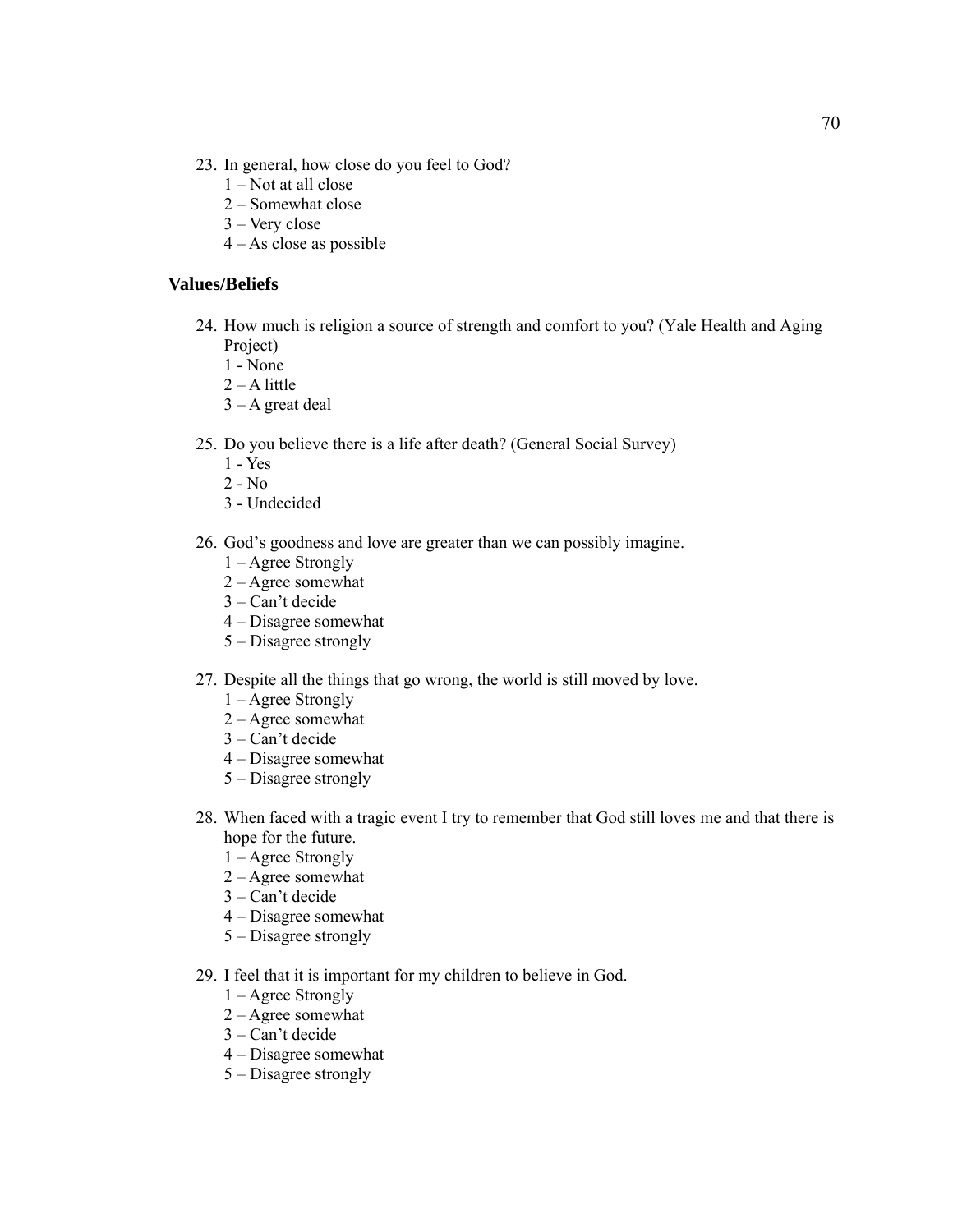- 30. I think that everything that happens has a purpose.
	- 1 Agree Strongly
	- 2 Agree somewhat
	- 3 Can't decide
	- 4 Disagree somewhat
	- 5 Disagree strongly

# **Forgiveness** *Because of my religious or spiritual beliefs:*

#### *Confession*

- 31. It is easy for me to admit that I am wrong. (Mauger et al)
	- 1 Always or almost always
	- 2 Often
	- 3 Seldom
	- 4 Never
- 32. If I hear a sermon, I usually think about things that I have done wrong. (Mauger et al) 1 - Always or almost always
	- 2 Often
	- 3 Seldom
	- 4 Never

# *Forgiveness by God*

- 33. I believe that God has forgiven me for things that I have done wrong.
	- 1 Always or almost always
	- 2 Often
	- 3 Seldom
	- 4 Never
- 34. I believe that there are times when God has punished me.
	- 1 Always or almost always
	- 2 Often
	- 3 Seldom
	- 4 Never

#### *Forgiveness by Others*

- 35. I believe that when people say they forgive me for something I did they really mean it. (Mauger et al)
	- 1 Always or almost always
	- 2 Often
	- 3 Seldom
	- $4 Never$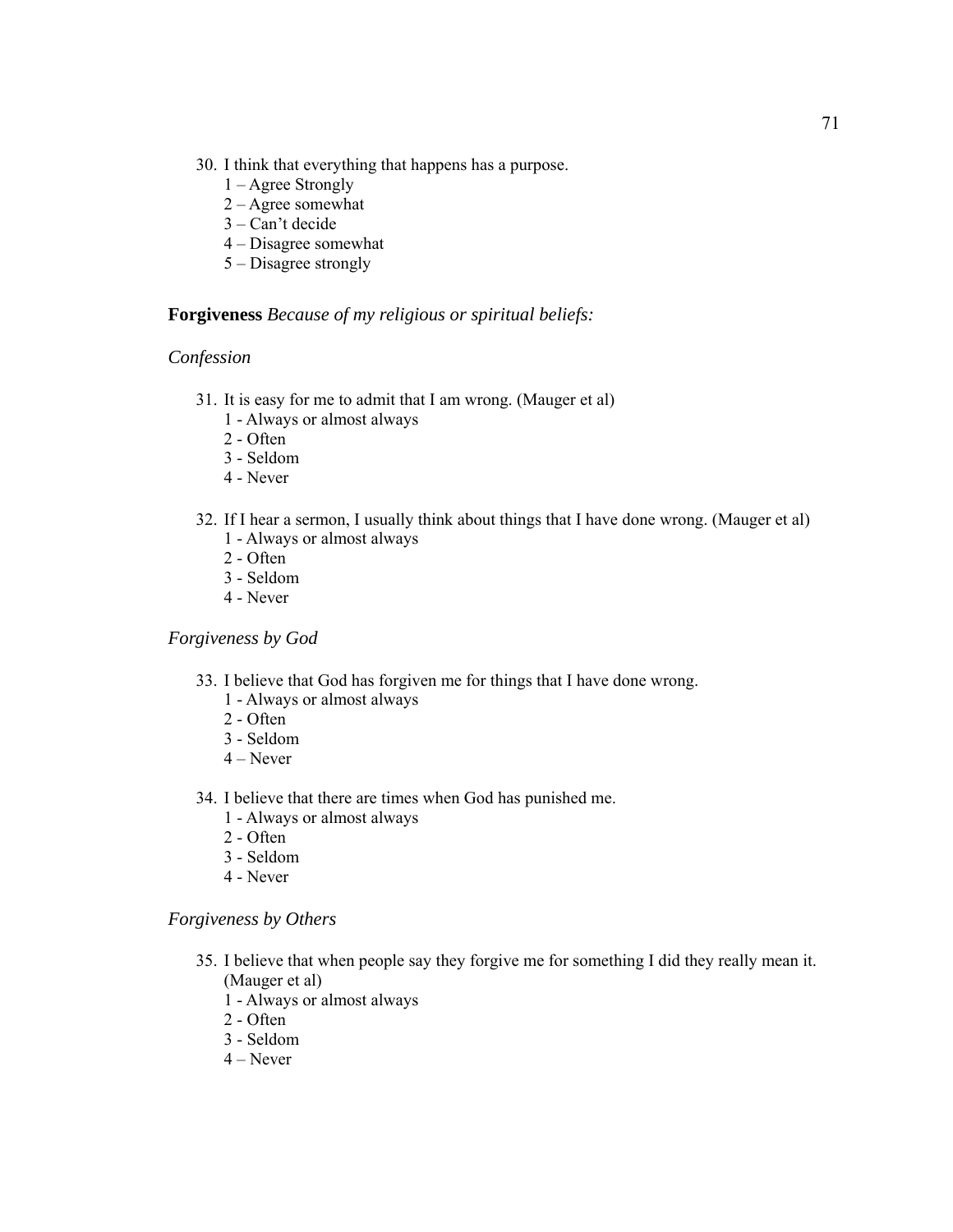- 36. I often feel that no matter what I do now I will never make up for the mistakes I have made in the past. (Mauger et al)
	- 1 Always or almost always
	- 2 Often
	- 3 Seldom
	- 4 Never

#### *Forgiveness of Others*

- 37. I am able to make pretty easily with friends who have hurt me in some way. (Mauger et al)
	- 1 Always or almost always
	- 2 Often
	- 3 Seldom
	- 4 Never
- 38. I have grudges which I have held onto for months or years. (Mauger et al)
	- 1 Always or almost always
	- 2 Often
	- 3 Seldom
	- 4 Never

# *Forgiveness of Oneself*

- 39. I find it hard to forgive myself for some things that I have done. (Mauger et al) 1 - Always or almost always
	- 2 Often
	- 3 Seldom
	- 4 Never
- 40. I often feel like I have failed to live the right kind of life. (Mauger et al)
	- 1 Always or almost always
	- 2 Often
	- 3 Seldom
	- 4 Never

#### **Private Religious Practices**

- 41. How often do you pray privately in places other than at church or synagogue?
	- 1 More than once a day
	- 2 Once a day
	- 3 A few times a week
	- 4 Once a week
	- 5 A few times a month
	- 6 Once a month
	- 7 Less than once a month
	- 8 Never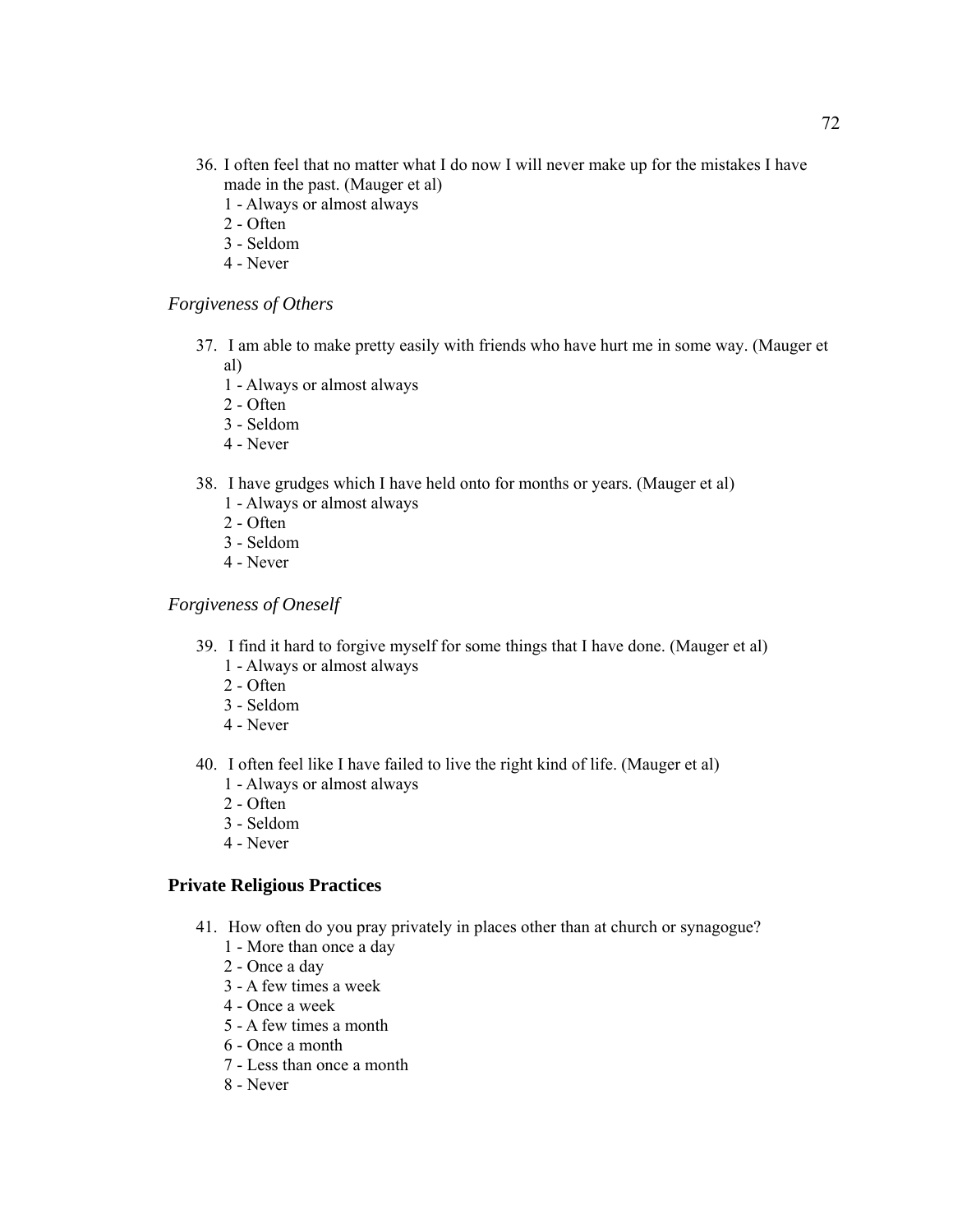- 42. How often do you watch or listen to religious programs on TV or radio?
	- 1 More than once a day
	- 2 Once a day
	- 3 A few times a week
	- 4 Once a week
	- 5 A few times a month
	- 6 Once a month
	- 7 Less than once a month
	- 8 Never
- 43. How often do you read the Bible or other religious literature?
	- 1 More than once a day
	- 2 Once a day
	- 3 A few times a week
	- 4 Once a week
	- 5 A few times a month
	- 6 Once a month
	- 7 Less than once a month
	- 8 Never
- 44. How often are prayers or grace said before or after meals in your home?
	- 1 At all meals
	- 2 Once a day
	- 3 At least once a week
	- 4 Only on special occasions
	- 5 Never

# **Religious Support**

#### *Emotional Support Received from Others*

- 45. How often do the people in your congregation make you feel loved and cared for?
	- 1 Very often
	- 2 Fairly often
	- 3 Once in a while
	- $4 Never$
- 46. How often do the people in your congregation listen to you talk about your private problems and concerns?
	- 1 Very often
	- 2 Fairly often
	- 3 Once in a while
	- $4 -$ Never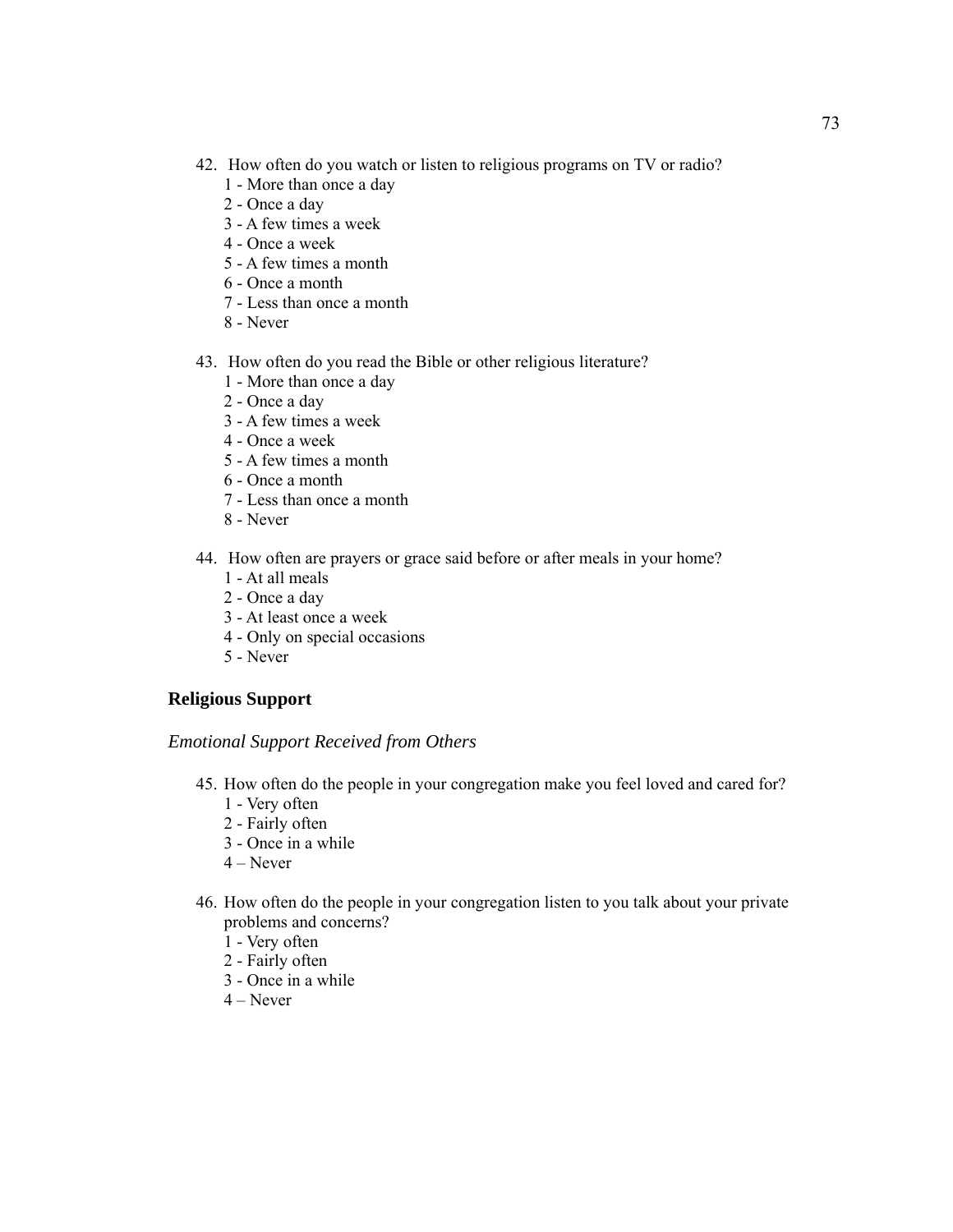- 47. How often do the people in your congregation express interest and concern in your wellbeing?
	- 1 Very often
	- 2 Fairly often
	- 3 Once in a while
	- 4 Never

#### *Emotional Support Provided to Others*

- 48. How often do the people in your congregation feel loved and cared for?
	- 1 Very often
	- 2 Fairly often
	- 3 Once in a while
	- 4 Never
- 49. How often do you listen to the people in your congregation talk about their private problems and concerns?
	- 1 Very often
	- 2 Fairly often
	- 3 Once in a while
	- 4 Never
- 50. How often do you express interest and concern in the well-being of people you worship with?
	- 1 Very often
	- 2 Fairly often
	- 3 Once in a while
	- 4 Never

#### *Negative Interaction*

- 51. How often do the people in your congregation make too many demands on you?
	- 1 Very often
	- 2 Fairly often
	- 3 Once in a while
	- 4 Never
- 52. How often are the people in your congregation critical of you and the things you do? 1 - Very often
	- 2 Fairly often
	- 3 Once in a while
	- 4 Never
- 53. How often do the people in your congregation try to take advantage of you?
	- 1 Very often
	- 2 Fairly often
	- 3 Once in a while
	- $4 Never$